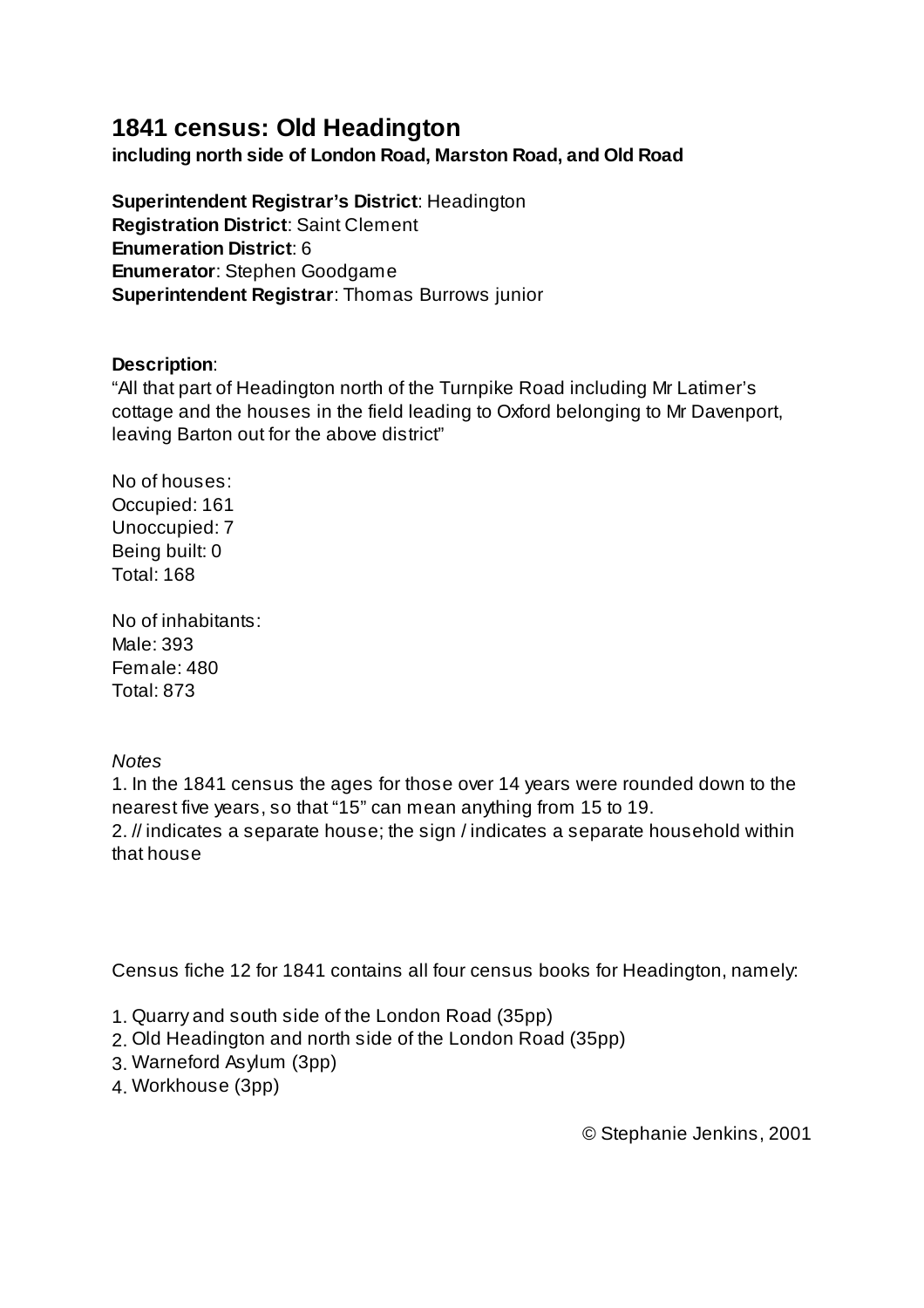|                   | <b>Place</b>                 | <b>SURNAME</b>                     | <b>First names</b> | Age                    | МF     | Occupation            | <b>Born in County</b> | Page                             |
|-------------------|------------------------------|------------------------------------|--------------------|------------------------|--------|-----------------------|-----------------------|----------------------------------|
| $^{\prime\prime}$ | Sir Joseph Lock's Lodge      | <b>SNOW</b>                        | John               | 75                     | M      | Labourer              | Yes                   | 1                                |
|                   | Sir Joseph Lock's Lodge      | <b>SNOW</b>                        | Hannah             | 70                     | F      |                       | Yes                   | 1                                |
|                   | Sir Joseph Lock's Lodge      | <b>SNOW</b>                        | Elizabeth          | 35                     | F      |                       | Yes                   | $\mathbf{1}$                     |
| $^{\prime\prime}$ | <b>Church Street</b>         | <b>HARRIS</b>                      | William            | 35                     | M      | Agricultural Labourer | Yes                   | 1                                |
|                   | <b>Church Street</b>         | <b>HARRIS</b>                      | Priscilla          | 25                     | F      |                       | Yes                   | $\mathbf{1}$                     |
|                   | Church Street                | <b>HARRIS</b>                      | James              | 10                     | M      |                       | Yes                   | $\mathbf{1}$                     |
| $\sqrt{2}$        | <b>Church Street</b>         | GENT                               | Edward             | 8                      | M      |                       | Yes                   | 1                                |
| $^{\prime\prime}$ | Marston Road                 | <b>HORROD</b>                      | Thomas             | 45                     | M      | Agricultural Labourer | Yes                   | 1                                |
|                   | Marston Road                 | <b>HORROD</b>                      | Mary               | 40                     | F      |                       | Yes                   | 1                                |
|                   | Marston Road                 | <b>HORROD</b>                      | Hannah             | 15                     | F      |                       | Yes                   | $\mathbf{1}$                     |
|                   | Marston Road                 | <b>HORROD</b>                      | William            | 15                     | M      |                       | Yes                   | $\mathbf{1}$                     |
|                   | Marston Road                 | <b>HORROD</b>                      | Thomas             | 13                     | M      |                       | Yes                   | 1                                |
|                   | Marston Road                 | <b>HORROD</b>                      | Harriet            | 11                     | F      |                       | Yes                   | $\mathbf{1}$                     |
|                   | Marston Road                 | <b>HORROD</b>                      | John               | 6                      | М      |                       | Yes                   | $\mathbf{1}$                     |
|                   | Marston Road                 | <b>HORROD</b>                      | James              | $\overline{2}$         | M      |                       | Yes                   | 1                                |
|                   | Marston Road                 | <b>TOLLEY</b>                      | William            | 25                     | M      | Agricultural Labourer | Yes                   | 1                                |
| $^{\prime\prime}$ |                              |                                    |                    |                        |        |                       |                       |                                  |
|                   | Marston Road                 | <b>TOLLEY</b><br><b>TOLLEY</b>     | Helen<br>Emma      | 20<br>6                | F<br>F |                       | <b>No</b><br>Yes      | 1<br>1                           |
|                   | Marston Road                 | <b>TOLLEY</b>                      | Charles            | 3                      | M      |                       | Yes                   | $\mathbf{1}$                     |
|                   | Marston Road                 |                                    |                    |                        |        |                       |                       |                                  |
|                   | Marston Road                 | <b>TOLLEY</b>                      | Sarah              | 5                      | F      |                       | Yes                   | 1                                |
| $^{\prime\prime}$ | Marston Road                 | <b>HOWLETT</b>                     | Richard            | 40                     | M      | Agricultural Labourer | Yes                   | 1                                |
|                   | Marston Road                 | <b>HOWLETT</b>                     | Ann                | 60                     | F      |                       | Yes                   | 1                                |
| $\prime\prime$    | Marston Road                 | <b>HARRIS</b>                      | Charles            | 35                     | M      | Agricultural Labourer | Yes                   | 1                                |
|                   | Marston Road                 | <b>HARRIS</b>                      | Mary               | 25                     | F      |                       | Yes                   | 1                                |
|                   | Marston Road                 | <b>HARRIS</b>                      | George             | 4                      | M      |                       | Yes                   | $\mathbf{1}$                     |
|                   | Marston Road                 | <b>HARRIS</b>                      | Charles            | $\mathbf{1}$           | M      |                       | Yes                   | 2                                |
| $\prime\prime$    | Marston Road                 | <b>PHILLIPS</b>                    | Mary               | 60                     | F      | Independent           | Yes                   | 2                                |
|                   | Marston Road                 | <b>PHILLIPS</b>                    | Mary               | 30                     | F      | Agricultural Labourer | Yes                   | $\overline{2}$                   |
| $^{\prime\prime}$ | Marston Road                 | <b>COOPER</b>                      | John               | 55                     | M      | Shoemaker             | Yes                   | 2                                |
|                   | Marston Road                 | <b>COOPER</b>                      | Elizabeth          | 45                     | F      |                       | <b>No</b>             | $\overline{2}$                   |
|                   | Marston Road                 | <b>COOPER</b>                      | Benjamin           | 15                     | M      | Shoemaker             | <b>No</b>             | $\overline{2}$                   |
|                   | Marston Road                 | <b>COOPER</b>                      | Jane               | 11                     | F      |                       | Yes                   | $\overline{2}$                   |
|                   | Marston Road                 | <b>COOPER</b>                      | James              | 11                     | M      |                       | Yes                   | $\overline{2}$                   |
|                   | Marston Road                 | <b>COOPER</b>                      | John               | 8                      | M      |                       | Yes                   | $\overline{2}$                   |
|                   | Marston Road                 | <b>COOPER</b>                      | Emily              | $\overline{7}$         | F      |                       | Yes                   | 2                                |
|                   | Marston Road                 | COOPER                             | Harriet            | 15                     | F      |                       | Yes                   | $\overline{2}$                   |
|                   | Marston Road                 | COOPER                             | Rebecca            | 5                      | F      |                       | Yes                   | 2                                |
| $\prime\prime$    | Marston Road                 | ROGERS                             | William            | 45                     | M      | Agricultural Labourer | Yes                   | 2                                |
|                   | Marston Road                 | ROGERS                             | Esther             | 35                     | F      |                       | Yes                   | $\overline{2}$                   |
|                   |                              |                                    |                    |                        |        |                       |                       |                                  |
| $\mathcal{U}$     | Marston Road                 | <b>BLUNSTON</b>                    | Thomas             | 40                     | M<br>F | Agricultural Labourer | No                    | 2                                |
|                   | Marston Road                 | <b>BLUNSTON</b>                    | Susanna            | 30                     |        |                       | No                    | $\overline{2}$                   |
|                   | Marston Road<br>Marston Road | <b>BLUNSTON</b><br><b>BLUNSTON</b> | Harriet<br>Sarah   | $\overline{2}$<br>6 mo | F<br>F |                       | Yes<br>Yes            | $\overline{2}$<br>$\overline{2}$ |
|                   |                              |                                    |                    |                        |        |                       |                       |                                  |
| $^{\prime\prime}$ | Marston Road                 | 1 unoccupied                       |                    |                        |        |                       |                       | 2                                |
| $^{\prime\prime}$ | West end of the Village      | DURHAM                             | William            | 60                     | М      | Agricultural Labourer | Yes                   | 2                                |
|                   | West end of the Village      | DURHAM                             | Elizabeth          | 70                     | F      |                       | No                    | $\overline{2}$                   |
| $\frac{1}{2}$     | West end of the Village      | <b>LOUCH</b>                       | William            | 40                     | М      | Agricultural Labourer | Yes                   | $\overline{2}$                   |
|                   | West end of the Village      | LOUCH                              | Elizabeth          | 45                     | F      |                       | No                    | 2                                |
|                   | West end of the Village      | <b>LOUCH</b>                       | Thomas             | 14                     | M      |                       | Yes                   | $\overline{2}$                   |
|                   | West end of the Village      | <b>LOUCH</b>                       | George             | 12                     | М      |                       | Yes                   | 2                                |
|                   | West end of the Village      | <b>LOUCH</b>                       | John               | 9                      | M      |                       | Yes                   | 2                                |
|                   | West end of the Village      | <b>LOUCH</b>                       | Harriet            | 7                      | F      |                       | Yes                   | 3                                |
|                   | West end of the Village      | LOUCH                              | Charles            | 5                      | M      |                       | Yes                   | 3                                |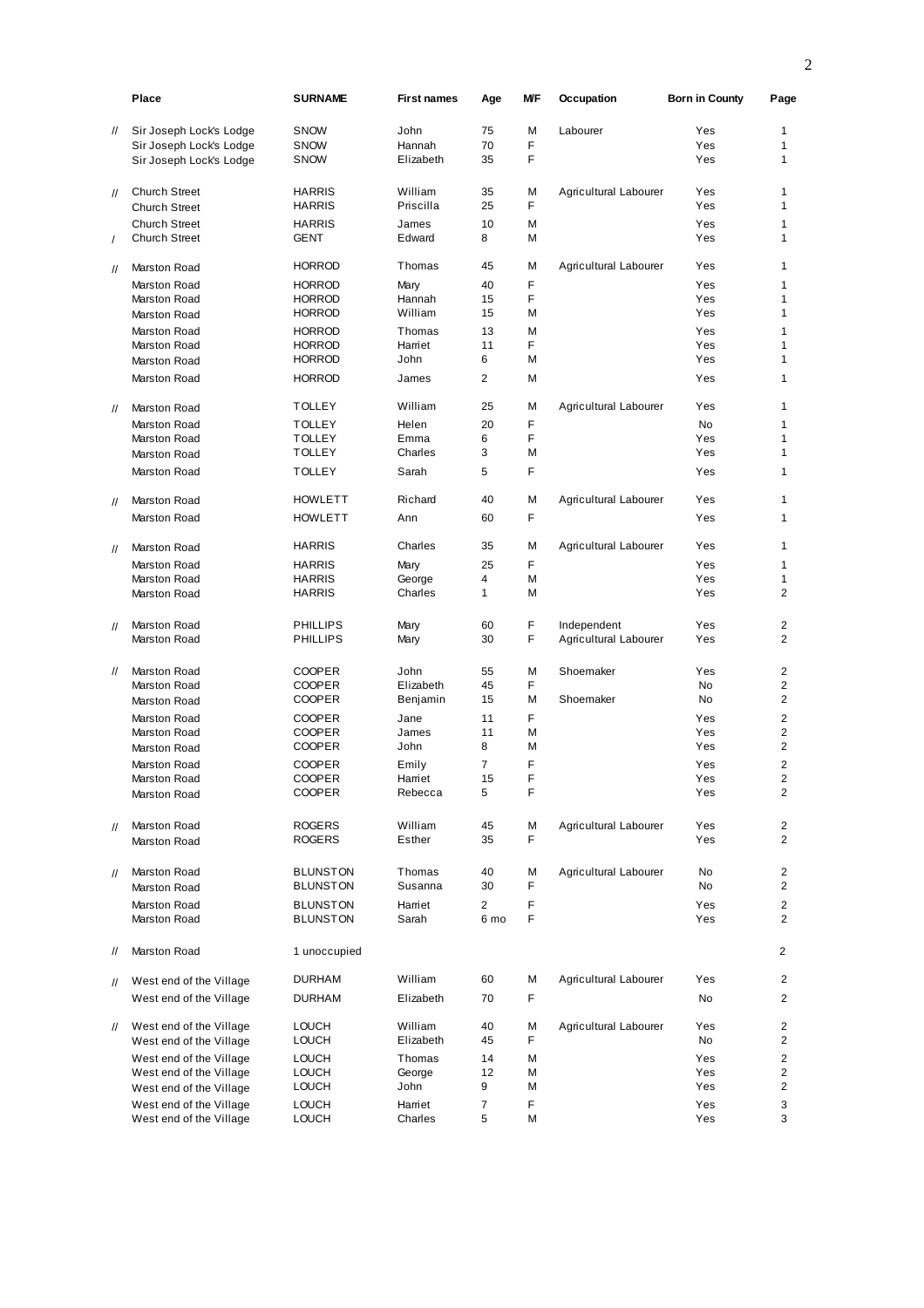| <b>GOODGAME</b><br>Daniel<br>30<br>M<br>Agricultural Labourer<br>Yes<br>West end of the Village<br>$^{\prime\prime}$<br>F<br><b>GOODGAME</b><br>Jane<br>30<br><b>No</b><br>West end of the Village<br>F<br><b>GOODGAME</b><br>Ann<br>12<br><b>No</b><br>West end of the Village<br>F<br><b>GOODGAME</b><br>Mary<br>8<br>Yes<br>West end of the Village<br>F<br><b>GOODGAME</b><br>Harriet<br>6<br>Yes<br>West end of the Village<br>F<br><b>GOODGAME</b><br>Eliza<br>4<br>Yes<br>West end of the Village<br>F<br>$\overline{2}$<br>Yes<br><b>GOODGAME</b><br>Jane<br>West end of the Village<br>M<br>Yes<br>West end of the Village<br><b>BOLTON</b><br>Daniel<br>30<br>Farmer<br>$^{\prime\prime}$<br>Sarah<br>25<br>F.<br><b>No</b><br>West end of the Village<br><b>BOLTON</b><br>$\overline{7}$<br>Yes<br>Daniel<br>М<br>West end of the Village<br><b>BOLTON</b><br>F<br>Sarah<br>6<br>Yes<br><b>BOLTON</b><br>West end of the Village<br>F<br>4<br>Yes<br>West end of the Village<br><b>BOLTON</b><br>Georgianna<br>F<br>Eliza<br>3<br>Yes<br>West end of the Village<br><b>BOLTON</b><br>F<br>$\mathbf{1}$<br>Yes<br>Martha<br><b>BOLTON</b><br>West end of the Village<br>F<br>Female Servant<br><b>No</b><br>West end of the Village<br>SAUNDERS<br>Jane<br>20<br>$\sqrt{2}$<br>M<br><b>KIMBER</b><br>60<br>Yes<br>James<br>Agricultural Labourer<br>West end of the Village<br>$^{\prime\prime}$<br>F<br>50<br>Yes<br>West end of the Village<br>KIMBER<br>Jane<br>M<br>Yes<br><b>KIMBER</b><br>James<br>15<br>Labourer<br>West end of the Village<br>F<br>Yes<br>Sarah<br>10<br>Labourer<br>KIMBER<br>West end of the Village<br>Richard<br>M<br>Yes<br>West end of the Village<br><b>HESTER</b><br>15<br>Labourer<br>$\sqrt{2}$<br>William<br>M<br>60<br>Agricultural Labourer<br>Yes<br><b>BUCKINGHAM</b><br>West end of the Village<br>$^{\prime\prime}$<br>F<br>Elizabeth<br>50<br>Yes<br>West end of the Village<br><b>BUCKINGHAM</b><br>F<br>West end of the Village<br><b>BUCKINGHAM</b><br>Harriet<br>15<br>Yes<br>M<br>West end of the Village<br><b>FAULKNER</b><br>Thomas<br>Carpenter<br>Yes<br>11<br>35<br>F<br>Yes<br>West end of the Village<br>Alice<br>30<br><b>FAULKNER</b><br>M<br>Yes<br>West end of the Village<br><b>HORROD</b><br>John<br>35<br>Agricultural Labourer<br>11<br>F.<br>Yes<br>30<br>West end of the Village<br><b>HORROD</b><br>Mary<br>F<br>$\overline{4}$<br>Yes<br>Harriet<br><b>HORROD</b><br>West end of the Village<br>F<br>$\overline{2}$<br>Yes<br>West end of the Village<br><b>HORROD</b><br>Hester<br>M<br>Yes<br>West end of the Village<br><b>HARRIS</b><br>Thomas<br>20<br>Agricultural Labourer<br>$\prime$<br>F.<br>Yes<br>Elizabeth<br>14<br>West end of the Village<br>LAMBURN<br>40<br>M<br>Yes<br>West end of the Village<br><b>TOLLEY</b><br>George<br>Gardener<br>$^{\prime\prime}$<br>Elizabeth<br>F<br><b>TOLLEY</b><br>40<br><b>No</b><br>West end of the Village<br>F<br><b>TOLLEY</b><br>Ann<br>15<br>Yes<br>West end of the Village<br><b>TOLLEY</b><br>12<br>M<br>Yes<br>West end of the Village<br>George<br>F<br>Yes<br><b>TOLLEY</b><br>Eliza<br>5<br>West end of the Village<br>5<br>M<br>Yes<br><b>MUNDAY</b><br>Francis<br>West end of the Village<br><b>HORROD</b><br>Thomas<br>70<br>M<br>Yes<br><b>Headington Meadows</b><br>Agricultural Labourer<br>$^{\prime\prime}$<br>F<br><b>HORROD</b><br>Martha<br>55<br>Agricultural Labourer<br>Yes<br><b>Headington Meadows</b><br><b>HORROD</b><br>John<br>20<br>M<br>Labourer<br>Yes<br><b>Headington Meadows</b><br>M<br>Yes<br><b>Headington Meadows</b><br><b>HORROD</b><br>Joseph<br>15<br>Labourer<br>10<br>F<br>Yes<br>Ann<br><b>HORROD</b><br><b>Headington Meadows</b><br>М<br>Yes<br><b>Headington Meadows</b><br><b>HARRIS</b><br>John<br>75<br>Agricultural Labourer<br>$^{\prime\prime}$<br>F<br>Yes<br><b>HARRIS</b><br>Jane<br>65<br><b>Headington Meadows</b><br><b>HARRIS</b><br>John<br>20<br>M<br>Labourer<br>Yes<br><b>Headington Meadows</b><br>М<br>Yes<br><b>Headington Meadows</b><br><b>HARRIS</b><br>Richard<br>15<br>Labourer<br>4<br>М<br><b>WIDOWS</b><br>Robert<br>Yes<br><b>Headington Meadows</b><br>M<br>Yes<br><b>Headington Meadows</b><br><b>RIVERS</b><br>Thomas<br>40<br>Agricultural Labourer<br>$^{\prime\prime}$<br>F<br>Yes<br><b>RIVERS</b><br>Fanny<br>50<br>Agricultural Labourer<br><b>Headington Meadows</b><br>F<br><b>RIVERS</b><br>Rachael<br>12<br>Yes<br><b>Headington Meadows</b><br>М<br>Agricultural Labourer<br>Yes<br><b>Headington Meadows</b><br><b>HORROD</b><br>William<br>20<br>$\prime$<br><b>Headington Meadows</b><br><b>RIVERS</b><br>Charles<br>20<br>М<br>Agricultural Labourer<br>Yes<br>M<br>Yes<br><b>Headington Meadows</b><br>NARROWAY<br>John<br>25<br><b>Brick Maker</b><br>$^{\prime\prime}$<br>F<br>20<br><b>Headington Meadows</b><br>Mary<br>Yes<br>NARROWAY<br>James<br>30<br>М<br><b>Brick Maker</b><br>Yes<br>DURHAM<br><b>Headington Meadows</b><br>$\prime$<br><b>TAYLOR</b><br>William<br>35<br>M<br>No<br><b>Headington Meadows</b><br>Brick Maker |  |  |  |  |   |
|----------------------------------------------------------------------------------------------------------------------------------------------------------------------------------------------------------------------------------------------------------------------------------------------------------------------------------------------------------------------------------------------------------------------------------------------------------------------------------------------------------------------------------------------------------------------------------------------------------------------------------------------------------------------------------------------------------------------------------------------------------------------------------------------------------------------------------------------------------------------------------------------------------------------------------------------------------------------------------------------------------------------------------------------------------------------------------------------------------------------------------------------------------------------------------------------------------------------------------------------------------------------------------------------------------------------------------------------------------------------------------------------------------------------------------------------------------------------------------------------------------------------------------------------------------------------------------------------------------------------------------------------------------------------------------------------------------------------------------------------------------------------------------------------------------------------------------------------------------------------------------------------------------------------------------------------------------------------------------------------------------------------------------------------------------------------------------------------------------------------------------------------------------------------------------------------------------------------------------------------------------------------------------------------------------------------------------------------------------------------------------------------------------------------------------------------------------------------------------------------------------------------------------------------------------------------------------------------------------------------------------------------------------------------------------------------------------------------------------------------------------------------------------------------------------------------------------------------------------------------------------------------------------------------------------------------------------------------------------------------------------------------------------------------------------------------------------------------------------------------------------------------------------------------------------------------------------------------------------------------------------------------------------------------------------------------------------------------------------------------------------------------------------------------------------------------------------------------------------------------------------------------------------------------------------------------------------------------------------------------------------------------------------------------------------------------------------------------------------------------------------------------------------------------------------------------------------------------------------------------------------------------------------------------------------------------------------------------------------------------------------------------------------------------------------------------------------------------------------------------------------------------------------------------------------------------------------------------------------------------------------------------------------------------------------------------------------------------------------------------------------------------------------------------------------------------------------------------------------------------------------------------------------------------------------------------------------------------------------------------------------------------------------------------------------------------------------------------------------------------------------------------------------------------------------------------------------------------------------------------------------------------------------------------------------------------------------------------------------------------------------------------------------------------------------------------------|--|--|--|--|---|
|                                                                                                                                                                                                                                                                                                                                                                                                                                                                                                                                                                                                                                                                                                                                                                                                                                                                                                                                                                                                                                                                                                                                                                                                                                                                                                                                                                                                                                                                                                                                                                                                                                                                                                                                                                                                                                                                                                                                                                                                                                                                                                                                                                                                                                                                                                                                                                                                                                                                                                                                                                                                                                                                                                                                                                                                                                                                                                                                                                                                                                                                                                                                                                                                                                                                                                                                                                                                                                                                                                                                                                                                                                                                                                                                                                                                                                                                                                                                                                                                                                                                                                                                                                                                                                                                                                                                                                                                                                                                                                                                                                                                                                                                                                                                                                                                                                                                                                                                                                                                                                                                            |  |  |  |  | 3 |
|                                                                                                                                                                                                                                                                                                                                                                                                                                                                                                                                                                                                                                                                                                                                                                                                                                                                                                                                                                                                                                                                                                                                                                                                                                                                                                                                                                                                                                                                                                                                                                                                                                                                                                                                                                                                                                                                                                                                                                                                                                                                                                                                                                                                                                                                                                                                                                                                                                                                                                                                                                                                                                                                                                                                                                                                                                                                                                                                                                                                                                                                                                                                                                                                                                                                                                                                                                                                                                                                                                                                                                                                                                                                                                                                                                                                                                                                                                                                                                                                                                                                                                                                                                                                                                                                                                                                                                                                                                                                                                                                                                                                                                                                                                                                                                                                                                                                                                                                                                                                                                                                            |  |  |  |  | 3 |
|                                                                                                                                                                                                                                                                                                                                                                                                                                                                                                                                                                                                                                                                                                                                                                                                                                                                                                                                                                                                                                                                                                                                                                                                                                                                                                                                                                                                                                                                                                                                                                                                                                                                                                                                                                                                                                                                                                                                                                                                                                                                                                                                                                                                                                                                                                                                                                                                                                                                                                                                                                                                                                                                                                                                                                                                                                                                                                                                                                                                                                                                                                                                                                                                                                                                                                                                                                                                                                                                                                                                                                                                                                                                                                                                                                                                                                                                                                                                                                                                                                                                                                                                                                                                                                                                                                                                                                                                                                                                                                                                                                                                                                                                                                                                                                                                                                                                                                                                                                                                                                                                            |  |  |  |  | 3 |
|                                                                                                                                                                                                                                                                                                                                                                                                                                                                                                                                                                                                                                                                                                                                                                                                                                                                                                                                                                                                                                                                                                                                                                                                                                                                                                                                                                                                                                                                                                                                                                                                                                                                                                                                                                                                                                                                                                                                                                                                                                                                                                                                                                                                                                                                                                                                                                                                                                                                                                                                                                                                                                                                                                                                                                                                                                                                                                                                                                                                                                                                                                                                                                                                                                                                                                                                                                                                                                                                                                                                                                                                                                                                                                                                                                                                                                                                                                                                                                                                                                                                                                                                                                                                                                                                                                                                                                                                                                                                                                                                                                                                                                                                                                                                                                                                                                                                                                                                                                                                                                                                            |  |  |  |  | 3 |
|                                                                                                                                                                                                                                                                                                                                                                                                                                                                                                                                                                                                                                                                                                                                                                                                                                                                                                                                                                                                                                                                                                                                                                                                                                                                                                                                                                                                                                                                                                                                                                                                                                                                                                                                                                                                                                                                                                                                                                                                                                                                                                                                                                                                                                                                                                                                                                                                                                                                                                                                                                                                                                                                                                                                                                                                                                                                                                                                                                                                                                                                                                                                                                                                                                                                                                                                                                                                                                                                                                                                                                                                                                                                                                                                                                                                                                                                                                                                                                                                                                                                                                                                                                                                                                                                                                                                                                                                                                                                                                                                                                                                                                                                                                                                                                                                                                                                                                                                                                                                                                                                            |  |  |  |  | 3 |
|                                                                                                                                                                                                                                                                                                                                                                                                                                                                                                                                                                                                                                                                                                                                                                                                                                                                                                                                                                                                                                                                                                                                                                                                                                                                                                                                                                                                                                                                                                                                                                                                                                                                                                                                                                                                                                                                                                                                                                                                                                                                                                                                                                                                                                                                                                                                                                                                                                                                                                                                                                                                                                                                                                                                                                                                                                                                                                                                                                                                                                                                                                                                                                                                                                                                                                                                                                                                                                                                                                                                                                                                                                                                                                                                                                                                                                                                                                                                                                                                                                                                                                                                                                                                                                                                                                                                                                                                                                                                                                                                                                                                                                                                                                                                                                                                                                                                                                                                                                                                                                                                            |  |  |  |  | 3 |
|                                                                                                                                                                                                                                                                                                                                                                                                                                                                                                                                                                                                                                                                                                                                                                                                                                                                                                                                                                                                                                                                                                                                                                                                                                                                                                                                                                                                                                                                                                                                                                                                                                                                                                                                                                                                                                                                                                                                                                                                                                                                                                                                                                                                                                                                                                                                                                                                                                                                                                                                                                                                                                                                                                                                                                                                                                                                                                                                                                                                                                                                                                                                                                                                                                                                                                                                                                                                                                                                                                                                                                                                                                                                                                                                                                                                                                                                                                                                                                                                                                                                                                                                                                                                                                                                                                                                                                                                                                                                                                                                                                                                                                                                                                                                                                                                                                                                                                                                                                                                                                                                            |  |  |  |  | 3 |
|                                                                                                                                                                                                                                                                                                                                                                                                                                                                                                                                                                                                                                                                                                                                                                                                                                                                                                                                                                                                                                                                                                                                                                                                                                                                                                                                                                                                                                                                                                                                                                                                                                                                                                                                                                                                                                                                                                                                                                                                                                                                                                                                                                                                                                                                                                                                                                                                                                                                                                                                                                                                                                                                                                                                                                                                                                                                                                                                                                                                                                                                                                                                                                                                                                                                                                                                                                                                                                                                                                                                                                                                                                                                                                                                                                                                                                                                                                                                                                                                                                                                                                                                                                                                                                                                                                                                                                                                                                                                                                                                                                                                                                                                                                                                                                                                                                                                                                                                                                                                                                                                            |  |  |  |  |   |
|                                                                                                                                                                                                                                                                                                                                                                                                                                                                                                                                                                                                                                                                                                                                                                                                                                                                                                                                                                                                                                                                                                                                                                                                                                                                                                                                                                                                                                                                                                                                                                                                                                                                                                                                                                                                                                                                                                                                                                                                                                                                                                                                                                                                                                                                                                                                                                                                                                                                                                                                                                                                                                                                                                                                                                                                                                                                                                                                                                                                                                                                                                                                                                                                                                                                                                                                                                                                                                                                                                                                                                                                                                                                                                                                                                                                                                                                                                                                                                                                                                                                                                                                                                                                                                                                                                                                                                                                                                                                                                                                                                                                                                                                                                                                                                                                                                                                                                                                                                                                                                                                            |  |  |  |  | 3 |
|                                                                                                                                                                                                                                                                                                                                                                                                                                                                                                                                                                                                                                                                                                                                                                                                                                                                                                                                                                                                                                                                                                                                                                                                                                                                                                                                                                                                                                                                                                                                                                                                                                                                                                                                                                                                                                                                                                                                                                                                                                                                                                                                                                                                                                                                                                                                                                                                                                                                                                                                                                                                                                                                                                                                                                                                                                                                                                                                                                                                                                                                                                                                                                                                                                                                                                                                                                                                                                                                                                                                                                                                                                                                                                                                                                                                                                                                                                                                                                                                                                                                                                                                                                                                                                                                                                                                                                                                                                                                                                                                                                                                                                                                                                                                                                                                                                                                                                                                                                                                                                                                            |  |  |  |  | 3 |
|                                                                                                                                                                                                                                                                                                                                                                                                                                                                                                                                                                                                                                                                                                                                                                                                                                                                                                                                                                                                                                                                                                                                                                                                                                                                                                                                                                                                                                                                                                                                                                                                                                                                                                                                                                                                                                                                                                                                                                                                                                                                                                                                                                                                                                                                                                                                                                                                                                                                                                                                                                                                                                                                                                                                                                                                                                                                                                                                                                                                                                                                                                                                                                                                                                                                                                                                                                                                                                                                                                                                                                                                                                                                                                                                                                                                                                                                                                                                                                                                                                                                                                                                                                                                                                                                                                                                                                                                                                                                                                                                                                                                                                                                                                                                                                                                                                                                                                                                                                                                                                                                            |  |  |  |  | 3 |
|                                                                                                                                                                                                                                                                                                                                                                                                                                                                                                                                                                                                                                                                                                                                                                                                                                                                                                                                                                                                                                                                                                                                                                                                                                                                                                                                                                                                                                                                                                                                                                                                                                                                                                                                                                                                                                                                                                                                                                                                                                                                                                                                                                                                                                                                                                                                                                                                                                                                                                                                                                                                                                                                                                                                                                                                                                                                                                                                                                                                                                                                                                                                                                                                                                                                                                                                                                                                                                                                                                                                                                                                                                                                                                                                                                                                                                                                                                                                                                                                                                                                                                                                                                                                                                                                                                                                                                                                                                                                                                                                                                                                                                                                                                                                                                                                                                                                                                                                                                                                                                                                            |  |  |  |  | 3 |
|                                                                                                                                                                                                                                                                                                                                                                                                                                                                                                                                                                                                                                                                                                                                                                                                                                                                                                                                                                                                                                                                                                                                                                                                                                                                                                                                                                                                                                                                                                                                                                                                                                                                                                                                                                                                                                                                                                                                                                                                                                                                                                                                                                                                                                                                                                                                                                                                                                                                                                                                                                                                                                                                                                                                                                                                                                                                                                                                                                                                                                                                                                                                                                                                                                                                                                                                                                                                                                                                                                                                                                                                                                                                                                                                                                                                                                                                                                                                                                                                                                                                                                                                                                                                                                                                                                                                                                                                                                                                                                                                                                                                                                                                                                                                                                                                                                                                                                                                                                                                                                                                            |  |  |  |  | 3 |
|                                                                                                                                                                                                                                                                                                                                                                                                                                                                                                                                                                                                                                                                                                                                                                                                                                                                                                                                                                                                                                                                                                                                                                                                                                                                                                                                                                                                                                                                                                                                                                                                                                                                                                                                                                                                                                                                                                                                                                                                                                                                                                                                                                                                                                                                                                                                                                                                                                                                                                                                                                                                                                                                                                                                                                                                                                                                                                                                                                                                                                                                                                                                                                                                                                                                                                                                                                                                                                                                                                                                                                                                                                                                                                                                                                                                                                                                                                                                                                                                                                                                                                                                                                                                                                                                                                                                                                                                                                                                                                                                                                                                                                                                                                                                                                                                                                                                                                                                                                                                                                                                            |  |  |  |  | 3 |
|                                                                                                                                                                                                                                                                                                                                                                                                                                                                                                                                                                                                                                                                                                                                                                                                                                                                                                                                                                                                                                                                                                                                                                                                                                                                                                                                                                                                                                                                                                                                                                                                                                                                                                                                                                                                                                                                                                                                                                                                                                                                                                                                                                                                                                                                                                                                                                                                                                                                                                                                                                                                                                                                                                                                                                                                                                                                                                                                                                                                                                                                                                                                                                                                                                                                                                                                                                                                                                                                                                                                                                                                                                                                                                                                                                                                                                                                                                                                                                                                                                                                                                                                                                                                                                                                                                                                                                                                                                                                                                                                                                                                                                                                                                                                                                                                                                                                                                                                                                                                                                                                            |  |  |  |  | 3 |
|                                                                                                                                                                                                                                                                                                                                                                                                                                                                                                                                                                                                                                                                                                                                                                                                                                                                                                                                                                                                                                                                                                                                                                                                                                                                                                                                                                                                                                                                                                                                                                                                                                                                                                                                                                                                                                                                                                                                                                                                                                                                                                                                                                                                                                                                                                                                                                                                                                                                                                                                                                                                                                                                                                                                                                                                                                                                                                                                                                                                                                                                                                                                                                                                                                                                                                                                                                                                                                                                                                                                                                                                                                                                                                                                                                                                                                                                                                                                                                                                                                                                                                                                                                                                                                                                                                                                                                                                                                                                                                                                                                                                                                                                                                                                                                                                                                                                                                                                                                                                                                                                            |  |  |  |  | 3 |
|                                                                                                                                                                                                                                                                                                                                                                                                                                                                                                                                                                                                                                                                                                                                                                                                                                                                                                                                                                                                                                                                                                                                                                                                                                                                                                                                                                                                                                                                                                                                                                                                                                                                                                                                                                                                                                                                                                                                                                                                                                                                                                                                                                                                                                                                                                                                                                                                                                                                                                                                                                                                                                                                                                                                                                                                                                                                                                                                                                                                                                                                                                                                                                                                                                                                                                                                                                                                                                                                                                                                                                                                                                                                                                                                                                                                                                                                                                                                                                                                                                                                                                                                                                                                                                                                                                                                                                                                                                                                                                                                                                                                                                                                                                                                                                                                                                                                                                                                                                                                                                                                            |  |  |  |  |   |
|                                                                                                                                                                                                                                                                                                                                                                                                                                                                                                                                                                                                                                                                                                                                                                                                                                                                                                                                                                                                                                                                                                                                                                                                                                                                                                                                                                                                                                                                                                                                                                                                                                                                                                                                                                                                                                                                                                                                                                                                                                                                                                                                                                                                                                                                                                                                                                                                                                                                                                                                                                                                                                                                                                                                                                                                                                                                                                                                                                                                                                                                                                                                                                                                                                                                                                                                                                                                                                                                                                                                                                                                                                                                                                                                                                                                                                                                                                                                                                                                                                                                                                                                                                                                                                                                                                                                                                                                                                                                                                                                                                                                                                                                                                                                                                                                                                                                                                                                                                                                                                                                            |  |  |  |  | 3 |
|                                                                                                                                                                                                                                                                                                                                                                                                                                                                                                                                                                                                                                                                                                                                                                                                                                                                                                                                                                                                                                                                                                                                                                                                                                                                                                                                                                                                                                                                                                                                                                                                                                                                                                                                                                                                                                                                                                                                                                                                                                                                                                                                                                                                                                                                                                                                                                                                                                                                                                                                                                                                                                                                                                                                                                                                                                                                                                                                                                                                                                                                                                                                                                                                                                                                                                                                                                                                                                                                                                                                                                                                                                                                                                                                                                                                                                                                                                                                                                                                                                                                                                                                                                                                                                                                                                                                                                                                                                                                                                                                                                                                                                                                                                                                                                                                                                                                                                                                                                                                                                                                            |  |  |  |  | 3 |
|                                                                                                                                                                                                                                                                                                                                                                                                                                                                                                                                                                                                                                                                                                                                                                                                                                                                                                                                                                                                                                                                                                                                                                                                                                                                                                                                                                                                                                                                                                                                                                                                                                                                                                                                                                                                                                                                                                                                                                                                                                                                                                                                                                                                                                                                                                                                                                                                                                                                                                                                                                                                                                                                                                                                                                                                                                                                                                                                                                                                                                                                                                                                                                                                                                                                                                                                                                                                                                                                                                                                                                                                                                                                                                                                                                                                                                                                                                                                                                                                                                                                                                                                                                                                                                                                                                                                                                                                                                                                                                                                                                                                                                                                                                                                                                                                                                                                                                                                                                                                                                                                            |  |  |  |  | 3 |
|                                                                                                                                                                                                                                                                                                                                                                                                                                                                                                                                                                                                                                                                                                                                                                                                                                                                                                                                                                                                                                                                                                                                                                                                                                                                                                                                                                                                                                                                                                                                                                                                                                                                                                                                                                                                                                                                                                                                                                                                                                                                                                                                                                                                                                                                                                                                                                                                                                                                                                                                                                                                                                                                                                                                                                                                                                                                                                                                                                                                                                                                                                                                                                                                                                                                                                                                                                                                                                                                                                                                                                                                                                                                                                                                                                                                                                                                                                                                                                                                                                                                                                                                                                                                                                                                                                                                                                                                                                                                                                                                                                                                                                                                                                                                                                                                                                                                                                                                                                                                                                                                            |  |  |  |  | 3 |
|                                                                                                                                                                                                                                                                                                                                                                                                                                                                                                                                                                                                                                                                                                                                                                                                                                                                                                                                                                                                                                                                                                                                                                                                                                                                                                                                                                                                                                                                                                                                                                                                                                                                                                                                                                                                                                                                                                                                                                                                                                                                                                                                                                                                                                                                                                                                                                                                                                                                                                                                                                                                                                                                                                                                                                                                                                                                                                                                                                                                                                                                                                                                                                                                                                                                                                                                                                                                                                                                                                                                                                                                                                                                                                                                                                                                                                                                                                                                                                                                                                                                                                                                                                                                                                                                                                                                                                                                                                                                                                                                                                                                                                                                                                                                                                                                                                                                                                                                                                                                                                                                            |  |  |  |  | 3 |
|                                                                                                                                                                                                                                                                                                                                                                                                                                                                                                                                                                                                                                                                                                                                                                                                                                                                                                                                                                                                                                                                                                                                                                                                                                                                                                                                                                                                                                                                                                                                                                                                                                                                                                                                                                                                                                                                                                                                                                                                                                                                                                                                                                                                                                                                                                                                                                                                                                                                                                                                                                                                                                                                                                                                                                                                                                                                                                                                                                                                                                                                                                                                                                                                                                                                                                                                                                                                                                                                                                                                                                                                                                                                                                                                                                                                                                                                                                                                                                                                                                                                                                                                                                                                                                                                                                                                                                                                                                                                                                                                                                                                                                                                                                                                                                                                                                                                                                                                                                                                                                                                            |  |  |  |  |   |
|                                                                                                                                                                                                                                                                                                                                                                                                                                                                                                                                                                                                                                                                                                                                                                                                                                                                                                                                                                                                                                                                                                                                                                                                                                                                                                                                                                                                                                                                                                                                                                                                                                                                                                                                                                                                                                                                                                                                                                                                                                                                                                                                                                                                                                                                                                                                                                                                                                                                                                                                                                                                                                                                                                                                                                                                                                                                                                                                                                                                                                                                                                                                                                                                                                                                                                                                                                                                                                                                                                                                                                                                                                                                                                                                                                                                                                                                                                                                                                                                                                                                                                                                                                                                                                                                                                                                                                                                                                                                                                                                                                                                                                                                                                                                                                                                                                                                                                                                                                                                                                                                            |  |  |  |  | 3 |
|                                                                                                                                                                                                                                                                                                                                                                                                                                                                                                                                                                                                                                                                                                                                                                                                                                                                                                                                                                                                                                                                                                                                                                                                                                                                                                                                                                                                                                                                                                                                                                                                                                                                                                                                                                                                                                                                                                                                                                                                                                                                                                                                                                                                                                                                                                                                                                                                                                                                                                                                                                                                                                                                                                                                                                                                                                                                                                                                                                                                                                                                                                                                                                                                                                                                                                                                                                                                                                                                                                                                                                                                                                                                                                                                                                                                                                                                                                                                                                                                                                                                                                                                                                                                                                                                                                                                                                                                                                                                                                                                                                                                                                                                                                                                                                                                                                                                                                                                                                                                                                                                            |  |  |  |  | 3 |
|                                                                                                                                                                                                                                                                                                                                                                                                                                                                                                                                                                                                                                                                                                                                                                                                                                                                                                                                                                                                                                                                                                                                                                                                                                                                                                                                                                                                                                                                                                                                                                                                                                                                                                                                                                                                                                                                                                                                                                                                                                                                                                                                                                                                                                                                                                                                                                                                                                                                                                                                                                                                                                                                                                                                                                                                                                                                                                                                                                                                                                                                                                                                                                                                                                                                                                                                                                                                                                                                                                                                                                                                                                                                                                                                                                                                                                                                                                                                                                                                                                                                                                                                                                                                                                                                                                                                                                                                                                                                                                                                                                                                                                                                                                                                                                                                                                                                                                                                                                                                                                                                            |  |  |  |  | 3 |
|                                                                                                                                                                                                                                                                                                                                                                                                                                                                                                                                                                                                                                                                                                                                                                                                                                                                                                                                                                                                                                                                                                                                                                                                                                                                                                                                                                                                                                                                                                                                                                                                                                                                                                                                                                                                                                                                                                                                                                                                                                                                                                                                                                                                                                                                                                                                                                                                                                                                                                                                                                                                                                                                                                                                                                                                                                                                                                                                                                                                                                                                                                                                                                                                                                                                                                                                                                                                                                                                                                                                                                                                                                                                                                                                                                                                                                                                                                                                                                                                                                                                                                                                                                                                                                                                                                                                                                                                                                                                                                                                                                                                                                                                                                                                                                                                                                                                                                                                                                                                                                                                            |  |  |  |  |   |
|                                                                                                                                                                                                                                                                                                                                                                                                                                                                                                                                                                                                                                                                                                                                                                                                                                                                                                                                                                                                                                                                                                                                                                                                                                                                                                                                                                                                                                                                                                                                                                                                                                                                                                                                                                                                                                                                                                                                                                                                                                                                                                                                                                                                                                                                                                                                                                                                                                                                                                                                                                                                                                                                                                                                                                                                                                                                                                                                                                                                                                                                                                                                                                                                                                                                                                                                                                                                                                                                                                                                                                                                                                                                                                                                                                                                                                                                                                                                                                                                                                                                                                                                                                                                                                                                                                                                                                                                                                                                                                                                                                                                                                                                                                                                                                                                                                                                                                                                                                                                                                                                            |  |  |  |  | 4 |
|                                                                                                                                                                                                                                                                                                                                                                                                                                                                                                                                                                                                                                                                                                                                                                                                                                                                                                                                                                                                                                                                                                                                                                                                                                                                                                                                                                                                                                                                                                                                                                                                                                                                                                                                                                                                                                                                                                                                                                                                                                                                                                                                                                                                                                                                                                                                                                                                                                                                                                                                                                                                                                                                                                                                                                                                                                                                                                                                                                                                                                                                                                                                                                                                                                                                                                                                                                                                                                                                                                                                                                                                                                                                                                                                                                                                                                                                                                                                                                                                                                                                                                                                                                                                                                                                                                                                                                                                                                                                                                                                                                                                                                                                                                                                                                                                                                                                                                                                                                                                                                                                            |  |  |  |  | 4 |
|                                                                                                                                                                                                                                                                                                                                                                                                                                                                                                                                                                                                                                                                                                                                                                                                                                                                                                                                                                                                                                                                                                                                                                                                                                                                                                                                                                                                                                                                                                                                                                                                                                                                                                                                                                                                                                                                                                                                                                                                                                                                                                                                                                                                                                                                                                                                                                                                                                                                                                                                                                                                                                                                                                                                                                                                                                                                                                                                                                                                                                                                                                                                                                                                                                                                                                                                                                                                                                                                                                                                                                                                                                                                                                                                                                                                                                                                                                                                                                                                                                                                                                                                                                                                                                                                                                                                                                                                                                                                                                                                                                                                                                                                                                                                                                                                                                                                                                                                                                                                                                                                            |  |  |  |  |   |
|                                                                                                                                                                                                                                                                                                                                                                                                                                                                                                                                                                                                                                                                                                                                                                                                                                                                                                                                                                                                                                                                                                                                                                                                                                                                                                                                                                                                                                                                                                                                                                                                                                                                                                                                                                                                                                                                                                                                                                                                                                                                                                                                                                                                                                                                                                                                                                                                                                                                                                                                                                                                                                                                                                                                                                                                                                                                                                                                                                                                                                                                                                                                                                                                                                                                                                                                                                                                                                                                                                                                                                                                                                                                                                                                                                                                                                                                                                                                                                                                                                                                                                                                                                                                                                                                                                                                                                                                                                                                                                                                                                                                                                                                                                                                                                                                                                                                                                                                                                                                                                                                            |  |  |  |  | 4 |
|                                                                                                                                                                                                                                                                                                                                                                                                                                                                                                                                                                                                                                                                                                                                                                                                                                                                                                                                                                                                                                                                                                                                                                                                                                                                                                                                                                                                                                                                                                                                                                                                                                                                                                                                                                                                                                                                                                                                                                                                                                                                                                                                                                                                                                                                                                                                                                                                                                                                                                                                                                                                                                                                                                                                                                                                                                                                                                                                                                                                                                                                                                                                                                                                                                                                                                                                                                                                                                                                                                                                                                                                                                                                                                                                                                                                                                                                                                                                                                                                                                                                                                                                                                                                                                                                                                                                                                                                                                                                                                                                                                                                                                                                                                                                                                                                                                                                                                                                                                                                                                                                            |  |  |  |  | 4 |
|                                                                                                                                                                                                                                                                                                                                                                                                                                                                                                                                                                                                                                                                                                                                                                                                                                                                                                                                                                                                                                                                                                                                                                                                                                                                                                                                                                                                                                                                                                                                                                                                                                                                                                                                                                                                                                                                                                                                                                                                                                                                                                                                                                                                                                                                                                                                                                                                                                                                                                                                                                                                                                                                                                                                                                                                                                                                                                                                                                                                                                                                                                                                                                                                                                                                                                                                                                                                                                                                                                                                                                                                                                                                                                                                                                                                                                                                                                                                                                                                                                                                                                                                                                                                                                                                                                                                                                                                                                                                                                                                                                                                                                                                                                                                                                                                                                                                                                                                                                                                                                                                            |  |  |  |  | 4 |
|                                                                                                                                                                                                                                                                                                                                                                                                                                                                                                                                                                                                                                                                                                                                                                                                                                                                                                                                                                                                                                                                                                                                                                                                                                                                                                                                                                                                                                                                                                                                                                                                                                                                                                                                                                                                                                                                                                                                                                                                                                                                                                                                                                                                                                                                                                                                                                                                                                                                                                                                                                                                                                                                                                                                                                                                                                                                                                                                                                                                                                                                                                                                                                                                                                                                                                                                                                                                                                                                                                                                                                                                                                                                                                                                                                                                                                                                                                                                                                                                                                                                                                                                                                                                                                                                                                                                                                                                                                                                                                                                                                                                                                                                                                                                                                                                                                                                                                                                                                                                                                                                            |  |  |  |  | 4 |
|                                                                                                                                                                                                                                                                                                                                                                                                                                                                                                                                                                                                                                                                                                                                                                                                                                                                                                                                                                                                                                                                                                                                                                                                                                                                                                                                                                                                                                                                                                                                                                                                                                                                                                                                                                                                                                                                                                                                                                                                                                                                                                                                                                                                                                                                                                                                                                                                                                                                                                                                                                                                                                                                                                                                                                                                                                                                                                                                                                                                                                                                                                                                                                                                                                                                                                                                                                                                                                                                                                                                                                                                                                                                                                                                                                                                                                                                                                                                                                                                                                                                                                                                                                                                                                                                                                                                                                                                                                                                                                                                                                                                                                                                                                                                                                                                                                                                                                                                                                                                                                                                            |  |  |  |  | 4 |
|                                                                                                                                                                                                                                                                                                                                                                                                                                                                                                                                                                                                                                                                                                                                                                                                                                                                                                                                                                                                                                                                                                                                                                                                                                                                                                                                                                                                                                                                                                                                                                                                                                                                                                                                                                                                                                                                                                                                                                                                                                                                                                                                                                                                                                                                                                                                                                                                                                                                                                                                                                                                                                                                                                                                                                                                                                                                                                                                                                                                                                                                                                                                                                                                                                                                                                                                                                                                                                                                                                                                                                                                                                                                                                                                                                                                                                                                                                                                                                                                                                                                                                                                                                                                                                                                                                                                                                                                                                                                                                                                                                                                                                                                                                                                                                                                                                                                                                                                                                                                                                                                            |  |  |  |  | 4 |
|                                                                                                                                                                                                                                                                                                                                                                                                                                                                                                                                                                                                                                                                                                                                                                                                                                                                                                                                                                                                                                                                                                                                                                                                                                                                                                                                                                                                                                                                                                                                                                                                                                                                                                                                                                                                                                                                                                                                                                                                                                                                                                                                                                                                                                                                                                                                                                                                                                                                                                                                                                                                                                                                                                                                                                                                                                                                                                                                                                                                                                                                                                                                                                                                                                                                                                                                                                                                                                                                                                                                                                                                                                                                                                                                                                                                                                                                                                                                                                                                                                                                                                                                                                                                                                                                                                                                                                                                                                                                                                                                                                                                                                                                                                                                                                                                                                                                                                                                                                                                                                                                            |  |  |  |  |   |
|                                                                                                                                                                                                                                                                                                                                                                                                                                                                                                                                                                                                                                                                                                                                                                                                                                                                                                                                                                                                                                                                                                                                                                                                                                                                                                                                                                                                                                                                                                                                                                                                                                                                                                                                                                                                                                                                                                                                                                                                                                                                                                                                                                                                                                                                                                                                                                                                                                                                                                                                                                                                                                                                                                                                                                                                                                                                                                                                                                                                                                                                                                                                                                                                                                                                                                                                                                                                                                                                                                                                                                                                                                                                                                                                                                                                                                                                                                                                                                                                                                                                                                                                                                                                                                                                                                                                                                                                                                                                                                                                                                                                                                                                                                                                                                                                                                                                                                                                                                                                                                                                            |  |  |  |  | 4 |
|                                                                                                                                                                                                                                                                                                                                                                                                                                                                                                                                                                                                                                                                                                                                                                                                                                                                                                                                                                                                                                                                                                                                                                                                                                                                                                                                                                                                                                                                                                                                                                                                                                                                                                                                                                                                                                                                                                                                                                                                                                                                                                                                                                                                                                                                                                                                                                                                                                                                                                                                                                                                                                                                                                                                                                                                                                                                                                                                                                                                                                                                                                                                                                                                                                                                                                                                                                                                                                                                                                                                                                                                                                                                                                                                                                                                                                                                                                                                                                                                                                                                                                                                                                                                                                                                                                                                                                                                                                                                                                                                                                                                                                                                                                                                                                                                                                                                                                                                                                                                                                                                            |  |  |  |  | 4 |
|                                                                                                                                                                                                                                                                                                                                                                                                                                                                                                                                                                                                                                                                                                                                                                                                                                                                                                                                                                                                                                                                                                                                                                                                                                                                                                                                                                                                                                                                                                                                                                                                                                                                                                                                                                                                                                                                                                                                                                                                                                                                                                                                                                                                                                                                                                                                                                                                                                                                                                                                                                                                                                                                                                                                                                                                                                                                                                                                                                                                                                                                                                                                                                                                                                                                                                                                                                                                                                                                                                                                                                                                                                                                                                                                                                                                                                                                                                                                                                                                                                                                                                                                                                                                                                                                                                                                                                                                                                                                                                                                                                                                                                                                                                                                                                                                                                                                                                                                                                                                                                                                            |  |  |  |  | 4 |
|                                                                                                                                                                                                                                                                                                                                                                                                                                                                                                                                                                                                                                                                                                                                                                                                                                                                                                                                                                                                                                                                                                                                                                                                                                                                                                                                                                                                                                                                                                                                                                                                                                                                                                                                                                                                                                                                                                                                                                                                                                                                                                                                                                                                                                                                                                                                                                                                                                                                                                                                                                                                                                                                                                                                                                                                                                                                                                                                                                                                                                                                                                                                                                                                                                                                                                                                                                                                                                                                                                                                                                                                                                                                                                                                                                                                                                                                                                                                                                                                                                                                                                                                                                                                                                                                                                                                                                                                                                                                                                                                                                                                                                                                                                                                                                                                                                                                                                                                                                                                                                                                            |  |  |  |  | 4 |
|                                                                                                                                                                                                                                                                                                                                                                                                                                                                                                                                                                                                                                                                                                                                                                                                                                                                                                                                                                                                                                                                                                                                                                                                                                                                                                                                                                                                                                                                                                                                                                                                                                                                                                                                                                                                                                                                                                                                                                                                                                                                                                                                                                                                                                                                                                                                                                                                                                                                                                                                                                                                                                                                                                                                                                                                                                                                                                                                                                                                                                                                                                                                                                                                                                                                                                                                                                                                                                                                                                                                                                                                                                                                                                                                                                                                                                                                                                                                                                                                                                                                                                                                                                                                                                                                                                                                                                                                                                                                                                                                                                                                                                                                                                                                                                                                                                                                                                                                                                                                                                                                            |  |  |  |  | 4 |
|                                                                                                                                                                                                                                                                                                                                                                                                                                                                                                                                                                                                                                                                                                                                                                                                                                                                                                                                                                                                                                                                                                                                                                                                                                                                                                                                                                                                                                                                                                                                                                                                                                                                                                                                                                                                                                                                                                                                                                                                                                                                                                                                                                                                                                                                                                                                                                                                                                                                                                                                                                                                                                                                                                                                                                                                                                                                                                                                                                                                                                                                                                                                                                                                                                                                                                                                                                                                                                                                                                                                                                                                                                                                                                                                                                                                                                                                                                                                                                                                                                                                                                                                                                                                                                                                                                                                                                                                                                                                                                                                                                                                                                                                                                                                                                                                                                                                                                                                                                                                                                                                            |  |  |  |  | 4 |
|                                                                                                                                                                                                                                                                                                                                                                                                                                                                                                                                                                                                                                                                                                                                                                                                                                                                                                                                                                                                                                                                                                                                                                                                                                                                                                                                                                                                                                                                                                                                                                                                                                                                                                                                                                                                                                                                                                                                                                                                                                                                                                                                                                                                                                                                                                                                                                                                                                                                                                                                                                                                                                                                                                                                                                                                                                                                                                                                                                                                                                                                                                                                                                                                                                                                                                                                                                                                                                                                                                                                                                                                                                                                                                                                                                                                                                                                                                                                                                                                                                                                                                                                                                                                                                                                                                                                                                                                                                                                                                                                                                                                                                                                                                                                                                                                                                                                                                                                                                                                                                                                            |  |  |  |  |   |
|                                                                                                                                                                                                                                                                                                                                                                                                                                                                                                                                                                                                                                                                                                                                                                                                                                                                                                                                                                                                                                                                                                                                                                                                                                                                                                                                                                                                                                                                                                                                                                                                                                                                                                                                                                                                                                                                                                                                                                                                                                                                                                                                                                                                                                                                                                                                                                                                                                                                                                                                                                                                                                                                                                                                                                                                                                                                                                                                                                                                                                                                                                                                                                                                                                                                                                                                                                                                                                                                                                                                                                                                                                                                                                                                                                                                                                                                                                                                                                                                                                                                                                                                                                                                                                                                                                                                                                                                                                                                                                                                                                                                                                                                                                                                                                                                                                                                                                                                                                                                                                                                            |  |  |  |  | 4 |
|                                                                                                                                                                                                                                                                                                                                                                                                                                                                                                                                                                                                                                                                                                                                                                                                                                                                                                                                                                                                                                                                                                                                                                                                                                                                                                                                                                                                                                                                                                                                                                                                                                                                                                                                                                                                                                                                                                                                                                                                                                                                                                                                                                                                                                                                                                                                                                                                                                                                                                                                                                                                                                                                                                                                                                                                                                                                                                                                                                                                                                                                                                                                                                                                                                                                                                                                                                                                                                                                                                                                                                                                                                                                                                                                                                                                                                                                                                                                                                                                                                                                                                                                                                                                                                                                                                                                                                                                                                                                                                                                                                                                                                                                                                                                                                                                                                                                                                                                                                                                                                                                            |  |  |  |  | 4 |
|                                                                                                                                                                                                                                                                                                                                                                                                                                                                                                                                                                                                                                                                                                                                                                                                                                                                                                                                                                                                                                                                                                                                                                                                                                                                                                                                                                                                                                                                                                                                                                                                                                                                                                                                                                                                                                                                                                                                                                                                                                                                                                                                                                                                                                                                                                                                                                                                                                                                                                                                                                                                                                                                                                                                                                                                                                                                                                                                                                                                                                                                                                                                                                                                                                                                                                                                                                                                                                                                                                                                                                                                                                                                                                                                                                                                                                                                                                                                                                                                                                                                                                                                                                                                                                                                                                                                                                                                                                                                                                                                                                                                                                                                                                                                                                                                                                                                                                                                                                                                                                                                            |  |  |  |  | 4 |
|                                                                                                                                                                                                                                                                                                                                                                                                                                                                                                                                                                                                                                                                                                                                                                                                                                                                                                                                                                                                                                                                                                                                                                                                                                                                                                                                                                                                                                                                                                                                                                                                                                                                                                                                                                                                                                                                                                                                                                                                                                                                                                                                                                                                                                                                                                                                                                                                                                                                                                                                                                                                                                                                                                                                                                                                                                                                                                                                                                                                                                                                                                                                                                                                                                                                                                                                                                                                                                                                                                                                                                                                                                                                                                                                                                                                                                                                                                                                                                                                                                                                                                                                                                                                                                                                                                                                                                                                                                                                                                                                                                                                                                                                                                                                                                                                                                                                                                                                                                                                                                                                            |  |  |  |  | 4 |
|                                                                                                                                                                                                                                                                                                                                                                                                                                                                                                                                                                                                                                                                                                                                                                                                                                                                                                                                                                                                                                                                                                                                                                                                                                                                                                                                                                                                                                                                                                                                                                                                                                                                                                                                                                                                                                                                                                                                                                                                                                                                                                                                                                                                                                                                                                                                                                                                                                                                                                                                                                                                                                                                                                                                                                                                                                                                                                                                                                                                                                                                                                                                                                                                                                                                                                                                                                                                                                                                                                                                                                                                                                                                                                                                                                                                                                                                                                                                                                                                                                                                                                                                                                                                                                                                                                                                                                                                                                                                                                                                                                                                                                                                                                                                                                                                                                                                                                                                                                                                                                                                            |  |  |  |  | 4 |
|                                                                                                                                                                                                                                                                                                                                                                                                                                                                                                                                                                                                                                                                                                                                                                                                                                                                                                                                                                                                                                                                                                                                                                                                                                                                                                                                                                                                                                                                                                                                                                                                                                                                                                                                                                                                                                                                                                                                                                                                                                                                                                                                                                                                                                                                                                                                                                                                                                                                                                                                                                                                                                                                                                                                                                                                                                                                                                                                                                                                                                                                                                                                                                                                                                                                                                                                                                                                                                                                                                                                                                                                                                                                                                                                                                                                                                                                                                                                                                                                                                                                                                                                                                                                                                                                                                                                                                                                                                                                                                                                                                                                                                                                                                                                                                                                                                                                                                                                                                                                                                                                            |  |  |  |  |   |
|                                                                                                                                                                                                                                                                                                                                                                                                                                                                                                                                                                                                                                                                                                                                                                                                                                                                                                                                                                                                                                                                                                                                                                                                                                                                                                                                                                                                                                                                                                                                                                                                                                                                                                                                                                                                                                                                                                                                                                                                                                                                                                                                                                                                                                                                                                                                                                                                                                                                                                                                                                                                                                                                                                                                                                                                                                                                                                                                                                                                                                                                                                                                                                                                                                                                                                                                                                                                                                                                                                                                                                                                                                                                                                                                                                                                                                                                                                                                                                                                                                                                                                                                                                                                                                                                                                                                                                                                                                                                                                                                                                                                                                                                                                                                                                                                                                                                                                                                                                                                                                                                            |  |  |  |  | 4 |
|                                                                                                                                                                                                                                                                                                                                                                                                                                                                                                                                                                                                                                                                                                                                                                                                                                                                                                                                                                                                                                                                                                                                                                                                                                                                                                                                                                                                                                                                                                                                                                                                                                                                                                                                                                                                                                                                                                                                                                                                                                                                                                                                                                                                                                                                                                                                                                                                                                                                                                                                                                                                                                                                                                                                                                                                                                                                                                                                                                                                                                                                                                                                                                                                                                                                                                                                                                                                                                                                                                                                                                                                                                                                                                                                                                                                                                                                                                                                                                                                                                                                                                                                                                                                                                                                                                                                                                                                                                                                                                                                                                                                                                                                                                                                                                                                                                                                                                                                                                                                                                                                            |  |  |  |  | 4 |
|                                                                                                                                                                                                                                                                                                                                                                                                                                                                                                                                                                                                                                                                                                                                                                                                                                                                                                                                                                                                                                                                                                                                                                                                                                                                                                                                                                                                                                                                                                                                                                                                                                                                                                                                                                                                                                                                                                                                                                                                                                                                                                                                                                                                                                                                                                                                                                                                                                                                                                                                                                                                                                                                                                                                                                                                                                                                                                                                                                                                                                                                                                                                                                                                                                                                                                                                                                                                                                                                                                                                                                                                                                                                                                                                                                                                                                                                                                                                                                                                                                                                                                                                                                                                                                                                                                                                                                                                                                                                                                                                                                                                                                                                                                                                                                                                                                                                                                                                                                                                                                                                            |  |  |  |  | 4 |
|                                                                                                                                                                                                                                                                                                                                                                                                                                                                                                                                                                                                                                                                                                                                                                                                                                                                                                                                                                                                                                                                                                                                                                                                                                                                                                                                                                                                                                                                                                                                                                                                                                                                                                                                                                                                                                                                                                                                                                                                                                                                                                                                                                                                                                                                                                                                                                                                                                                                                                                                                                                                                                                                                                                                                                                                                                                                                                                                                                                                                                                                                                                                                                                                                                                                                                                                                                                                                                                                                                                                                                                                                                                                                                                                                                                                                                                                                                                                                                                                                                                                                                                                                                                                                                                                                                                                                                                                                                                                                                                                                                                                                                                                                                                                                                                                                                                                                                                                                                                                                                                                            |  |  |  |  | 4 |
|                                                                                                                                                                                                                                                                                                                                                                                                                                                                                                                                                                                                                                                                                                                                                                                                                                                                                                                                                                                                                                                                                                                                                                                                                                                                                                                                                                                                                                                                                                                                                                                                                                                                                                                                                                                                                                                                                                                                                                                                                                                                                                                                                                                                                                                                                                                                                                                                                                                                                                                                                                                                                                                                                                                                                                                                                                                                                                                                                                                                                                                                                                                                                                                                                                                                                                                                                                                                                                                                                                                                                                                                                                                                                                                                                                                                                                                                                                                                                                                                                                                                                                                                                                                                                                                                                                                                                                                                                                                                                                                                                                                                                                                                                                                                                                                                                                                                                                                                                                                                                                                                            |  |  |  |  | 4 |
|                                                                                                                                                                                                                                                                                                                                                                                                                                                                                                                                                                                                                                                                                                                                                                                                                                                                                                                                                                                                                                                                                                                                                                                                                                                                                                                                                                                                                                                                                                                                                                                                                                                                                                                                                                                                                                                                                                                                                                                                                                                                                                                                                                                                                                                                                                                                                                                                                                                                                                                                                                                                                                                                                                                                                                                                                                                                                                                                                                                                                                                                                                                                                                                                                                                                                                                                                                                                                                                                                                                                                                                                                                                                                                                                                                                                                                                                                                                                                                                                                                                                                                                                                                                                                                                                                                                                                                                                                                                                                                                                                                                                                                                                                                                                                                                                                                                                                                                                                                                                                                                                            |  |  |  |  |   |
|                                                                                                                                                                                                                                                                                                                                                                                                                                                                                                                                                                                                                                                                                                                                                                                                                                                                                                                                                                                                                                                                                                                                                                                                                                                                                                                                                                                                                                                                                                                                                                                                                                                                                                                                                                                                                                                                                                                                                                                                                                                                                                                                                                                                                                                                                                                                                                                                                                                                                                                                                                                                                                                                                                                                                                                                                                                                                                                                                                                                                                                                                                                                                                                                                                                                                                                                                                                                                                                                                                                                                                                                                                                                                                                                                                                                                                                                                                                                                                                                                                                                                                                                                                                                                                                                                                                                                                                                                                                                                                                                                                                                                                                                                                                                                                                                                                                                                                                                                                                                                                                                            |  |  |  |  | 4 |
|                                                                                                                                                                                                                                                                                                                                                                                                                                                                                                                                                                                                                                                                                                                                                                                                                                                                                                                                                                                                                                                                                                                                                                                                                                                                                                                                                                                                                                                                                                                                                                                                                                                                                                                                                                                                                                                                                                                                                                                                                                                                                                                                                                                                                                                                                                                                                                                                                                                                                                                                                                                                                                                                                                                                                                                                                                                                                                                                                                                                                                                                                                                                                                                                                                                                                                                                                                                                                                                                                                                                                                                                                                                                                                                                                                                                                                                                                                                                                                                                                                                                                                                                                                                                                                                                                                                                                                                                                                                                                                                                                                                                                                                                                                                                                                                                                                                                                                                                                                                                                                                                            |  |  |  |  | 5 |
|                                                                                                                                                                                                                                                                                                                                                                                                                                                                                                                                                                                                                                                                                                                                                                                                                                                                                                                                                                                                                                                                                                                                                                                                                                                                                                                                                                                                                                                                                                                                                                                                                                                                                                                                                                                                                                                                                                                                                                                                                                                                                                                                                                                                                                                                                                                                                                                                                                                                                                                                                                                                                                                                                                                                                                                                                                                                                                                                                                                                                                                                                                                                                                                                                                                                                                                                                                                                                                                                                                                                                                                                                                                                                                                                                                                                                                                                                                                                                                                                                                                                                                                                                                                                                                                                                                                                                                                                                                                                                                                                                                                                                                                                                                                                                                                                                                                                                                                                                                                                                                                                            |  |  |  |  | 5 |
|                                                                                                                                                                                                                                                                                                                                                                                                                                                                                                                                                                                                                                                                                                                                                                                                                                                                                                                                                                                                                                                                                                                                                                                                                                                                                                                                                                                                                                                                                                                                                                                                                                                                                                                                                                                                                                                                                                                                                                                                                                                                                                                                                                                                                                                                                                                                                                                                                                                                                                                                                                                                                                                                                                                                                                                                                                                                                                                                                                                                                                                                                                                                                                                                                                                                                                                                                                                                                                                                                                                                                                                                                                                                                                                                                                                                                                                                                                                                                                                                                                                                                                                                                                                                                                                                                                                                                                                                                                                                                                                                                                                                                                                                                                                                                                                                                                                                                                                                                                                                                                                                            |  |  |  |  | 5 |
|                                                                                                                                                                                                                                                                                                                                                                                                                                                                                                                                                                                                                                                                                                                                                                                                                                                                                                                                                                                                                                                                                                                                                                                                                                                                                                                                                                                                                                                                                                                                                                                                                                                                                                                                                                                                                                                                                                                                                                                                                                                                                                                                                                                                                                                                                                                                                                                                                                                                                                                                                                                                                                                                                                                                                                                                                                                                                                                                                                                                                                                                                                                                                                                                                                                                                                                                                                                                                                                                                                                                                                                                                                                                                                                                                                                                                                                                                                                                                                                                                                                                                                                                                                                                                                                                                                                                                                                                                                                                                                                                                                                                                                                                                                                                                                                                                                                                                                                                                                                                                                                                            |  |  |  |  | 5 |
|                                                                                                                                                                                                                                                                                                                                                                                                                                                                                                                                                                                                                                                                                                                                                                                                                                                                                                                                                                                                                                                                                                                                                                                                                                                                                                                                                                                                                                                                                                                                                                                                                                                                                                                                                                                                                                                                                                                                                                                                                                                                                                                                                                                                                                                                                                                                                                                                                                                                                                                                                                                                                                                                                                                                                                                                                                                                                                                                                                                                                                                                                                                                                                                                                                                                                                                                                                                                                                                                                                                                                                                                                                                                                                                                                                                                                                                                                                                                                                                                                                                                                                                                                                                                                                                                                                                                                                                                                                                                                                                                                                                                                                                                                                                                                                                                                                                                                                                                                                                                                                                                            |  |  |  |  |   |
|                                                                                                                                                                                                                                                                                                                                                                                                                                                                                                                                                                                                                                                                                                                                                                                                                                                                                                                                                                                                                                                                                                                                                                                                                                                                                                                                                                                                                                                                                                                                                                                                                                                                                                                                                                                                                                                                                                                                                                                                                                                                                                                                                                                                                                                                                                                                                                                                                                                                                                                                                                                                                                                                                                                                                                                                                                                                                                                                                                                                                                                                                                                                                                                                                                                                                                                                                                                                                                                                                                                                                                                                                                                                                                                                                                                                                                                                                                                                                                                                                                                                                                                                                                                                                                                                                                                                                                                                                                                                                                                                                                                                                                                                                                                                                                                                                                                                                                                                                                                                                                                                            |  |  |  |  | 5 |
|                                                                                                                                                                                                                                                                                                                                                                                                                                                                                                                                                                                                                                                                                                                                                                                                                                                                                                                                                                                                                                                                                                                                                                                                                                                                                                                                                                                                                                                                                                                                                                                                                                                                                                                                                                                                                                                                                                                                                                                                                                                                                                                                                                                                                                                                                                                                                                                                                                                                                                                                                                                                                                                                                                                                                                                                                                                                                                                                                                                                                                                                                                                                                                                                                                                                                                                                                                                                                                                                                                                                                                                                                                                                                                                                                                                                                                                                                                                                                                                                                                                                                                                                                                                                                                                                                                                                                                                                                                                                                                                                                                                                                                                                                                                                                                                                                                                                                                                                                                                                                                                                            |  |  |  |  | 5 |
|                                                                                                                                                                                                                                                                                                                                                                                                                                                                                                                                                                                                                                                                                                                                                                                                                                                                                                                                                                                                                                                                                                                                                                                                                                                                                                                                                                                                                                                                                                                                                                                                                                                                                                                                                                                                                                                                                                                                                                                                                                                                                                                                                                                                                                                                                                                                                                                                                                                                                                                                                                                                                                                                                                                                                                                                                                                                                                                                                                                                                                                                                                                                                                                                                                                                                                                                                                                                                                                                                                                                                                                                                                                                                                                                                                                                                                                                                                                                                                                                                                                                                                                                                                                                                                                                                                                                                                                                                                                                                                                                                                                                                                                                                                                                                                                                                                                                                                                                                                                                                                                                            |  |  |  |  | 5 |
|                                                                                                                                                                                                                                                                                                                                                                                                                                                                                                                                                                                                                                                                                                                                                                                                                                                                                                                                                                                                                                                                                                                                                                                                                                                                                                                                                                                                                                                                                                                                                                                                                                                                                                                                                                                                                                                                                                                                                                                                                                                                                                                                                                                                                                                                                                                                                                                                                                                                                                                                                                                                                                                                                                                                                                                                                                                                                                                                                                                                                                                                                                                                                                                                                                                                                                                                                                                                                                                                                                                                                                                                                                                                                                                                                                                                                                                                                                                                                                                                                                                                                                                                                                                                                                                                                                                                                                                                                                                                                                                                                                                                                                                                                                                                                                                                                                                                                                                                                                                                                                                                            |  |  |  |  | 5 |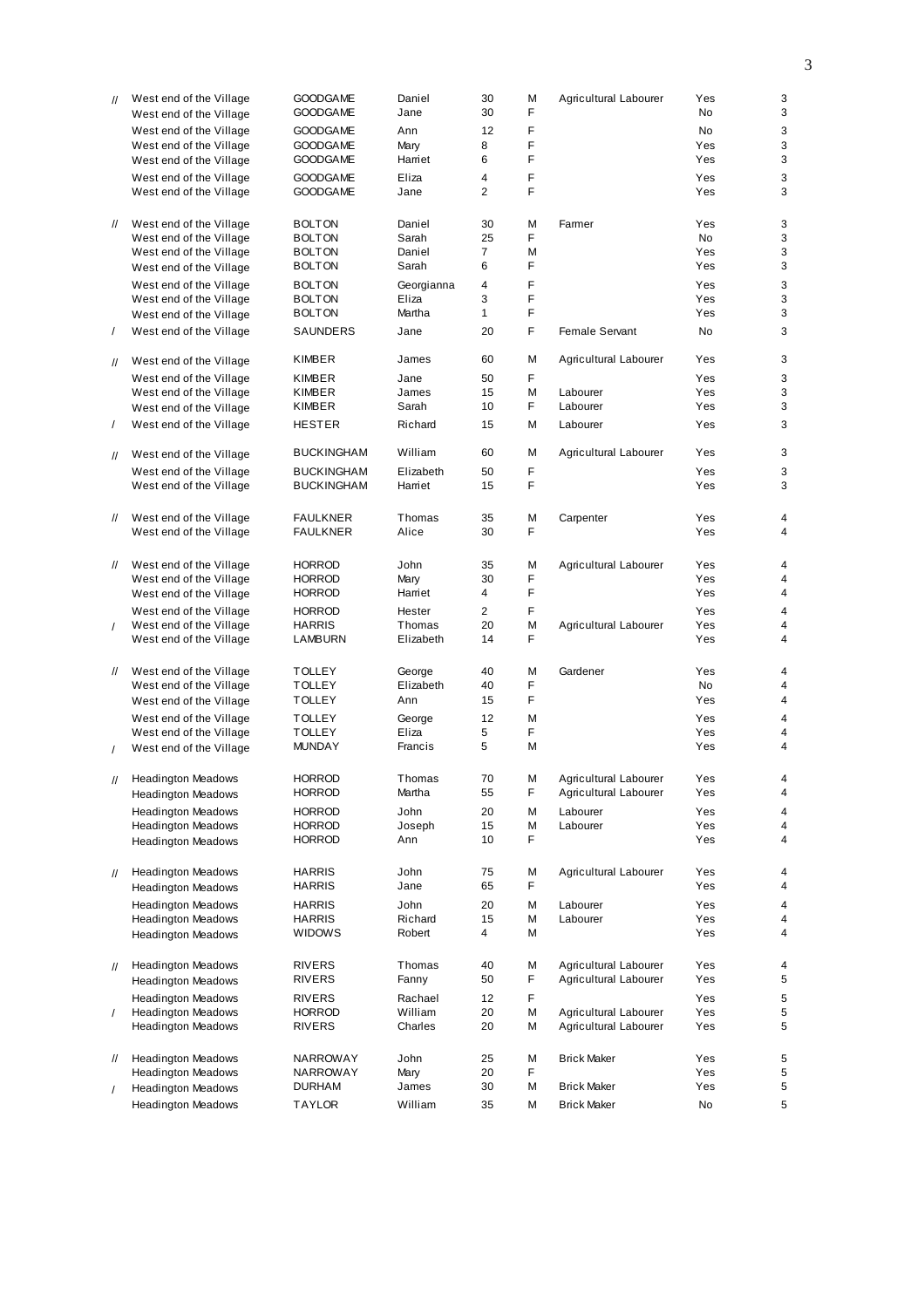| $\mathcal{U}$     | <b>Headington Meadows</b><br><b>Headington Meadows</b> | <b>HORROD</b><br><b>HORROD</b> | William<br>Ann     | 40<br>35     | M<br>F | Mason                            | Yes<br>Yes | 5<br>5         |
|-------------------|--------------------------------------------------------|--------------------------------|--------------------|--------------|--------|----------------------------------|------------|----------------|
|                   | <b>Headington Meadows</b>                              | <b>HORROD</b>                  | William            | 7 mo         | M      |                                  | Yes        | 5              |
| $\prime$          | <b>Headington Meadows</b>                              | <b>COLLIER</b>                 | Harriet            | 25           | F      |                                  | Yes        | 5              |
|                   | <b>Headington Meadows</b>                              | <b>MARGATTS</b>                | James              | 8            | M      |                                  | Yes        | 5              |
|                   |                                                        |                                |                    |              |        |                                  |            |                |
| $\mathcal{U}$     | West End of the Village                                | <b>ROSE</b>                    | Elizabeth          | 60           | F      |                                  | Yes        | 5              |
|                   | West End of the Village                                | ROSE                           | William            | 20           | M      | <b>Bankers Labourer</b>          | Yes        | 5              |
|                   | West End of the Village                                | ROSE                           | Ann                | 15           | F      | <b>Dress Maker</b>               | Yes        | 5              |
|                   |                                                        |                                |                    |              |        |                                  |            |                |
| $\prime\prime$    | West End of the Village                                | <b>COPPOCK</b>                 | Thomas             | 60           | M      | <b>Stone Cutter</b>              | Yes        | 5              |
|                   | West End of the Village                                | <b>COPPOCK</b>                 | Mary               | 50           | F      |                                  | Yes        | 5              |
|                   | West End of the Village                                | <b>COPPOCK</b>                 | Thomas             | 25           | M      | Baker                            | Yes        | 5              |
|                   | West End of the Village                                | <b>COPPOCK</b>                 | Hannah             | 15           | F      | Baker                            | Yes        | 5              |
| $\sqrt{2}$        | West End of the Village                                | <b>BUCKINGHAM</b>              | Hannah             | 50           | F      |                                  | Yes        | 5              |
|                   | West End of the Village                                | <b>NEWMAN</b>                  | James              | 25           | M      | Male Servant                     | Yes        | 5              |
|                   | West End of the Village                                | <b>NEWMAN</b>                  | Harriet            | 30           | F      | Female Servant                   | Yes        | 5              |
|                   | West End of the Village                                | <b>NEWMAN</b>                  | Amelia             | $\mathbf{1}$ | F      |                                  | Yes        | 5              |
|                   |                                                        |                                |                    |              |        |                                  |            |                |
| $^{\prime\prime}$ | West End of the Village                                | <b>FINCH</b><br><b>FINCH</b>   | Letitia<br>Clara   | 90<br>60     | F<br>F | Independent                      | No<br>No   | 6<br>6         |
|                   | West End of the Village                                |                                |                    |              |        | Independent                      |            |                |
|                   | West End of the Village                                | <b>FINCH</b>                   | Letitia            | 60           | F      | Independent                      | Yes        | 6              |
| $\prime$          | West End of the Village                                | PERRY<br>TALBOTT               | Harriet<br>Ann     | 50<br>20     | F<br>F | Independent<br>Independent       | Yes<br>No  | 6<br>6         |
|                   | West End of the Village                                |                                |                    |              |        |                                  |            |                |
|                   | West End of the Village<br>West End of the Village     | WHITE<br>WHITE                 | Elizabeth<br>Sarah | 35<br>20     | F<br>F | Female Servant<br>Female Servant | Yes<br>Yes | 6<br>6         |
|                   | West End of the Village                                | <b>HICKMAN</b>                 | William            | 20           | M      | Male Servant                     | Yes        | 6              |
|                   |                                                        |                                |                    |              |        |                                  |            |                |
| $^{\prime\prime}$ | West End of the Village                                | <b>BEENHAM</b>                 | Thomas             | 60           | M      |                                  | Yes        | 6              |
|                   | West End of the Village                                | <b>BEENHAM</b>                 | Rebecca            | 65           | F      | Laundress                        | Yes        | 6              |
| $\sqrt{2}$        | West End of the Village                                | <b>BUSHNELL</b>                | Esther             | 25           | F      | Laundress                        | Yes        | 6              |
|                   |                                                        |                                |                    |              |        |                                  |            |                |
| $\mathcal{U}$     | <b>Church Street</b>                                   | <b>GODFREY</b>                 | Ann                | 65           | F      |                                  | No         | 6              |
|                   | <b>Church Street</b>                                   | <b>GODFREY</b>                 | Mary               | 25           | F      | <b>Dress Maker</b>               | Yes        | 6              |
|                   | <b>Church Street</b>                                   | <b>BROWNING</b>                | William            | 30           | М      | Bookseller                       | No         | 6              |
|                   |                                                        |                                |                    |              |        |                                  |            |                |
| $^{\prime\prime}$ | <b>Church Street</b>                                   | <b>GODFREY</b>                 | James              | 70           | M      | Wheelwright                      | No         | 6              |
|                   | Church Street                                          | <b>GODFREY</b>                 | William            | 30           | M      | Wheelwright                      | No         | 6              |
|                   | <b>Church Street</b>                                   | <b>GODFREY</b>                 | Charles            | 25           | M      | Baker                            | Yes        | 6              |
|                   | <b>Church Street</b>                                   | <b>GODFREY</b>                 | James              | 3            |        |                                  | Yes        | 6              |
|                   |                                                        |                                |                    |              |        |                                  |            |                |
| $\mathcal{U}$     | <b>Church Street</b>                                   | <b>HARRIS</b>                  | William            | 60           | M      | Agricultural Labourer            | Yes        | 6              |
|                   | <b>Church Street</b>                                   | <b>HARRIS</b>                  | Jane               | 65           | F      |                                  | Yes        | 6              |
|                   | <b>Church Street</b>                                   | <b>HARRIS</b>                  | Robert             | 25           | M      | Agricultural Labourer            | Yes        | 6              |
|                   | <b>Church Street</b>                                   | HARRIS                         | Mary               | 2            | F      |                                  | Yes        | 6              |
|                   |                                                        |                                |                    |              |        |                                  |            |                |
| 11                | <b>Church Street</b><br><b>Church Street</b>           | <b>HARRIS</b><br><b>HARRIS</b> | James              | 75<br>75     | M<br>F |                                  | Yes<br>Yes | 6<br>6         |
|                   |                                                        |                                | Amy                |              |        |                                  |            |                |
|                   | <b>Church Street</b>                                   |                                |                    |              |        | Sawyer                           |            |                |
| $^{\prime\prime}$ | Church Street                                          | <b>VALLIS</b><br><b>VALLIS</b> | James<br>Ann       | 50<br>50     | M<br>F |                                  | Yes<br>Yes | 6<br>7         |
|                   | <b>Church Street</b>                                   | VALLIS                         | Thomas             | 20           | М      | Sawyer                           | Yes        | $\overline{7}$ |
|                   | <b>Church Street</b>                                   | <b>VALLIS</b>                  | Leah               | 20           | F      |                                  | Yes        | $\overline{7}$ |
|                   | <b>Church Street</b>                                   | <b>VALLIS</b>                  | Charles            | 15           | М      |                                  | Yes        | 7              |
|                   | <b>Church Street</b>                                   | VALLIS                         | George             | 10           | М      |                                  | Yes        | $\overline{7}$ |
|                   |                                                        |                                |                    |              |        |                                  |            |                |
| $^{\prime\prime}$ | <b>Church Street</b>                                   | <b>VALLIS</b>                  | Samuel             | 55           | M      | Tailor                           | Yes        | 7              |
|                   | <b>Church Street</b>                                   | <b>VALLIS</b>                  | Esther             | 55           | F      |                                  | Yes        | 7              |
|                   | <b>Church Street</b>                                   | <b>VALLIS</b>                  | Sarah              | 30           | F      |                                  | Yes        | $\overline{7}$ |
|                   | <b>Church Street</b>                                   | <b>VALLIS</b>                  | Samuel             | 15           | M      |                                  | Yes        | 7              |
|                   | <b>Church Street</b>                                   | <b>VALLIS</b>                  | John               | 15           | М      |                                  | Yes        | $\overline{7}$ |
|                   | <b>Church Street</b>                                   | VALLIS                         | George             | 4            | M      |                                  | Yes        | $\overline{7}$ |
| $\prime$          | <b>Church Street</b>                                   | <b>FLOYD</b>                   | Esther             | 25           | F      | Labourer                         | Yes        | 7              |
|                   | <b>Church Street</b>                                   | <b>FLOYD</b>                   | Richard            | 9 mo         | М      |                                  | Yes        | 7              |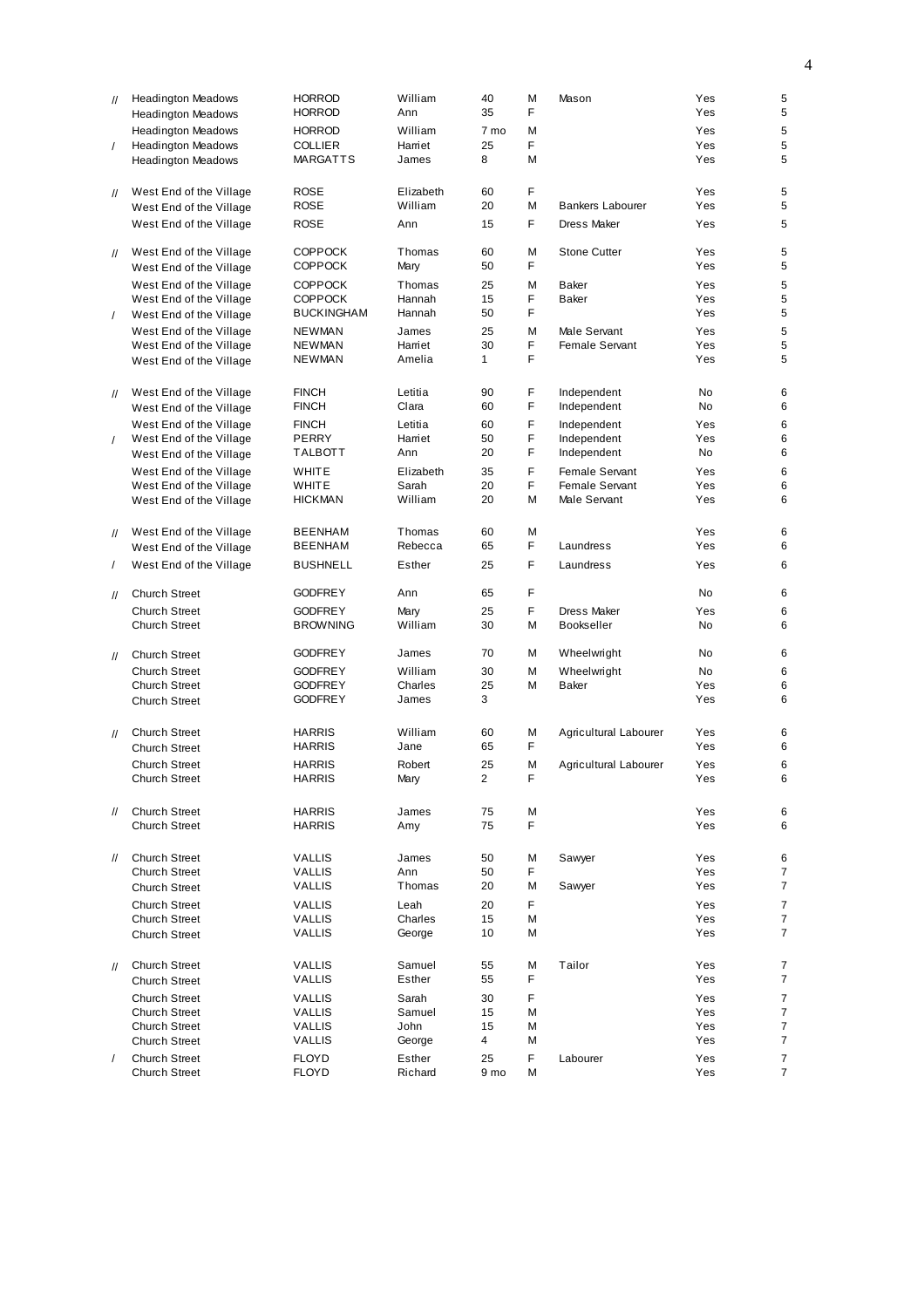| $^{\prime\prime}$ | <b>Church Street</b> | <b>VALLIS</b>    | Thomas    | 50             | M      | Carpenter                                      | Yes        | $\overline{7}$                   |
|-------------------|----------------------|------------------|-----------|----------------|--------|------------------------------------------------|------------|----------------------------------|
|                   | <b>Church Street</b> | <b>VALLIS</b>    | Martha    | 45             | F      |                                                | Yes        | $\overline{7}$                   |
|                   | <b>Church Street</b> | <b>VALLIS</b>    | Sarah     | 15             | F      |                                                | Yes        | $\overline{7}$                   |
|                   | <b>Church Street</b> | <b>VALLIS</b>    | Elizabeth | 10             | F      |                                                | Yes        | $\overline{7}$                   |
|                   | <b>Church Street</b> | <b>VALLIS</b>    | Charlotte | 10             | F      |                                                | Yes        | $\overline{7}$                   |
|                   | <b>Church Street</b> | <b>VALLIS</b>    | Thomas    | 8              | M      |                                                | Yes        | $\overline{7}$                   |
| $\prime$          | <b>Church Street</b> | <b>PRICE</b>     | Mary      | 60             | F      | Independent                                    | Yes        | $\overline{7}$                   |
|                   | <b>Church Street</b> | CARTER           | Edward    | 6              | M      |                                                | Yes        | $\overline{7}$                   |
|                   |                      |                  |           |                |        |                                                |            |                                  |
|                   | Church Street        | CARTER           | William   | 3              | M      |                                                | Yes        | $\overline{7}$                   |
|                   |                      |                  | William   |                |        |                                                |            |                                  |
| $^{\prime\prime}$ | <b>Church Street</b> | <b>HUDSON</b>    | Edward    | 60             | M<br>M | Labourer<br>Labourer                           | Yes<br>Yes | $\overline{7}$<br>$\overline{7}$ |
| $\prime$          | <b>Church Street</b> | CARTER           |           | 30             |        |                                                |            |                                  |
|                   |                      |                  |           |                |        |                                                |            |                                  |
| $^{\prime\prime}$ | <b>Church Street</b> | <b>COOPER</b>    | Richard   | 40             | M      | Labourer                                       | Yes        | $\overline{7}$                   |
|                   | <b>Church Street</b> | COOPER           | Elizabeth | 45             | F      |                                                | Yes        | 8                                |
|                   | <b>Church Street</b> | <b>COOPER</b>    | Charles   | 15             | M      | Printer                                        | Yes        | 8                                |
|                   | <b>Church Street</b> | <b>COOPER</b>    | Ann       | 10             | F      |                                                | Yes        | 8                                |
|                   | <b>Church Street</b> | COOPER           | Emmanuel  | 9              | M      |                                                | Yes        | 8                                |
|                   | <b>Church Street</b> | <b>COOPER</b>    | George    | $\overline{7}$ | M      |                                                | Yes        | 8                                |
|                   | <b>Church Street</b> | <b>COOPER</b>    | Eliza     | 5              | F      |                                                | Yes        | 8                                |
|                   | <b>Church Street</b> | <b>COOPER</b>    | Edwin     | $\overline{2}$ | M      |                                                | Yes        | 8                                |
|                   |                      |                  |           |                |        |                                                |            |                                  |
| $\prime$          | <b>Church Street</b> | <b>WHITING</b>   | Richard   | 80             | M      |                                                | No         | 8                                |
|                   |                      | <b>HARRIS</b>    | Thomas    | 35             | M      |                                                | Yes        | 8                                |
| $^{\prime\prime}$ | <b>Church Street</b> |                  |           |                |        |                                                |            |                                  |
|                   | <b>Church Street</b> | <b>HARRIS</b>    | Esther    | 30             | F      |                                                | Yes        | 8                                |
|                   | <b>Church Street</b> | <b>HARRIS</b>    | James     | 13             | M      |                                                | Yes        | 8                                |
|                   | <b>Church Street</b> | <b>HARRIS</b>    | Alfred    | 10             | M      |                                                | Yes        | 8                                |
|                   | <b>Church Street</b> | <b>HARRIS</b>    | Thomas    | 4              | M      |                                                | Yes        | 8                                |
|                   | <b>Church Street</b> | <b>HARRIS</b>    | Eliza     | 3              | F      |                                                | Yes        | 8                                |
|                   | <b>Church Street</b> | <b>HARRIS</b>    | Esther    | $\mathbf{1}$   | F      |                                                | Yes        | 8                                |
| $\prime$          | <b>Church Street</b> | <b>PHILLIPS</b>  | John      | 60             | M      |                                                | Yes        | 8                                |
|                   | <b>Church Street</b> | <b>EDGINGTON</b> | James     | 30             | M      | Agricultural Labourer                          | Yes        | 8                                |
|                   |                      |                  |           |                |        |                                                |            |                                  |
| $^{\prime\prime}$ | <b>Church Street</b> | BRADSHAW         | Martha    | 60             | F      | Agricultural Labourer                          | Yes        | 8                                |
|                   | <b>Church Street</b> | BRADSHAW         | Thomas    | 25             | M      |                                                | Yes        | 8                                |
|                   | <b>Church Street</b> | BRADSHAW         | John      | 20             | M      | Agricultural Labourer<br>Agricultural Labourer | Yes        | 8                                |
|                   |                      | BRADSHAW         | William   | 15             | M      | Agricultural Labourer                          | Yes        | 8                                |
|                   | <b>Church Street</b> |                  |           |                |        |                                                |            |                                  |
| $\prime$          | <b>Church Street</b> | <b>BRADSHAW</b>  | Richard   | 25             | M      | Kiln Man                                       | Yes        | 8                                |
|                   | <b>Church Street</b> | BRADSHAW         | Charlotte | 25             | F      |                                                | Yes        | 8                                |
|                   | <b>Church Street</b> | BRADSHAW         | Mary      | 4              | F      |                                                | Yes        | 8                                |
|                   | <b>Church Street</b> | <b>BRADSHAW</b>  | Martha    | $\overline{2}$ | F      |                                                | Yes        | 8                                |
|                   |                      |                  |           |                |        |                                                |            |                                  |
| $^{\prime\prime}$ | <b>Church Street</b> | PHILLIPS         |           |                |        |                                                |            |                                  |
|                   |                      |                  | George    | 50             | M      | Sawyer                                         | Yes        | 9                                |
|                   | <b>Church Street</b> | <b>PHILLIPS</b>  | Sarah     | 50             | F      | Sawyer                                         | Yes        | 9                                |
|                   | <b>Church Street</b> | PHILLIPS         | George    | 20             | F      | Agricultural Labourer                          | Yes        | 9                                |
|                   | <b>Church Street</b> | PHILLIPS         | Jane      | 20             | F      | Agricultural Labourer                          | Yes        | 9                                |
|                   |                      |                  |           |                |        |                                                |            |                                  |
|                   | <b>Church Street</b> | <b>PHILLIPS</b>  | Martha    | 15             | F      | Agricultural Labourer                          | Yes        | 9                                |
|                   | <b>Church Street</b> | <b>PHILLIPS</b>  | John      | 15             | M      | Agricultural Labourer                          | Yes        | 9                                |
|                   | <b>Church Street</b> | PHILLIPS         | Richard   | 15             | M      | Agricultural Labourer                          | Yes        | 9                                |
|                   | <b>Church Street</b> | <b>PHILLIPS</b>  | Thomas    | 10             | M      | Agricultural Labourer                          | Yes        | 9                                |
|                   |                      | SAVOURS          | William   | 60             | M      |                                                | No         | 9                                |
| $\mathcal{U}$     | <b>Church Street</b> |                  |           |                |        | Independent                                    |            |                                  |
|                   | <b>Church Street</b> | SAVOURS          | Harriet   | 30             | F      |                                                | Yes        | 9                                |
|                   | <b>Church Street</b> | SAVOURS          | Mary      | 30             | F      |                                                | Yes        | 9                                |
|                   | <b>Church Street</b> | MERRY            | Ann       | 25             | F      | Female Servant                                 | Yes        | 9                                |
|                   |                      |                  |           |                |        |                                                |            |                                  |
| $^{\prime\prime}$ | <b>Church Street</b> | PATES            | Sarah     | 40             | F      | Independent                                    | No         | 9                                |
|                   | <b>Church Street</b> | PATES            | Ann       | 15             | F      |                                                | Yes        | 9                                |
|                   | <b>Church Street</b> | PATES            | Emma      | 14             | F      |                                                | Yes        | 9                                |
|                   |                      |                  |           |                |        |                                                |            |                                  |
| $\mathcal{U}$     | <b>Church Street</b> | <b>TEW</b>       | John      | 50             | M      | Farmer                                         | Yes        | 9                                |
|                   | <b>Church Street</b> | <b>TEW</b>       | Eliza     | 40             | M      | Farmer                                         | No         | 9                                |
|                   | <b>Church Street</b> | <b>TURNER</b>    | Allary    | 15             | F      | Female Servant                                 | No         | 9                                |
| $^{\prime\prime}$ | <b>Church Street</b> | 1 unoccupied     |           |                |        |                                                |            | 9                                |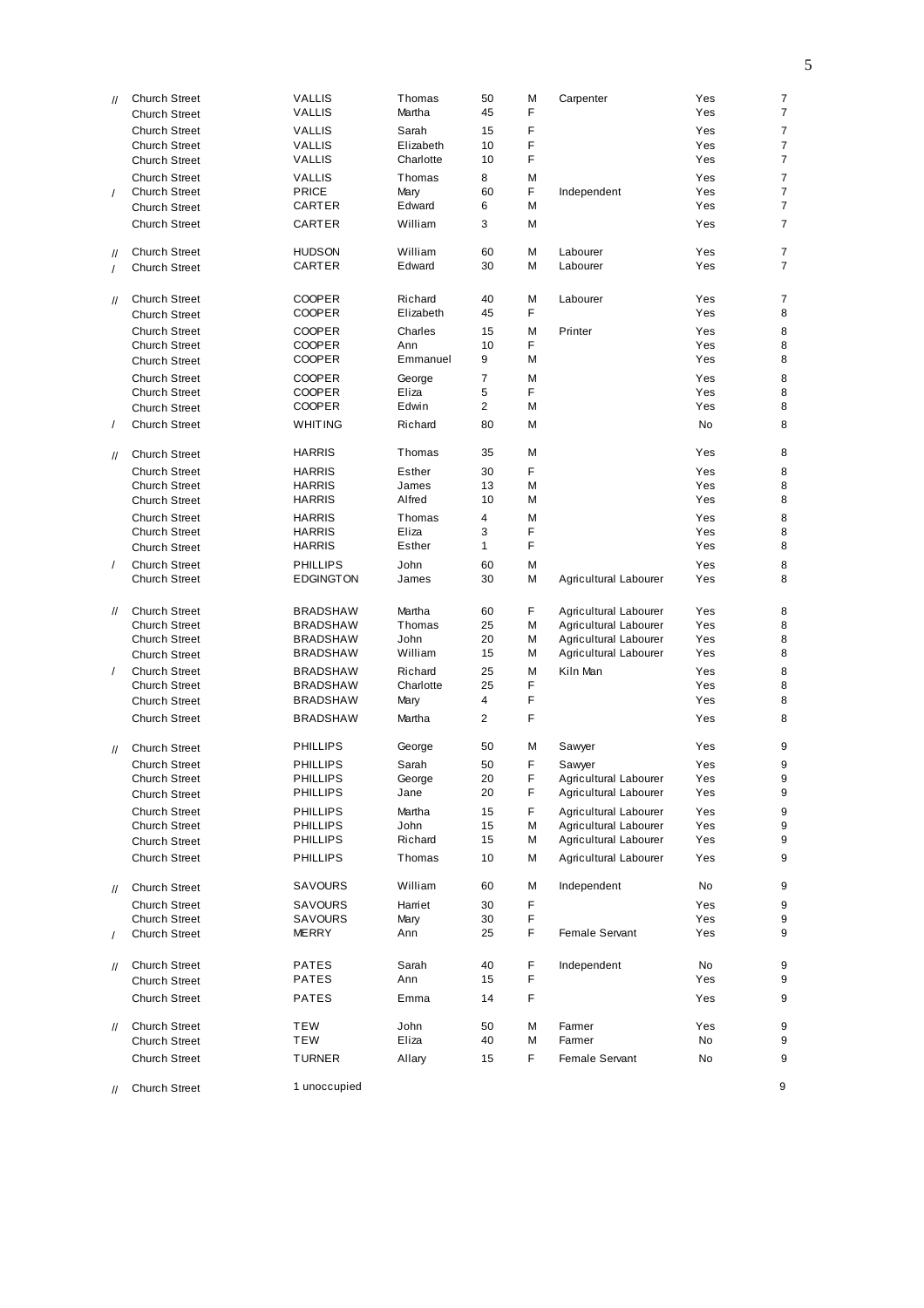| $^{\prime\prime}$ | <b>Church Street</b>                  | <b>JEWITT</b>     | Orlando           | 40             | M           | Engraver on Wood      | <b>No</b>  | 9        |
|-------------------|---------------------------------------|-------------------|-------------------|----------------|-------------|-----------------------|------------|----------|
|                   | <b>Church Street</b>                  | JEWITT            | Phebe             | 40             | F           |                       | <b>No</b>  | 9        |
|                   | Church Street                         | <b>JEWITT</b>     | Susanna           | 11             | F           |                       | <b>No</b>  | 9        |
|                   | <b>Church Street</b>                  | JEWITT            | Ada               | 9              | F           |                       | <b>No</b>  | 9        |
|                   | <b>Church Street</b>                  | JEWITT            | Phebe             | 5              | F           |                       | <b>No</b>  | 9        |
| $\prime$          | <b>Church Street</b>                  | <b>STANLEY</b>    | Susannah          | 84             | F           |                       | <b>No</b>  | 9        |
|                   |                                       |                   |                   |                |             | Independent           |            |          |
|                   | <b>Church Street</b>                  | <b>BOWER</b>      | Edward            | 15             | M           | Apprentice            | <b>No</b>  | 10       |
|                   | <b>Church Street</b>                  | <b>COOPER</b>     | Maria             | 15             | F           | <b>Female Servant</b> | Yes        | 10       |
|                   | <b>Church Street</b>                  | <b>JEWITT</b>     | George            | 35             | M           | Letter Press Printer  | <b>No</b>  | 10       |
|                   | <b>Church Street</b>                  | <b>BOOTH</b>      | Charles           | 14             | M           |                       | <b>No</b>  | 10       |
|                   |                                       |                   |                   |                |             |                       |            |          |
| $\mathcal{U}$     | <b>Church Street</b>                  | <b>DENNIS</b>     | John              | 30             | M           | Labourer              | Yes        | 10       |
|                   | <b>Church Street</b>                  | <b>DENNIS</b>     | Ann               | 25             | F           | Letter Carrier        | Yes        | 10       |
|                   | <b>Church Street</b>                  | <b>DENNIS</b>     | William           | 11             | M           |                       | Yes        | 10       |
|                   | <b>Church Street</b>                  | <b>DENNIS</b>     | Thomas            | 8              | M           |                       | Yes        | 10       |
|                   | <b>Church Street</b>                  | <b>DENNIS</b>     | Ann               | $\overline{7}$ | F           |                       | Yes        | 10       |
|                   | <b>Church Street</b>                  | <b>DENNIS</b>     | John              | 5              | M           |                       | Yes        | 10       |
|                   |                                       | <b>DENNIS</b>     | Harriet           | 7 mo           | F           |                       | Yes        | 10       |
|                   | <b>Church Street</b>                  |                   |                   |                |             |                       |            |          |
|                   |                                       |                   |                   |                |             |                       |            |          |
| $\mathcal{U}$     | <b>Church Street</b>                  | <b>TANNER</b>     | Thomas            | 50             | M           | Gardener              | Yes        | 10       |
|                   | <b>Church Street</b>                  | <b>TANNER</b>     | Jane              | 45             | F           |                       | Yes        | 10       |
|                   | <b>Church Street</b>                  | <b>TANNER</b>     | Thomas            | 20             | M           | Labourer              | Yes        | 10       |
|                   | <b>Church Street</b>                  | <b>TANNER</b>     | Lucy              | 15             | F           |                       | Yes        | 10       |
|                   | <b>Church Street</b>                  | <b>TANNER</b>     | Caroline          | 11             | F           |                       | Yes        | 10       |
|                   |                                       |                   |                   |                |             |                       |            |          |
| $\mathcal{U}$     | <b>Church Street</b>                  | <b>ROLPH</b>      | Robert            | 25             | M           | Agricultural Labourer | Yes        | 10       |
|                   | <b>Church Street</b>                  | <b>ROLPH</b>      | Ann               | 20             | F           |                       | Yes        | 10       |
|                   |                                       |                   |                   |                |             |                       |            |          |
|                   | <b>Church Street</b>                  | <b>ROLPH</b>      | Eleanor           | 6              | F           |                       | Yes        | 10       |
|                   | <b>Church Street</b>                  | <b>ROLPH</b>      | John              | 4              | M           |                       | Yes        | 10       |
|                   | <b>Church Street</b>                  | <b>ROLPH</b>      | Harriet           | $\overline{2}$ | F           |                       | Yes        | 10       |
|                   | <b>Church Street</b>                  | <b>ROLPH</b>      | Isabella          | 3 mo           | F           |                       | Yes        | 10       |
| $^{\prime\prime}$ | <b>Church Street</b>                  | <b>HYATT</b>      | Henry             | 45             | M           | Labourer              | Yes        | 10       |
|                   | <b>Church Street</b>                  | <b>HYATT</b>      | Martha            | 40             | F           |                       | Yes        | 10       |
| $\prime$          | <b>Church Street</b>                  | <b>BUSTIN</b>     | Mary              | 70             | F           |                       | Yes        | 10       |
|                   | <b>Church Street</b>                  | <b>PHILLIPS</b>   | Eliza             | 9              | F           |                       | Yes        | 11       |
|                   |                                       |                   |                   |                |             |                       |            |          |
| $^{\prime\prime}$ | <b>Church Street</b>                  | <b>JEFFCOAT</b>   | Daniel            | 35             | M           | Carpenter             | Yes        | 11       |
|                   | <b>Church Street</b>                  | JEFFCOAT          | Charles           | 25             | M           | <b>Baker</b>          | Yes        | 11       |
|                   |                                       |                   |                   |                |             |                       |            |          |
|                   |                                       |                   |                   |                |             |                       |            |          |
| $^{\prime\prime}$ | <b>Church Street</b><br>Church Street | <b>JEFFCOAT</b>   | William           | 65             | M           | Baker                 | Yes        | 11       |
|                   |                                       | JEFFCOAT          | Susanna<br>Martha | 35<br>25       | F<br>F      | Independent           | Yes<br>Yes | 11<br>11 |
|                   | <b>Church Street</b>                  | JEFFCOAT          |                   |                |             |                       |            |          |
|                   | Church Street                         | <b>JEFFCOAT</b>   | Joseph            | 25             | F           | Linen Draper          | Yes        | 11       |
|                   | <b>Church Street</b>                  | <b>JEFFCOAT</b>   | Rebecca           | 20             | F           |                       | Yes        | 11       |
|                   | <b>Church Street</b>                  | JEFFCOAT          | Mary              | 15             | F           |                       | Yes        | 11       |
|                   | <b>Church Street</b>                  | <b>JEFFCOAT</b>   | Edwin             | 15             | M           | Baker                 | Yes        | 11       |
|                   | <b>Church Street</b>                  | JEFFCOAT          | Jonathan          | 15             | M           | Attomey's Clerk       | Yes        | 11       |
|                   | <b>Church Street</b>                  | JEFFCOAT          | Mark              | 15             | M           |                       | Yes        | 11       |
|                   |                                       |                   |                   |                |             |                       |            |          |
| $\mathcal{U}$     | <b>Church Street</b>                  | APPLETON          | Joseph            | 70             | M           | Independent           | Yes        | 11       |
|                   | <b>Church Street</b>                  | APPLETON          | Ann               | 60             | F           |                       | Yes        | 11       |
|                   |                                       |                   |                   |                |             |                       |            |          |
| $\prime$          | <b>Church Street</b>                  | <b>MASON</b>      | Eliza             | 20             | F           | Female Servant        | Yes        | 11       |
|                   | <b>Church Street</b>                  | <b>ADKINS</b>     | Sarah             | $\overline{7}$ | F           |                       | Yes        | 11       |
|                   |                                       |                   |                   |                |             |                       |            |          |
| $^{\prime\prime}$ | Church Lane                           | <b>BERRISFORD</b> | James             | 50             | M           | Excise Officer        | No         | 11       |
|                   | Church Lane                           | <b>BERRISFORD</b> | Ann               | 50             | F           |                       | No         | 11       |
|                   |                                       |                   |                   |                |             |                       |            |          |
| $^{\prime\prime}$ | Church Lane                           | <b>TOLLEY</b>     | Sarah             | 50             | F           | Char Woman            | Yes        | 11       |
|                   | Church Lane                           | <b>TOLLEY</b>     | George            | 15             | М           | Agricultural Labourer | Yes        | 11       |
|                   | Church Lane                           | <b>TOLLEY</b>     | Harriet           | 15             | F           |                       | Yes        | 11       |
|                   | Church Lane                           | <b>TOLLEY</b>     | Charles           | 14             | M           | Agricultural Labourer | Yes        | 11       |
|                   | Church Lane                           | <b>TOLLEY</b>     | Eliza             | 11             | F           |                       | Yes        | 11       |
|                   |                                       |                   |                   |                |             |                       |            |          |
| $\frac{1}{2}$     | Church Lane                           | <b>HARDING</b>    | James             | 50             | M           | Farmer                | No         | 11       |
|                   | Church Lane                           | <b>HARDING</b>    | Ann               | 35             | $\mathsf F$ |                       | No         | 11       |
|                   | Church Lane                           | <b>HARDING</b>    | Amy               | 30             | $\mathsf F$ |                       | Yes        | 12       |
|                   | Church Lane                           | SHELDON           | Mary              | 20             | F           |                       | Yes        | 12       |
|                   |                                       |                   |                   |                |             |                       |            |          |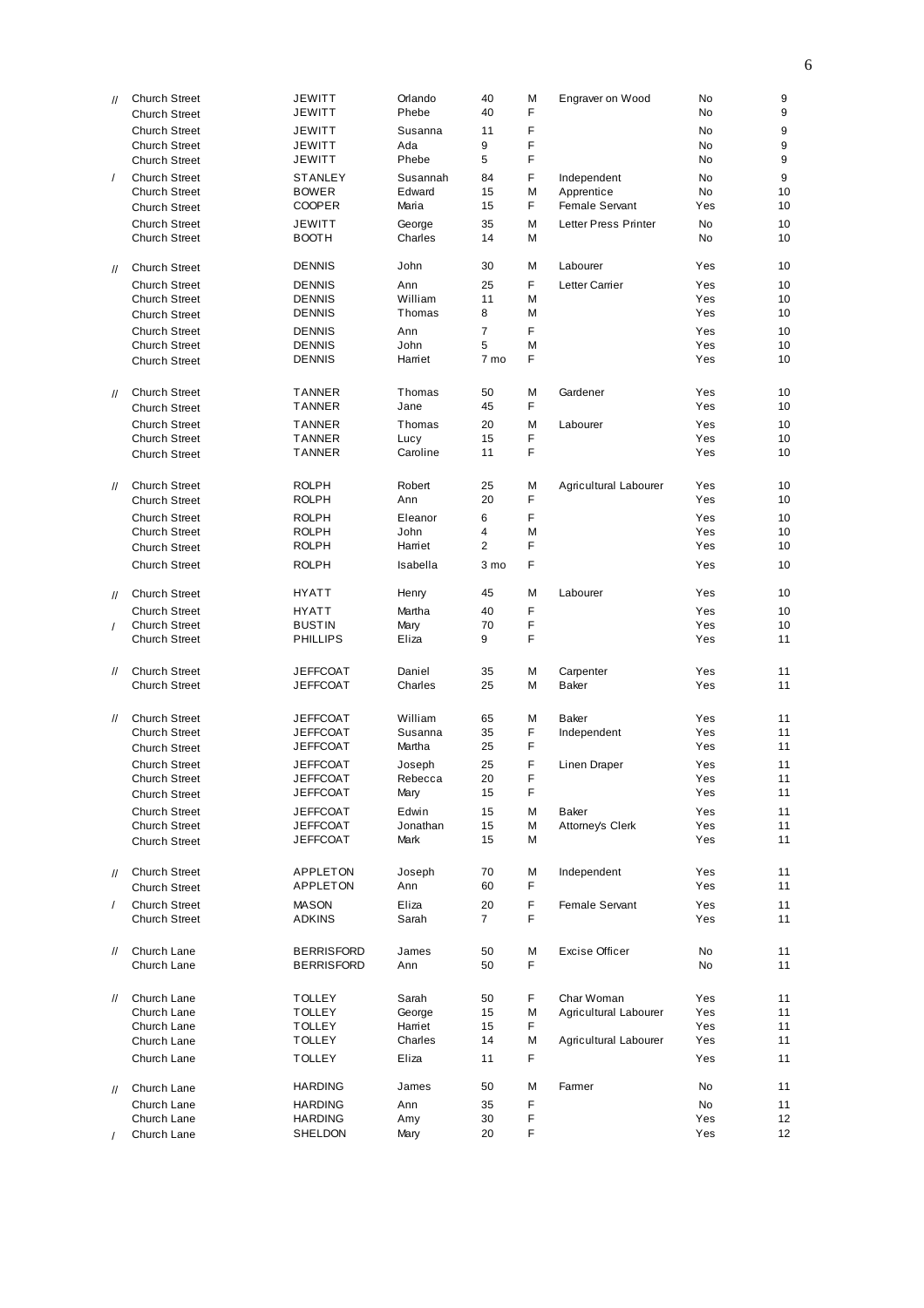| $^{\prime\prime}$ | Church Lane                | <b>YOUNG</b>                       | Thomas              | 55             | М       | Carpenter             | Yes        | 12              |
|-------------------|----------------------------|------------------------------------|---------------------|----------------|---------|-----------------------|------------|-----------------|
|                   | Church Lane                | <b>YOUNG</b>                       | Sarah               | 65             | F       |                       | Yes        | 12 <sup>2</sup> |
|                   |                            |                                    |                     |                |         |                       |            |                 |
| $^{\prime\prime}$ | Church Lane                | <b>POLLY</b><br><b>HARRIS</b>      | Richard<br>Thomas   | 85<br>50       | M<br>M  | Weaver<br>Mason       | Yes<br>Yes | 12<br>12        |
| $\prime$          | Church Lane                |                                    |                     |                |         |                       |            |                 |
|                   | Church Lane<br>Church Lane | <b>HARRIS</b><br><b>HARRIS</b>     | Jane                | 45<br>20       | F.<br>M | Labourer              | Yes<br>Yes | 12<br>12        |
|                   |                            | <b>HARRIS</b>                      | Joseph<br>William   | 15             | M       | Labourer              | Yes        | 12              |
|                   | Church Lane                |                                    |                     |                | F       |                       |            | 12              |
|                   | Church Lane<br>Church Lane | <b>HARRIS</b><br><b>HARRIS</b>     | Jane<br>Ann         | 11<br>6        | F       |                       | Yes<br>Yes | 12              |
|                   | Church Lane                | <b>HARRIS</b>                      | Sarah               | 3              | F       |                       | Yes        | 12              |
|                   | Church Lane                | <b>HARRIS</b>                      | Robert              | 1              | M       |                       | Yes        | 12              |
|                   |                            |                                    |                     |                |         |                       |            |                 |
| $^{\prime\prime}$ | Church Lane                | <b>EVANS</b>                       | Samuel              | 35             | M       | Linen Draper          | <b>No</b>  | 12              |
|                   | Church Lane                | <b>EVANS</b>                       | Elizabeth           | 20             | F       |                       | Yes        | 12              |
|                   | Church Lane                | <b>EVANS</b>                       | Henry               | $\mathbf{1}$   | M       |                       | Yes        | 12              |
| $\prime$          | Church Lane                | <b>NEW</b>                         | Sophia              | 20             | F.      | Female Servant        | Yes        | 12              |
|                   | Church Lane                | <b>SMITH</b>                       | Josaias             | 14             | M       | Male Servant          | Yes        | 12              |
|                   |                            |                                    |                     |                |         |                       |            |                 |
| $^{\prime\prime}$ | Church Lane                | <b>HODGKINS</b><br><b>HODGKINS</b> | Thomas<br>Elizabeth | 40<br>45       | M<br>F  | Labourer              | Yes<br>Yes | 12<br>12        |
|                   | Church Lane                |                                    |                     |                |         |                       |            |                 |
|                   | Church Lane                | <b>HODGKINS</b>                    | Charles<br>Eliza    | 15             | F<br>F  |                       | Yes        | 12              |
|                   | Church Lane                | <b>HODGKINS</b>                    |                     | 14             |         |                       | Yes        | 12              |
| $^{\prime\prime}$ | Church Lane                | <b>COOPER</b>                      | Thomas              | 40             | M       | Mason                 | Yes        | 12              |
|                   | Church Lane                | <b>COOPER</b>                      | Sarah               | 40             | F       |                       | Yes        | 12              |
|                   | Church Lane                | <b>COOPER</b>                      | John                | 15             | M       | Servant               | Yes        | 12              |
|                   | Church Lane                | <b>COOPER</b>                      | Richard             | 14             | M       | Male Servant          | Yes        | 13              |
|                   | Church Lane                | <b>COOPER</b>                      | George              | 8              | M       |                       | Yes        | 13              |
|                   | Church Lane                | <b>COOPER</b>                      | James               | 6              | M       |                       | Yes        | 13              |
| $\sqrt{2}$        | Church Lane                | <b>JOHNSON</b>                     | Eliza               | 15             | F       | Female Servant        | Yes        | 13              |
|                   | Church Lane                | <b>JOHNSON</b>                     | Jane                | 8              | F       |                       | Yes        | 13              |
|                   |                            |                                    |                     |                |         |                       |            |                 |
| $^{\prime\prime}$ | Church Lane                | <b>JOHNSON</b>                     | Thomas              | 40             | M       | Carpenter             | <b>No</b>  | 13              |
|                   | Church Lane                | <b>JOHNSON</b>                     | Alice               | 45             | F.      |                       | Yes        | 13              |
|                   | Church Lane                | <b>JOHNSON</b>                     | George              | 14             | M       |                       | Yes        | 13              |
|                   | Church Lane                | <b>JOHNSON</b>                     | Thomas              | 9              | M       |                       | Yes        | 13              |
|                   | Church Lane                | <b>ELKERTON</b>                    | Richard             | 30             | M       | Agricultural Labourer | Yes        | 13              |
| $^{\prime\prime}$ | Church Lane                | <b>ELKERTON</b>                    | Sarah               | 25             | F       |                       | Yes        | 13              |
|                   | Church Lane                | <b>ELKERTON</b>                    | William             | 6              | M       |                       | Yes        | 13              |
|                   | Church Lane                | <b>ELKERTON</b>                    | Elizabeth           | 3              | F       |                       | Yes        | 13              |
|                   | Church Lane                | <b>ELKERTON</b>                    | HannaH              | 2 wks          | F       |                       | Yes        | 13              |
| $\prime$          | Church Lane                | <b>ROLPH</b>                       | Sarah               | 75             | F       |                       | <b>No</b>  | 13              |
|                   |                            |                                    |                     |                |         |                       |            |                 |
| $^{\prime\prime}$ | Church Lane                | HOWSE                              | Richard             | 35             | М       | Agricultural Labourer | Yes        | 13              |
|                   | Church Lane                | <b>HOWSE</b>                       | Elizabeth           | 30             | F       |                       | Yes        | 13              |
|                   | Church Lane                | <b>HOWSE</b>                       | Harriet             | 3              | F       |                       | Yes        | 13              |
|                   | Church Lane                | HOWSE                              | Ann                 | $\mathbf{1}$   | F       |                       | Yes        | 13              |
|                   |                            |                                    |                     |                |         |                       |            |                 |
| $^{\prime\prime}$ | Church Lane                | <b>YOUNG</b><br><b>YOUNG</b>       | George<br>Harriet   | 25<br>25       | M<br>F  | Carpenter             | Yes<br>No  | 13<br>13        |
|                   | Church Lane                |                                    |                     |                |         |                       |            |                 |
|                   | Church Lane<br>Church Lane | <b>YOUNG</b><br><b>YOUNG</b>       | George<br>Harriet   | 3<br>5         | M<br>F  |                       | Yes<br>Yes | 13              |
|                   |                            |                                    |                     |                |         |                       |            | 13              |
| $^{\prime\prime}$ | Church Lane                | <b>MEDCALF</b>                     | George              | 30             | Μ       | <b>Gun Maker</b>      | Yes        | 13              |
|                   | Church Lane                | <b>MEDCALF</b>                     | Mary                | 25             | F       |                       | Yes        | 13              |
|                   | Church Lane                | <b>MEDCALF</b>                     | Edwin               | 4              | Μ       |                       | Yes        | 14              |
|                   | Church Lane                | <b>MEDCALF</b>                     | Sarah               | $\overline{2}$ | F       |                       | Yes        | 14              |
|                   | Church Lane                | <b>MEDCALF</b>                     | George              | 1              | М       |                       | Yes        | 14              |
|                   |                            |                                    |                     |                |         |                       |            |                 |
| $^{\prime\prime}$ | Church Lane                | <b>STANTON</b>                     | James               | 45             | М       | Cordwainer            | Yes        | 14              |
|                   | Church Lane                | <b>STANTON</b>                     | Theodosia           | 55             | F       |                       | No         | 14              |
|                   | Church Lane                | STRONDLEY                          | Ann                 | 3              | F       |                       | Yes        | 14              |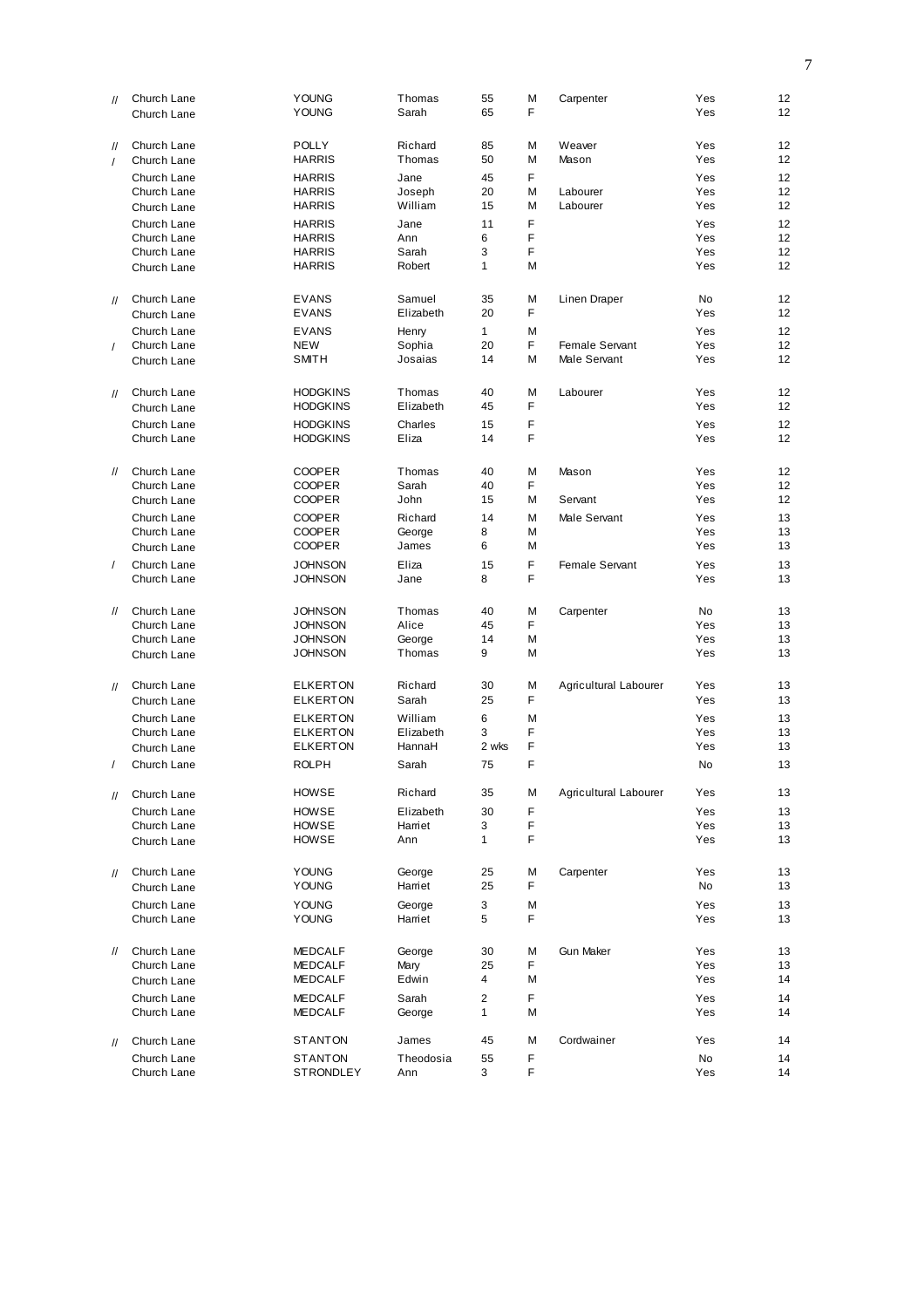| $^{\prime\prime}$ | Church Lane                | <b>SMITH</b>                         | James              | 20             | M      | Cooper                                      | Yes        | 14       |
|-------------------|----------------------------|--------------------------------------|--------------------|----------------|--------|---------------------------------------------|------------|----------|
|                   | Church Lane                | SMITH                                | Ann                | 20             | F      |                                             | No         | 14       |
|                   | Church Lane                | <b>SMITH</b>                         | John               | $\mathbf{1}$   | M      |                                             | Yes        | 14       |
| $\sqrt{2}$        | Church Lane                | <b>PHILLIPS</b>                      | Richard            | 25             | M      | Labourer                                    | Yes        | 14       |
|                   | Church Lane                | <b>PHILLIPS</b>                      | Charlotte          | 20             | F      |                                             | No         | 14       |
|                   | Church Lane                | <b>PHILLIPS</b>                      | James              | 9 mo           | M      |                                             | Yes        | 14       |
|                   |                            |                                      |                    |                |        |                                             |            |          |
|                   |                            |                                      |                    |                |        |                                             |            |          |
| $^{\prime\prime}$ | Church Lane                | <b>COPPOCK</b>                       | Mary               | 35             | F      | Laundress                                   | Yes        | 14       |
|                   | Church Lane<br>Church Lane | <b>COPPOCK</b><br><b>COPPOCK</b>     | John<br>Ann        | 11<br>4        | M<br>F |                                             | Yes<br>Yes | 14<br>14 |
|                   | Church Lane                | <b>COPPOCK</b>                       | Josiah             | $\overline{2}$ | M      |                                             | Yes        | 14       |
|                   | Church Lane                |                                      |                    |                | F      |                                             | Yes        | 14       |
| $\sqrt{2}$        | Church Lane                | <b>HAWKES</b><br><b>HAWKES</b>       | Elizabeth<br>Ellen | 15<br>12       | F      | Female Servant<br>Female Servant            | Yes        | 14       |
|                   |                            |                                      |                    |                |        |                                             |            |          |
| $^{\prime\prime}$ | Church Lane                | 1 unoccupied                         |                    |                |        |                                             |            |          |
| $\mathcal{U}$     | Church Lane                | <b>SNOW</b>                          | Hannah             | 45             | F      | Laundress                                   | No         | 14       |
|                   | Church Lane                | <b>SNOW</b>                          | Martha             | 20             | F      |                                             | Yes        | 14       |
|                   | Church Lane                | <b>SNOW</b>                          | Emma               | 15             | F      |                                             | Yes        | 14       |
|                   | Church Lane                | <b>SNOW</b>                          | Harriet            | 10             | F      |                                             | Yes        | 14       |
|                   | Church Lane                | <b>SNOW</b>                          | Maria              | $\overline{7}$ | F      |                                             | Yes        | 14       |
|                   | Church Lane                | <b>SNOW</b>                          | Joseph             | 5              | M      |                                             | Yes        | 14       |
| $\prime$          | Church Lane                | <b>BURDEN</b>                        | Jane               | 40             | F      | Laundress                                   | No.        | 14       |
|                   | Church Lane                | <b>BURDEN</b>                        | Sarah              | 10             | F      |                                             | <b>No</b>  | 15       |
| $\prime\prime$    | Church Lane                | <b>SIMS</b>                          | John               | 30             | M      | Mason                                       | Yes        | 15       |
|                   | Church Lane                | <b>SIMS</b>                          | Mary               | 35             | F      |                                             | No         | 15       |
|                   | Church Lane                | <b>SIMS</b>                          | Elizabeth          | 20             | F      | Needlework                                  | Yes        | 15       |
|                   | Church Lane                | <b>SIMS</b>                          | Harriet            | 20             | F      | Tailoress                                   | Yes        | 15       |
|                   | Church Lane                | <b>SIMS</b>                          | William            | 9              | M      |                                             | Yes        | 15       |
|                   | Church Lane                | <b>SIMS</b>                          | Caroline           | $\overline{7}$ | F      |                                             | Yes        | 15       |
|                   | Church Lane                | <b>SIMS</b>                          | Richard            | 3              | M      |                                             | Yes        | 15       |
|                   | Church Lane                | <b>SIMS</b>                          | Sarah              | $\overline{2}$ | F      |                                             | Yes        | 15       |
|                   | Church Lane                | <b>SIMS</b>                          | Emma               | 4 mo           | F      |                                             | Yes        | 15       |
|                   | Church Lane                | <b>UNDERHILL</b>                     | Edward             | 25             | М      | Tea Dealer                                  | Yes        | 15       |
| $^{\prime\prime}$ |                            |                                      |                    |                | F      |                                             |            |          |
|                   | Church Lane<br>Church Lane | <b>UNDERHILL</b><br><b>UNDERHILL</b> | Sophia<br>Sophia   | 30<br>3        | F      |                                             | Yes<br>Yes | 15<br>15 |
|                   | Church Lane                | <b>UNDERHILL</b>                     | Agnes              | $\mathbf{1}$   | F      |                                             | Yes        | 15       |
|                   |                            |                                      |                    |                |        |                                             |            |          |
| $\prime$          | Church Lane<br>Church Lane | <b>GARDNER</b><br>MATTHEWS           | Sophia<br>Harriet  | 30<br>20       | F<br>F | Female Servant<br>Female Servant            | No<br>No   | 15<br>15 |
|                   |                            |                                      |                    |                |        |                                             |            |          |
|                   | Church Lane                | CARR                                 | Henry              | 60             | M      | <b>Butcher</b>                              | Yes        | 15       |
| 11                | Church Lane                | CARR                                 | Jane               | 60             | F      |                                             | Yes        | 15       |
|                   | Church Lane                | CARR                                 |                    | 25             | F      |                                             | Yes        | 15       |
|                   | Church Lane                | CARR                                 | Mary<br>Thomas     | 25             | F      |                                             | Yes        | 15       |
|                   | Church Lane                | CARR                                 | Charles            | 20             | М      | <b>Butcher</b>                              | Yes        | 15       |
|                   |                            |                                      |                    |                |        |                                             | Yes        |          |
| $\sqrt{2}$        | Church Lane<br>Church Lane | <b>HUMPHREYS</b><br>WARD             | James<br>Emma      | 15<br>15       | М<br>F | <b>Butcher Apprentice</b><br>Female Servant | Yes        | 15<br>15 |
|                   |                            |                                      |                    |                |        |                                             |            |          |
| $^{\prime\prime}$ | Church Lane                | <b>BATEMAN</b>                       | Robert             | 60             | М      | Carpenter                                   | Yes        | 15       |
|                   | Church Lane                | <b>BATEMAN</b>                       | Martha             | 65             | F      |                                             | No         | 15       |
|                   | Church Lane                | BATEMAN                              | Charles            | 25             | Μ      |                                             | Yes        | 16       |
|                   | Church Lane                | <b>BATEMAN</b>                       | Martha             | 20             | F      |                                             | Yes        | 16       |
|                   | Church Lane                | BATEMAN                              | George             | 9              | M      |                                             | Yes        | 16       |
|                   | Church Lane                | ROUTLEDGE                            | Ann                | 60             | F      | Independent                                 | Yes        | 16       |
| $^{\prime\prime}$ | Church Lane                | CARR                                 | Daniel             | 50             | M      | Farmer                                      | Yes        | 16       |
|                   | Church Lane                | CARR                                 | Anne               | 50             | F      |                                             | Yes        | 16       |
|                   | Church Lane                | CARR                                 | Daniel             | 9              | Μ      |                                             | Yes        | 16       |
|                   | Church Lane                | CARR                                 | Henry              | 7              | М      |                                             | Yes        | 16       |
|                   | Church Lane                | <b>BUTLER</b>                        | Sarah              | 50             | F      | Independent                                 | Yes        | 16       |
|                   | Church Lane                | <b>BRUCHER</b>                       | Sarah              | 20             | F      | Female Servant                              | Yes        | 16       |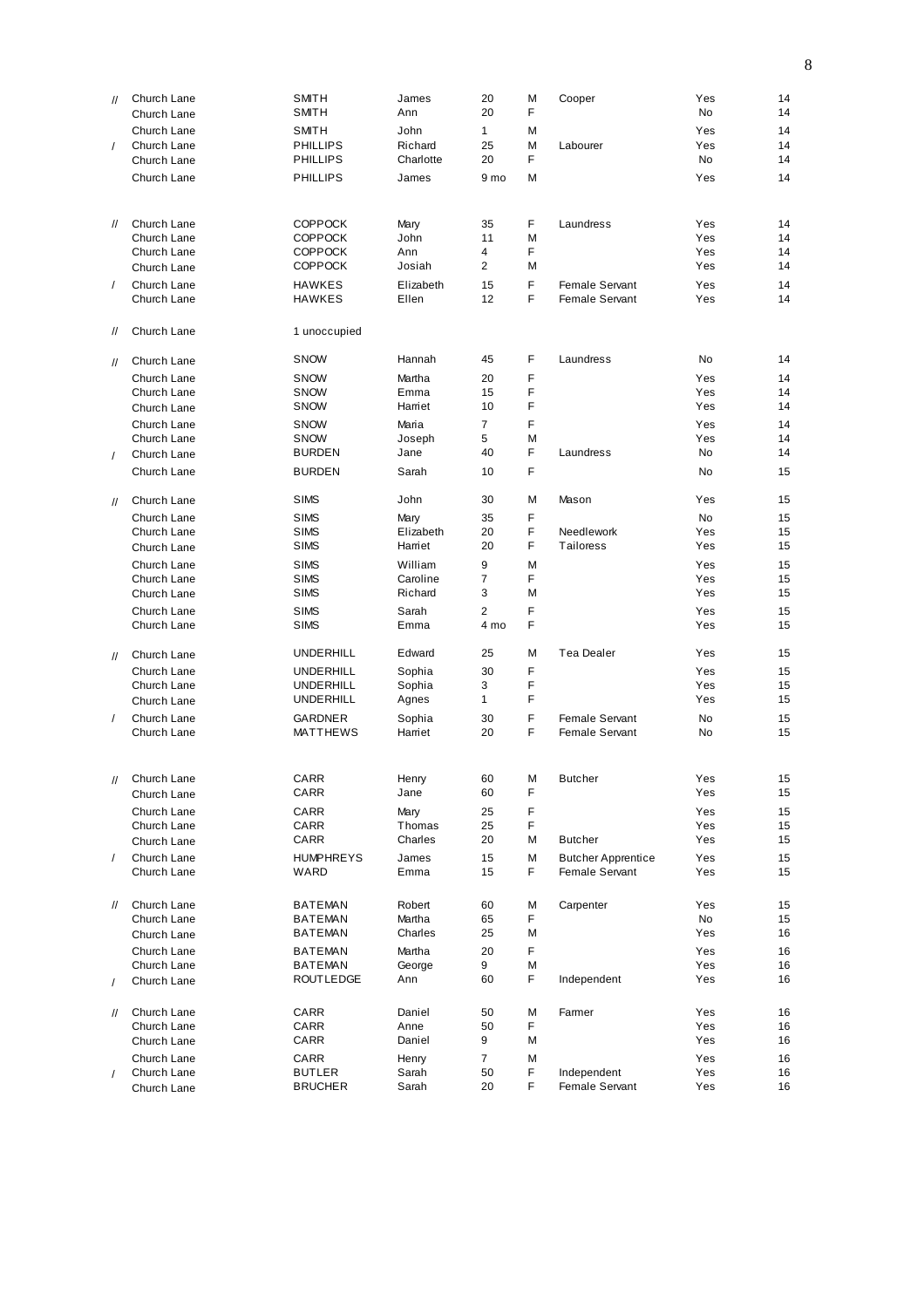| $\prime\prime$    | Church Lane        | <b>JEWITT</b>   | Arthur    | 65             | M  | Artist                | <b>No</b> | 16 |
|-------------------|--------------------|-----------------|-----------|----------------|----|-----------------------|-----------|----|
|                   | Church Lane        | <b>JEWITT</b>   | Clara     | 30             | F  |                       | <b>No</b> | 16 |
|                   | Church Lane        | <b>JEWITT</b>   | Theodore  | 25             | М  | Engraver on Wood      | <b>No</b> | 16 |
|                   | Church Lane        | <b>JEWITT</b>   | Llewellyn | 25             | M  | Engraver on Wood      | <b>No</b> | 16 |
|                   | Church Lane        | JEWITT          | Elizabeth | 21             | F  |                       | No.       | 16 |
|                   | Church Lane        | <b>JEWITT</b>   | Elizabeth | $\mathbf{1}$   | F  |                       | <b>No</b> | 16 |
| $^{\prime\prime}$ | Church Lane        | <b>TAYLOR</b>   | Robert    | 35             | M  | Agricultural Labourer | Yes       | 16 |
|                   | Church Lane        | <b>TAYLOR</b>   | Eliza     | 30             | F. |                       | Yes       | 16 |
|                   |                    |                 |           |                |    |                       |           |    |
| $^{\prime\prime}$ | <b>High Street</b> | <b>NORTH</b>    | John      | 80             | M  | Independent           | Yes       | 16 |
| $\prime$          | <b>High Street</b> | <b>GIRLE</b>    | Mary      | 30             | F  | Female Servant        | Yes       | 16 |
| 11                | <b>High Street</b> | WEST            | Thomas    | 80             | M  |                       | <b>No</b> | 16 |
|                   | <b>High Street</b> | WEST            | Lydia     | 65             | F  |                       | Yes       | 16 |
|                   |                    |                 |           |                |    |                       |           |    |
| $^{\prime\prime}$ | <b>High Street</b> | <b>WARING</b>   | James     | 45             | М  | Schoolmaster          | Yes       | 16 |
|                   | <b>High Street</b> | <b>WARING</b>   | Rebecca   | 40             | F  |                       | Yes       | 16 |
|                   | <b>High Street</b> | <b>WARING</b>   | John      | 12             | M  |                       | Yes       | 16 |
|                   | <b>High Street</b> | <b>WARING</b>   | Fanny     | $\overline{7}$ | F  |                       | Yes       | 17 |
|                   | <b>High Street</b> | <b>WARING</b>   | Mark      | 5              | M  |                       | Yes       | 17 |
|                   |                    |                 |           |                |    |                       |           |    |
| $^{\prime\prime}$ | <b>High Street</b> | <b>BROWN</b>    | Mary      | 85             | F  |                       | <b>No</b> | 17 |
| 11                | <b>High Street</b> | <b>TRINDER</b>  | Richard   | 35             | М  | Labourer              | Yes       | 17 |
|                   | <b>High Street</b> | <b>TRINDER</b>  | Jane      | 25             | F  |                       | Yes       | 17 |
|                   | <b>High Street</b> | TRINDER         | Selina    | 5              | F  |                       | Yes       | 17 |
|                   | <b>High Street</b> | <b>TRINDER</b>  | Jane      | 3              | F  |                       | Yes       | 17 |
|                   | <b>High Street</b> | TRINDER         | Fanny     | 1              | F  |                       | Yes       | 17 |
|                   |                    |                 |           |                |    |                       |           |    |
| $^{\prime\prime}$ | <b>High Street</b> | <b>ADAMS</b>    | Mary      | 30             | F  | Labourer              | Yes       | 17 |
|                   | <b>High Street</b> | <b>ADAMS</b>    | John      | 5              | М  |                       | Yes       | 17 |
|                   | <b>High Street</b> | <b>ADAMS</b>    | Thomas    | 4              | M  |                       | Yes       | 17 |
|                   | <b>High Street</b> | <b>ADAMS</b>    | Elizabeth | $\overline{2}$ | F  |                       | Yes       | 17 |
| $\prime$          | <b>High Street</b> | <b>GUNN</b>     | William   | 30             | M  | Wheelwright           | No        | 17 |
|                   | <b>High Street</b> | <b>BARTON</b>   | George    | 40             | M  | Wheelwright           | No.       | 17 |
|                   |                    |                 |           |                |    |                       |           |    |
| $^{\prime\prime}$ | <b>High Street</b> | <b>TOWN</b>     | John      | 40             | М  | Painter               | <b>No</b> | 17 |
|                   | <b>High Street</b> | <b>TOWN</b>     | Jane      | 45             | F  |                       | Yes       | 17 |
|                   | <b>High Street</b> | <b>TOWN</b>     | Charlotte | 12             | F  |                       | Yes       | 17 |
|                   | <b>High Street</b> | <b>TOWN</b>     | Adelaide  | 10             | F  |                       | Yes       | 17 |
|                   | <b>High Street</b> | <b>TOWN</b>     | Emma      | 5              | F  |                       | Yes       | 17 |
|                   |                    |                 |           |                |    |                       |           |    |
| $^{\prime\prime}$ | <b>High Street</b> | <b>DENNIS</b>   | Ann       | 60             | F  |                       | Yes       | 17 |
|                   | <b>High Street</b> | <b>DENNIS</b>   | Thomas    | 20             | М  | Labourer              | Yes       | 17 |
| $\frac{1}{2}$     | <b>High Street</b> | <b>GURDEN</b>   | William   | 35             | M  | Agricultural Labourer | Yes       | 17 |
|                   | <b>High Street</b> | <b>GURDEN</b>   | Mary      | 30             | F  |                       | Yes       | 17 |
|                   | <b>High Street</b> | <b>GURDEN</b>   | Jane      | 12             | F  |                       | Yes       | 17 |
|                   | <b>High Street</b> | <b>GURDEN</b>   | Harriet   | $\overline{7}$ | F  |                       | Yes       | 17 |
|                   | <b>High Street</b> | <b>GURDEN</b>   | Mary      | 10             | F  |                       | Yes       | 18 |
|                   | <b>High Street</b> | <b>GURDEN</b>   | Hannah    | 4              | F  |                       | Yes       | 18 |
|                   |                    |                 |           |                |    |                       |           |    |
|                   | <b>High Street</b> | <b>GURDEN</b>   | Thomas    | 75             | М  |                       | Yes       | 18 |
| $^{\prime\prime}$ | <b>High Street</b> | <b>DURHAM</b>   | Richard   | 30             | М  | <b>Brickmaker</b>     | Yes       | 18 |
|                   | <b>High Street</b> | <b>DURHAM</b>   | Martha    | 30             | F  |                       | Yes       | 18 |
|                   | <b>High Street</b> | <b>DURHAM</b>   | Richard   | 8              | М  |                       | Yes       | 18 |
|                   | <b>High Street</b> | <b>DURHAM</b>   | Thomas    | 5              | М  |                       | Yes       | 18 |
|                   | <b>High Street</b> | <b>DURHAM</b>   | Edwin     | 1              | М  |                       | Yes       | 18 |
|                   | <b>High Street</b> | <b>DURHAM</b>   | Mary      | 12             | F  |                       | Yes       | 18 |
|                   | <b>High Street</b> | <b>CLEMENTS</b> | Richard   | 25             | М  | Male Servant          | Yes       | 18 |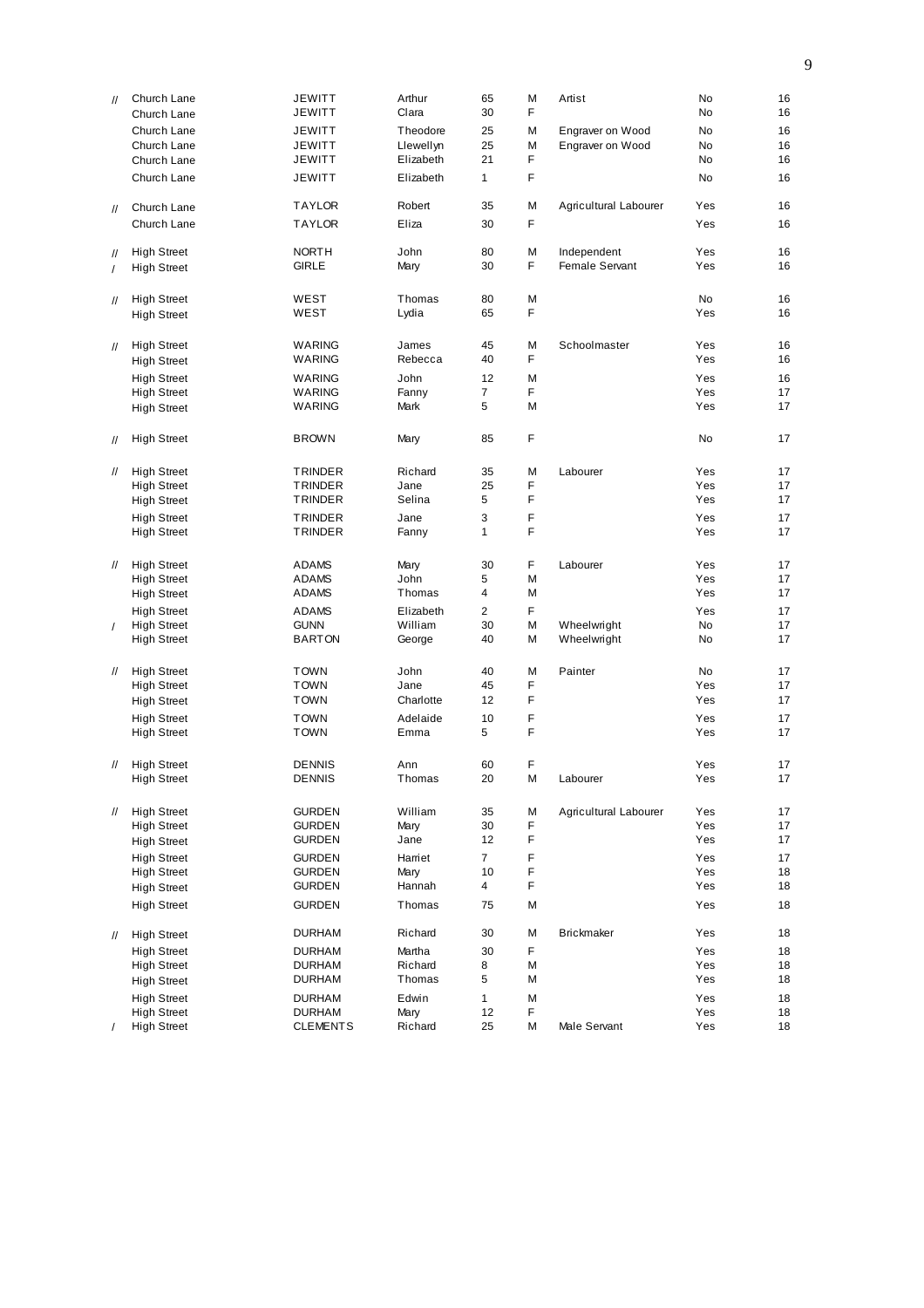| $^{\prime\prime}$ | <b>High Street</b> | <b>DEANE</b>      | Abraham   | 40              | М  | Grocer                | Yes       | 18 |
|-------------------|--------------------|-------------------|-----------|-----------------|----|-----------------------|-----------|----|
|                   | <b>High Street</b> | <b>DEANE</b>      | Esther    | 40              | F  |                       | <b>No</b> | 18 |
|                   | <b>High Street</b> | <b>DEANE</b>      | Elizabeth | 70              | M  | Independent           | Yes       | 18 |
|                   | <b>High Street</b> | DEANE             | Emma      | 20              | F  |                       | <b>No</b> | 18 |
|                   |                    |                   |           |                 |    |                       |           |    |
|                   | <b>High Street</b> | <b>DEANE</b>      | George    | 15              | M  |                       | <b>No</b> | 18 |
|                   | <b>High Street</b> | <b>DEANE</b>      | Susanna   | 15              | F  |                       | No.       | 18 |
|                   | <b>High Street</b> | <b>DEANE</b>      | Frederic  | 15              | Μ  |                       | No.       | 18 |
|                   | <b>High Street</b> | DEANE             | John      | 10              | Μ  |                       | No.       | 18 |
|                   | <b>High Street</b> | <b>DEANE</b>      | Henry     | 9               | M  |                       | No.       | 18 |
| $\prime$          | <b>High Street</b> | MILES             | Ann       | 40              | F  | Female Servant        | No.       | 18 |
|                   |                    |                   |           |                 |    |                       |           |    |
| $^{\prime\prime}$ | <b>High Street</b> | <b>BARKER</b>     | Elizabeth | 40              | F  | <b>Nurse</b>          | Yes       | 18 |
|                   | <b>High Street</b> | <b>BARKER</b>     | William   | 15              | Μ  | Male Servant          | Yes       | 18 |
|                   | <b>High Street</b> | <b>BARKER</b>     | Alfred    | 15              | Μ  | Male Servant          | Yes       | 18 |
|                   |                    |                   |           |                 |    |                       |           |    |
|                   | <b>High Street</b> | <b>ALLUM</b>      | Ann       | 70              | F  |                       | Yes       | 18 |
|                   |                    | WARD              | Richard   | 25              | M  |                       | Yes       | 18 |
| $^{\prime\prime}$ | <b>High Street</b> |                   |           |                 |    | Labourer              |           |    |
|                   | <b>High Street</b> | WARD              | Sarah     | 25              | F  |                       | Yes       | 19 |
|                   | <b>High Street</b> | WARD              | Charles   | 8               | Μ  |                       | Yes       | 19 |
|                   | <b>High Street</b> | WARD              | Stewart   | 4               | М  |                       | Yes       | 19 |
|                   | <b>High Street</b> | WARD              | Elizabeth | $\overline{2}$  | F  |                       | Yes       | 19 |
|                   | <b>High Street</b> | WARD              | Stephen   | 4 mo            | М  |                       | Yes       | 19 |
| $\prime$          | <b>High Street</b> | NOT KNOWN         | Not Known | $25+$           | M  | Engineer              | <b>NK</b> | 19 |
|                   |                    |                   |           |                 |    |                       |           |    |
|                   |                    |                   | John      | 40              | M  | <b>Butcher</b>        | <b>No</b> | 19 |
| $^{\prime\prime}$ | <b>High Street</b> | <b>WILLIAMS</b>   | Esther    | 35              | F  |                       | Yes       | 19 |
|                   | <b>High Street</b> | <b>WILLIAMS</b>   |           |                 |    |                       |           |    |
|                   | <b>High Street</b> | <b>WILLIAMS</b>   | Joseph    | 15              | M  | <b>Butcher</b>        | Yes       | 19 |
|                   | <b>High Street</b> | <b>WILLIAMS</b>   | Elizabeth | 13              | F  |                       | Yes       | 19 |
|                   | <b>High Street</b> | <b>WILLIAMS</b>   | Sarah     | 11              | F  |                       | Yes       | 19 |
|                   | <b>High Street</b> | <b>WILLIAMS</b>   | Mary      | 9               | F  |                       | Yes       | 19 |
|                   |                    |                   |           |                 |    |                       |           |    |
| $^{\prime\prime}$ | <b>High Street</b> | <b>SMITH</b>      | Sarah     | 55              | F  | Independent           | Yes       | 19 |
| $\prime$          | <b>High Street</b> | <b>GREENFIELD</b> | Catharine | 13              | F  | Female Servant        | Yes       | 19 |
| $\prime$          | <b>High Street</b> | <b>BAGG</b>       | Ann       | 70              | F  |                       | <b>No</b> | 19 |
|                   | <b>High Street</b> | <b>BEWLEY</b>     | Susanna   | 20              | F  | Female Servant        | <b>No</b> | 19 |
|                   |                    | <b>BAGG</b>       | John      | 7 <sub>mo</sub> | Μ  |                       | Yes       | 19 |
|                   | <b>High Street</b> |                   |           |                 |    |                       |           |    |
|                   |                    |                   |           |                 |    |                       |           |    |
| $\mathcal{U}$     | <b>High Street</b> | <b>SMITH</b>      | Thomas    | 35              | M  | Labourer              | Yes       | 19 |
|                   | <b>High Street</b> | SMITH             | Catherine | 25              | F  |                       | Yes       | 19 |
|                   | <b>High Street</b> | <b>SMITH</b>      | William   | $\overline{4}$  | M  |                       | Yes       | 19 |
|                   | <b>High Street</b> | <b>SMITH</b>      | Thomas    | $\overline{2}$  | М  |                       | Yes       | 19 |
|                   | <b>High Street</b> | SMITH             | Emma      | 7 <sub>mo</sub> | F  |                       | Yes       | 19 |
|                   | <b>High Street</b> | <b>HARRIS</b>     | Mary Ann  | 25              | F  | Female Servant        | Yes       | 19 |
|                   |                    |                   |           |                 |    |                       |           |    |
| $^{\prime\prime}$ | <b>High Street</b> | <b>COOPER</b>     | Jane      | 75              | F  |                       | Yes       | 19 |
|                   | <b>High Street</b> | <b>JOHNSON</b>    | Harriet   | 11              | F  |                       | Yes       | 19 |
|                   |                    |                   |           |                 |    |                       |           |    |
| $^{\prime\prime}$ | <b>High Street</b> | CASEMORE          | John      | 55              | М  | Gardener              | Yes       | 20 |
|                   | <b>High Street</b> | NEVIL             | Hannah    | 50              | F  | Widow                 | Yes       | 20 |
|                   | <b>High Street</b> | NEVIL             | James     | 15              | М  | Labourer              | Yes       | 20 |
|                   |                    | NEVIL             | Joannah   | 10              | F  |                       | Yes       | 20 |
|                   | <b>High Street</b> |                   |           |                 |    |                       |           |    |
|                   |                    |                   |           |                 |    |                       |           |    |
| $\mathcal{U}$     | <b>High Street</b> | <b>LOUCH</b>      | George    | 25              | М  | Agricultural Labourer | Yes       | 20 |
|                   | <b>High Street</b> | <b>LOUCH</b>      | Harriet   | 25              | F  |                       | Yes       | 20 |
|                   | <b>High Street</b> | <b>LOUCH</b>      | George    | 3               | М  |                       | Yes       | 20 |
|                   | <b>High Street</b> | <b>LOUCH</b>      | Charles   | 4days           | М  |                       | Yes       | 20 |
| $\prime$          | <b>High Street</b> | <b>RIVERS</b>     | James     | 15              | М  | Agricultural Labourer | Yes       | 20 |
|                   | <b>High Street</b> | <b>RIVERS</b>     | Nathaniel | 15              | М  | Agricultural Labourer | Yes       | 20 |
|                   | <b>High Street</b> | <b>RIVERS</b>     | Hester    | 10              | F. | Agricultural Labourer | Yes       | 20 |
|                   |                    |                   |           |                 |    |                       |           |    |
| $^{\prime\prime}$ | <b>High Street</b> | <b>PHILLIPS</b>   | William   | 25              | М  | Agricultural Labourer | Yes       | 20 |
|                   | <b>High Street</b> | <b>PHILLIPS</b>   | Susan     | 15              | F  |                       | Yes       | 20 |
|                   | <b>High Street</b> | <b>PHILLIPS</b>   | John      | 1               | М  |                       | Yes       | 20 |
|                   |                    |                   |           |                 |    |                       |           |    |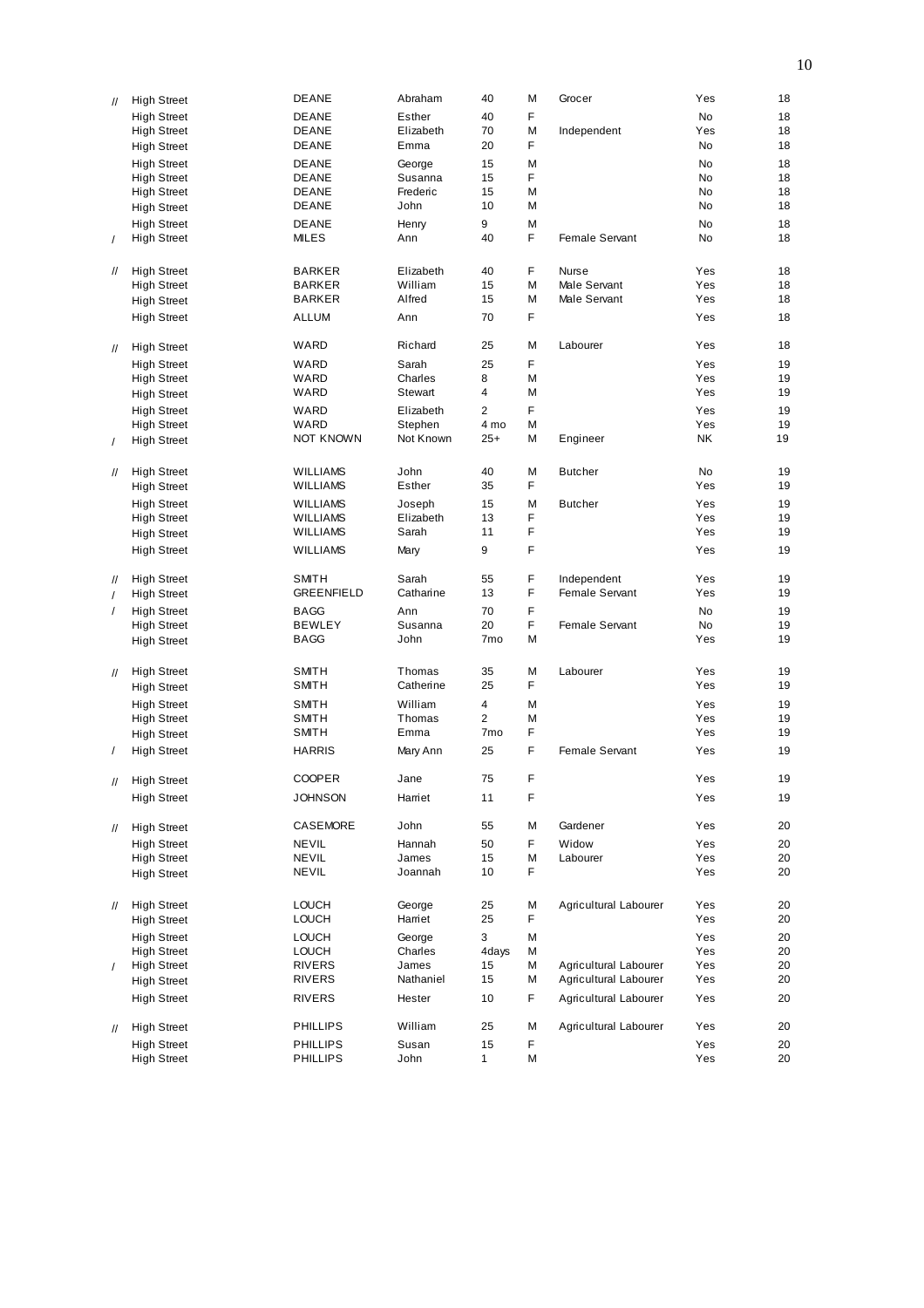| $^{\prime\prime}$ | <b>High Street</b>          | <b>BATEMAN</b> | William   | 61              | М | Labourer                  | Yes       | 20 |
|-------------------|-----------------------------|----------------|-----------|-----------------|---|---------------------------|-----------|----|
|                   | <b>High Street</b>          | <b>BATEMAN</b> | Susannah  | 60              | F |                           | Yes       | 20 |
| $\prime$          | <b>High Street</b>          | <b>SUMMONS</b> | John      | 14              | M | Agricultural Labourer     | Yes       | 20 |
|                   | <b>High Street</b>          | <b>SUMMONS</b> | William   | 8               | M |                           | Yes       | 20 |
| $\prime\prime$    | <b>High Street</b>          | <b>FREEMAN</b> | Nathaniel | 45              | M | Dealer                    | Yes       | 20 |
|                   | <b>High Street</b>          | <b>FREEMAN</b> | Lucy      | 50              | M |                           | Yes       | 20 |
| $^{\prime\prime}$ | Back of High Street         | SOANS          | William   | 25              | М | Labourer                  | Yes       | 20 |
|                   | Back of High Street         | SOANS          | Elizabeth | 30              | F |                           | Yes       | 20 |
|                   | Back of High Street         | SOANS          | William   | $\overline{7}$  | М |                           | Yes       | 20 |
|                   | Back of High Street         | SOANS          | Susanna   | 5 <sub>mo</sub> | F |                           | Yes       | 20 |
| $\mathcal{U}$     | Back of High Street         | <b>BATEMAN</b> | James     | 25              | M | Labourer                  | Yes       | 20 |
|                   | Back of High Street         | <b>BATEMAN</b> | Maria     | 25              | F |                           | Yes       | 21 |
|                   | Back of High Street         | <b>BATEMAN</b> | Martha    | 3               | F |                           | Yes       | 21 |
| $\frac{1}{2}$     | The Croft                   | <b>DURHAM</b>  | William   | 30              | M | Labourer                  | Yes       | 21 |
|                   | The Croft                   | <b>DURHAM</b>  | Jane      | 30              | F |                           | Yes       | 21 |
|                   | The Croft                   | <b>DURHAM</b>  | Rachael   | 6               | F |                           | Yes       | 21 |
|                   | The Croft                   | <b>DURHAM</b>  | Eliza     | $\overline{2}$  | F |                           | Yes       | 21 |
|                   | The Croft                   | <b>DURHAM</b>  | Mary      | 2 <sub>mo</sub> | F |                           | Yes       | 21 |
| $\prime\prime$    | The Croft                   | <b>WILKINS</b> | William   | 30              | M | <b>Butcher</b>            | Yes       | 21 |
|                   | The Croft                   | <b>WILKINS</b> | Ann       | 20              | F |                           | Yes       | 21 |
| $\prime$          | The Croft                   | <b>FUNGE</b>   | Mary      | 12              | F | Female Servant            | Yes       | 21 |
|                   |                             |                |           |                 |   |                           |           | 21 |
| $\prime\prime$    | The Croft                   | 1 uninhabited  |           |                 |   |                           |           |    |
| $\prime\prime$    | The Croft                   | <b>MAYCOCK</b> | John      | 50              | M | Patten Maker              | <b>No</b> | 21 |
|                   | The Croft                   | <b>MAYCOCK</b> | Eliza     | 50              | F | Patten Maker              | <b>No</b> | 21 |
|                   | The Croft                   | <b>MAYCOCK</b> | Eleanor   | 25              | F | <b>Straw Bonnet Maker</b> | Yes       | 21 |
|                   | The Croft                   | <b>MAYCOCK</b> | Joseph    | 20              | М | Plumber                   | <b>No</b> | 21 |
|                   | The Croft                   | <b>COOMBS</b>  | Ann       | 60              | F | Independent               | Yes       | 21 |
|                   | The Croft                   | <b>TAGG</b>    | Elizabeth | 4               | F |                           | Yes       | 21 |
| $^{\prime\prime}$ | Mr T.ell's Headington house | <b>FROGLEY</b> | Thomas    | 50              | M | Male Servant              | <b>No</b> | 21 |
|                   | Mr T.ell's Headington house | <b>FROGLEY</b> | Jane      | 40              | F |                           | <b>No</b> | 21 |
|                   | Mr T.ell's Headington house | <b>FROGLEY</b> | Mary      | 15              | F |                           | Yes       | 21 |
|                   | Mr T.ell's Headington house | <b>FROGLEY</b> | John      | 15              | М | Male Servant              | Yes       | 21 |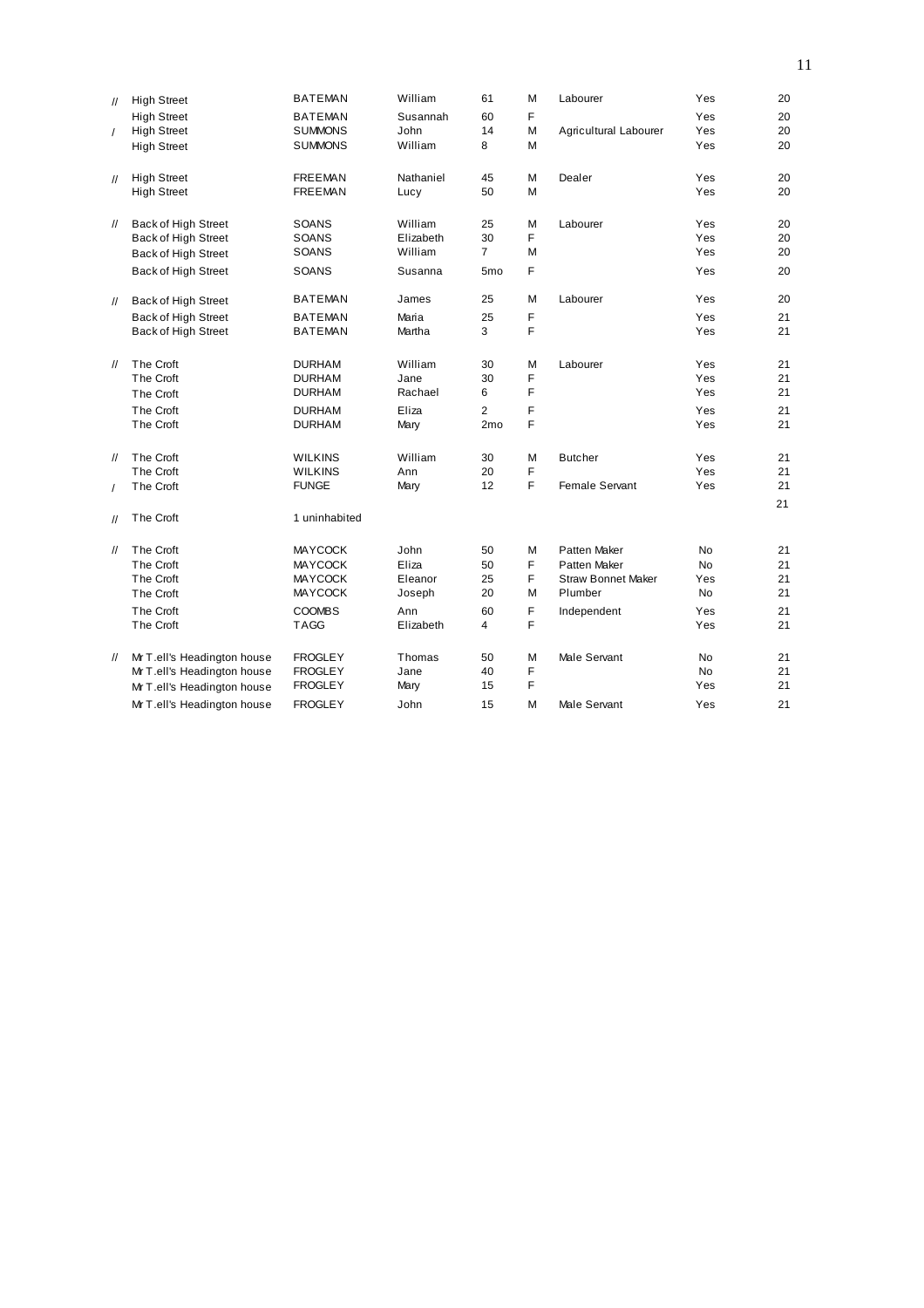| $\prime\prime$    | Manor House, Headington    | <b>BUTLER</b>                  | Thomas             | 40           | M       | Independent            | Yes        | 21       |
|-------------------|----------------------------|--------------------------------|--------------------|--------------|---------|------------------------|------------|----------|
|                   | Manor House, Headington    | <b>BUTLER</b>                  | Selina             | 30           | F       | <b>School Mistress</b> | No         | 21       |
|                   | Manor House, Headington    | <b>BUTLER</b>                  | Selina             | 13           | F       |                        | No         | 21       |
|                   | Manor House, Headington    | <b>BUTLER</b>                  | Mary Ann           | 11           | F       |                        | No         | 21       |
|                   |                            |                                |                    |              |         |                        |            |          |
|                   | Manor House, Headington    | <b>BUTLER</b><br><b>BUTLER</b> | Catharine          | 7<br>4       | F       |                        | Yes<br>Yes | 21       |
|                   | Manor House, Headington    | <b>BUTLER</b>                  | Ferdinand<br>James |              | М       |                        |            | 22       |
|                   | Manor House, Headington    | <b>BUTLER</b>                  | Octavia            | 1<br>13      | М<br>F  |                        | Yes<br>Yes | 22<br>22 |
|                   | Manor House, Headington    |                                |                    |              |         |                        |            |          |
| $\sqrt{2}$        | Manor House, Headington    | <b>KYTE</b>                    | Mary               | 45           | F       | Independent            | No         | 22       |
|                   | Manor House, Headington    | KYTE                           | Isabella           | 15           | F       | Independent            | No         | 22       |
|                   | Manor House, Headington    | <b>KYTE</b>                    | Sarah              | 15           | F       | Independent            | No         | 22       |
|                   | Manor House, Headington    | <b>BETHUNE</b>                 | Francisco          | 20           | F       | Independent            | No         | 22       |
|                   | Manor House, Headington    | <b>DOWLING</b>                 | Harriet            | 20           | F       | Independent            | No         | 22       |
|                   | Manor House, Headington    | <b>IVATT</b>                   | Catherine          | 15           | F       | Independent            | Yes        | 22       |
|                   | Manor House, Headington    | <b>HUGHES</b>                  | Helen              | 15           | F       | Independent            | Yes        | 22       |
|                   | Manor House, Headington    | <b>BURFORD</b>                 | Helen              | 15           | F       | Independent            | Yes        | 22       |
|                   | Manor House, Headington    | <b>BURFORD</b>                 | Leonora            | 14           | F.      | Independent            | Yes        | 22       |
|                   | Manor House, Headington    | <b>MILLER</b>                  | Mary               | 12           | F       | Independent            | Yes        | 22       |
|                   | Manor House, Headington    | MILLER                         | Julia              | 11           | F       | Independent            | Yes        | 22       |
|                   | Manor House, Headington    | <b>LOCKYER</b>                 | Annie              | 14           | F.      | Independent            | No         | 22       |
|                   |                            |                                |                    |              |         |                        |            |          |
|                   | Manor House, Headington    | <b>LOCKYER</b>                 | Stewart            | 9            | M       | Independent            | No.        | 22       |
|                   | Manor House, Headington    | <b>BYRNE</b>                   | Mary               | 14           | F<br>F  | Independent            | No         | 22<br>22 |
|                   | Manor House, Headington    | <b>BYRNE</b>                   | Emily              | 12           |         | Independent            | No         |          |
|                   | Manor House, Headington    | <b>HUGHES</b>                  | Henrieka           | 12           | F       | Independent            | Yes        | 22       |
|                   | Manor House, Headington    | <b>LOOKER</b>                  | Sarah              | 12           | F       | Independent            | Yes        | 22       |
|                   | Manor House, Headington    | <b>DREW</b>                    | Ellen              | 15           | F.      | Independent            | No         | 22       |
|                   | Manor House, Headington    | <b>PARKER</b>                  | Elizabeth          | 12           | F       | Independent            | Yes        | 22       |
|                   | Manor House, Headington    | MARSHALL                       | Mary               | 10           | F       | Independent            | Yes        | 22       |
|                   | Manor House, Headington    | <b>ACKERMANN</b>               | Maria              | 14           | F.      | Independent            | No         | 22       |
|                   | Manor House, Headington    | <b>GRIFFITH</b>                | Grace              | 12           | F       | Independent            | Yes        | 22       |
|                   | Manor House, Headington    | <b>FORSTER</b>                 | Elizabeth          | 25           | F       | Female Servant         | Yes        | 23       |
|                   | Manor House, Headington    | <b>BROWN</b>                   | Phebe              | 25           | F       | Female Servant         | Yes        | 23       |
|                   | Manor House, Headington    | JANES                          | Jane               | 15           | F.      | Female Servant         | Yes        | 23       |
|                   | Manor House, Headington    | <b>FARRANCE</b>                | Mary               | 15           | F       | Female Servant         | Yes        | 23       |
|                   | Manor House, Headington    | <b>PHILLIPS</b>                | Leonora            | 20           | F       | Female Servant         | No         | 23       |
|                   |                            |                                |                    |              |         |                        |            |          |
|                   |                            |                                |                    |              |         |                        |            |          |
| $^{\prime\prime}$ | Manor House Cottage        | DANDRIDGE                      | John               | 40           | M<br>F. | Labourer               | No         | 23       |
|                   | Manor House Cottage        | DANDRIDGE                      | Elizabeth          | 35           |         |                        | Yes        | 23       |
|                   |                            |                                |                    |              |         |                        |            |          |
| $^{\prime\prime}$ | Cottage nr Crown & Thistle | <b>TOLLEY</b>                  | Richard            | 40           | M       | Labourer               | Yes        | 23       |
|                   | Cottage nr Crown & Thistle | <b>TOLLEY</b>                  | Elizabeth          | 55           | F.      |                        | Yes        | 23       |
| $\prime$          | Cottage nr Crown & Thistle | <b>KNIGHT</b>                  | Elizabeth          | 30           | F       | Labourer               | No         | 23       |
|                   | Cottage nr Crown & Thistle | <b>KNIGHT</b>                  | Eliza              | 7            | F       |                        | Yes        | 23       |
|                   | Cottage nr Crown & Thistle | <b>KNIGHT</b>                  | Charles            | 6            | M       |                        | No         | 23       |
|                   | Cottage nr Crown & Thistle | <b>KNIGHT</b>                  | Mary               | 4            | F       |                        | Yes        | 23       |
|                   | Cottage nr Crown & Thistle | <b>KNIGHT</b>                  | George             | $\mathbf{1}$ | М       |                        | Yes        | 23       |
|                   | Cottage nr Crown & Thistle | <b>KNIGHT</b>                  | Margarett          | 55           | F       | Labourer               | No         | 23       |
|                   |                            |                                |                    |              |         |                        |            |          |
| $^{\prime\prime}$ | Cottage nr Crown & Thistle | <b>COPPOCK</b>                 | Richard            | 50           | М       | Agricultural Labourer  | Yes        | 23       |
|                   | Cottage nr Crown & Thistle | <b>COPPOCK</b>                 | Elizabeth          | 45           | F       |                        | Yes        | 23       |
|                   | Cottage nr Crown & Thistle | <b>COPPOCK</b>                 | Mary               | 14           | F       |                        | Yes        | 23       |
|                   |                            |                                |                    |              |         |                        |            |          |
|                   | Cottage nr Crown & Thistle | <b>COPPOCK</b>                 | George             | 11           | М       |                        | Yes        | 23       |
|                   | Cottage nr Crown & Thistle | <b>COPPOCK</b>                 | Sarah              | 7            | F       |                        | Yes        | 23       |
| $\prime$          | Cottage nr Crown & Thistle | <b>PHILLIPS</b>                | Joseph             | 50           | М       | Agricultural Labourer  | Yes        | 23       |
|                   |                            |                                |                    |              |         |                        |            |          |
| $\mathcal{U}$     | Cottage nr Crown & Thistle | <b>JEFFS</b>                   | Catharine          | 45           | F       | Needlework             | Yes        | 23       |
|                   | Cottage nr Crown & Thistle | <b>JEFFS</b>                   | Thomas             | 15           | М       | Shoemaker              | Yes        | 23       |
|                   | Cottage nr Crown & Thistle | <b>JEFFS</b>                   | Catharine          | 7            | F       |                        | Yes        | 23       |
|                   |                            |                                |                    |              |         |                        |            |          |
| $^{\prime\prime}$ | Cottage nr Crown & Thistle | TRINDER                        | William            | 30           | М       | Labourer               | Yes        | 23       |
|                   | Cottage nr Crown & Thistle | TRINDER                        | Rose               | 20           | F       |                        | Yes        | 24       |
|                   |                            |                                |                    |              |         |                        |            |          |
|                   | Cottage nr Crown & Thistle | TRINDER                        | John               | $\mathbf{1}$ | М       |                        | Yes        | 24       |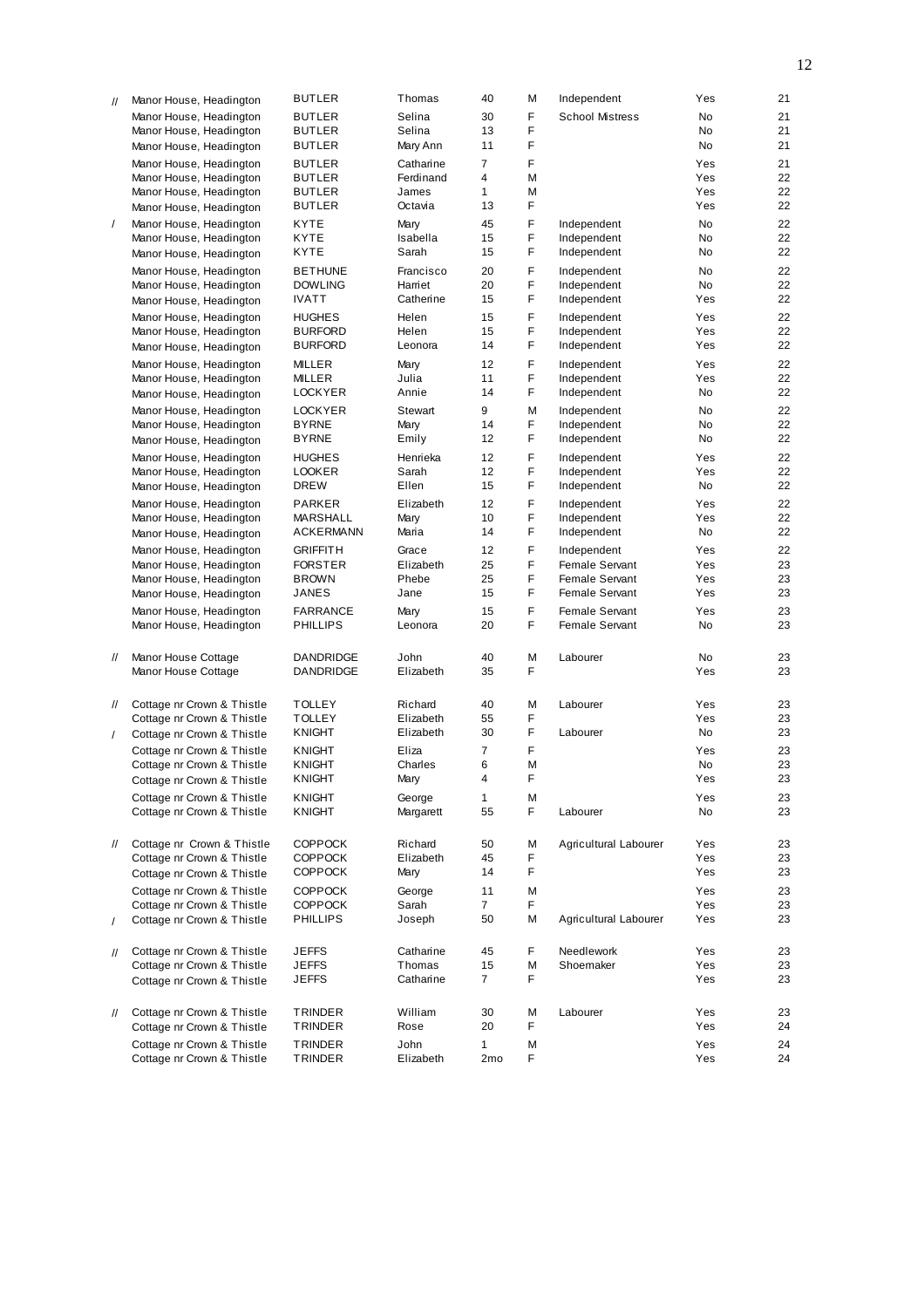| $^{\prime\prime}$ |                                                    |                             |                  |                 |        |                        |            |          |
|-------------------|----------------------------------------------------|-----------------------------|------------------|-----------------|--------|------------------------|------------|----------|
|                   | Cottage nr Crown & Thistle                         | <b>TAYLOR</b>               | Robert           | 50              | М      | Carpenter              | Yes        | 24       |
|                   | Cottage nr Crown & Thistle                         | <b>TAYLOR</b>               | Sarah            | 45              | F.     |                        | Yes        | 24       |
|                   | Cottage nr Crown & Thistle                         | <b>TAYLOR</b>               | Alfred           | 15              | М      | Labourer               | Yes        | 24       |
|                   |                                                    | <b>TAYLOR</b>               |                  | 15              | М      | Labourer               | Yes        | 24       |
|                   | Cottage nr Crown & Thistle                         |                             | George           |                 |        |                        |            |          |
|                   | Cottage nr Crown & Thistle                         | <b>TAYLOR</b>               | Charles          | 8               | М      |                        | Yes        | 24       |
|                   | Cottage nr Crown & Thistle                         | <b>TAYLOR</b>               | David            | 6               | M      |                        | Yes        | 24       |
|                   |                                                    |                             |                  |                 |        |                        |            |          |
|                   |                                                    | <b>BATEMAN</b>              | John             | 30              | М      |                        | Yes        | 24       |
| $^{\prime\prime}$ | Cottage nr Crown & Thistle                         |                             |                  |                 |        | Carpenter              |            |          |
|                   | Cottage nr Crown & Thistle                         | <b>BATEMAN</b>              | Harriet          | 30              | F      |                        | Yes        | 24       |
|                   | Cottage nr Crown & Thistle                         | <b>BATEMAN</b>              | Harriet          | 10              | F      |                        | Yes        | 24       |
|                   |                                                    | <b>BATEMAN</b>              | Fanny            | 8               | F      |                        | Yes        | 24       |
|                   | Cottage nr Crown & Thistle                         |                             |                  |                 |        |                        |            |          |
|                   | Cottage nr Crown & Thistle                         | <b>BATEMAN</b>              | Mary             | 6               | F      |                        | Yes        | 24       |
|                   | Cottage nr Crown & Thistle                         | <b>BATEMAN</b>              | John             | 4               | М      |                        | Yes        | 24       |
|                   | Cottage nr Crown & Thistle                         | <b>BATEMAN</b>              | Robert           | $\overline{2}$  | М      |                        | Yes        | 24       |
|                   |                                                    |                             |                  |                 |        |                        |            |          |
|                   |                                                    |                             |                  |                 |        |                        |            |          |
| $^{\prime\prime}$ | Cottage nr Crown & Thistle                         | <b>CRICKMAY</b>             | George           | 30              | M      | Carpenter              | <b>No</b>  | 24       |
|                   | Cottage nr Crown & Thistle                         | <b>CRICKMAY</b>             | Esther           | 30              | F.     |                        | <b>No</b>  | 24       |
|                   |                                                    |                             |                  |                 |        |                        |            |          |
|                   | Cottage nr Crown & Thistle                         | <b>CRICKMAY</b>             | George           | 10              | М      |                        | Yes        | 24       |
|                   | Cottage nr Crown & Thistle                         | <b>CRICKMAY</b>             | William          | 8               | М      |                        | Yes        | 24       |
|                   | Cottage nr Crown & Thistle                         | <b>CRICKMAY</b>             | Fanny            | 6               | F      |                        | Yes        | 24       |
|                   | Cottage nr Crown & Thistle                         | <b>CRICKMAY</b>             | Edward           | $\overline{4}$  | M      |                        | Yes        | 24       |
|                   |                                                    |                             |                  |                 |        |                        |            |          |
|                   | Cottage nr Crown & Thistle                         | <b>CRICKMAY</b>             | Charles          | $\overline{2}$  | M      |                        | Yes        | 24       |
|                   | Cottage nr Crown & Thistle                         | <b>CRICKMAY</b>             | Jane             | 1 <sub>mo</sub> | F      |                        | Yes        | 24       |
| $\prime$          | Cottage nr Crown & Thistle                         | <b>MOLHERN</b>              | Mary             | 15              | F.     | Female Servant         | Yes        | 24       |
|                   |                                                    |                             |                  |                 |        |                        |            |          |
|                   |                                                    |                             |                  |                 |        |                        |            |          |
| //                | Cottage nr Crown & Thistle                         | <b>CUMMINGS</b>             | Jane             | 55              | F      |                        | Yes        | 25       |
|                   |                                                    |                             |                  |                 |        |                        |            |          |
|                   | Cottage nr Crown & Thistle                         | <b>TRINDER</b>              | David            | 25              | M      | <b>Brickmaker</b>      | Yes        | 25       |
| //                |                                                    |                             |                  |                 |        |                        |            |          |
|                   | Cottage nr Crown & Thistle                         | TRINDER                     | Harriet          | 20              | F      |                        | Yes        | 25       |
|                   | Cottage nr Crown & Thistle                         | <b>TRINDER</b>              | Ellen            | $\mathbf{1}$    | F      |                        | Yes        | 25       |
|                   |                                                    |                             |                  |                 |        |                        |            |          |
|                   | Cottage nr Crown & Thistle                         | <b>HICKS</b>                | Eliza            | 45              | F      | Independent            | Yes        | 25       |
| $^{\prime\prime}$ |                                                    |                             |                  |                 |        |                        |            |          |
|                   | Cottage nr Crown & Thistle                         | <b>HICKS</b>                | Emma             | 20              | F      |                        | Yes        | 25       |
|                   | Cottage nr Crown & Thistle                         | <b>HICKS</b>                | Sarah            | 15              | F      |                        | Yes        | 25       |
|                   | Cottage nr Crown & Thistle                         | <b>HICKS</b>                | Ann              | 4 <sub>mo</sub> | F      |                        | Yes        | 25       |
|                   |                                                    | <b>GLADMAN</b>              | Elizabeth        | $\overline{4}$  | F      |                        | Yes        | 25       |
| $\prime$          | Cottage nr Crown & Thistle                         |                             |                  |                 |        |                        |            |          |
|                   |                                                    |                             |                  |                 |        |                        |            |          |
| $^{\prime\prime}$ | Cottage nr Crown & Thistle                         | <b>HUNT</b>                 | Martha           | 45              | F.     | Laundress              | Yes        | 25       |
|                   |                                                    |                             |                  |                 |        | Agricultural Labourer  |            |          |
|                   |                                                    |                             |                  |                 |        |                        |            |          |
|                   | Cottage nr Crown & Thistle                         | <b>HUNT</b>                 | William          | 25              | М      |                        | Yes        | 25       |
|                   | Cottage nr Crown & Thistle                         | <b>HUNT</b>                 | Harriet          | 20              | F.     | Agricultural Labourer  | Yes        | 25       |
|                   | Cottage nr Crown & Thistle                         | <b>HUNT</b>                 | John             | 15              | М      | Agricultural Labourer  | Yes        | 25       |
|                   |                                                    |                             | Martha           | 15              |        |                        | Yes        |          |
|                   | Cottage nr Crown & Thistle                         | <b>HUNT</b>                 |                  |                 | F      | Agricultural Labourer  |            | 25       |
|                   | Cottage nr Crown & Thistle                         | <b>HUNT</b>                 | Job              | 9               | M      | Agricultural Labourer  | Yes        | 25       |
|                   | Cottage nr Crown & Thistle                         | <b>HUNT</b>                 | Henry            | 1               | м      |                        | Yes        | 25       |
|                   |                                                    |                             |                  |                 |        |                        |            |          |
|                   |                                                    |                             |                  |                 |        |                        |            |          |
| 11                | Cottage nr Crown & Thistle                         | <b>LOUCH</b>                | Thomas           | 70              | М      | Agricultural Labourer  | No         | 25       |
|                   | Cottage nr Crown & Thistle                         | <b>LOUCH</b>                | Elizabeth        | 65              | F      |                        | No         | 25       |
|                   | Cottage nr Crown & Thistle                         | <b>LOUCH</b>                | John             | 30              | М      | Agricultural Labourer  | Yes        | 25       |
|                   |                                                    |                             |                  |                 |        |                        |            |          |
|                   |                                                    |                             |                  |                 |        |                        |            |          |
| $^{\prime\prime}$ | Miss Hanwell's Seminary                            | HANWELL                     | Mary             | 45              | F      | <b>School Mistress</b> | Yes        | 25       |
|                   | Miss Hanwell's Seminary                            | NALDER                      | Charlotte        | 25              | F      | Teacher                | Yes        | 25       |
|                   |                                                    |                             |                  |                 |        |                        |            |          |
|                   | Miss Hanwell's Seminary                            | <b>BUTLER</b>               | Mary             | 20              | F      | Independent            | Yes        | 25       |
|                   | Miss Hanwell's Seminary                            | SHEPPHERD                   | Sarah            | 20              | F      | Female Servant         | Yes        | 25       |
|                   | Miss Hanwell's Seminary                            | <b>WILLIAMS</b>             | Hannah           | 15              | F      | Pupil                  | Yes        | 25       |
|                   | Miss Hanwell's Seminary                            | <b>SMITH</b>                | Ann              | 15              | F      | Pupil                  | Yes        | 25       |
|                   |                                                    |                             | Fanny            | 15              | F      |                        | No         |          |
|                   | Miss Hanwell's Seminary                            | <b>BRADSHAW</b>             |                  |                 |        | Pupil                  |            | 26       |
|                   | Miss Hanwell's Seminary                            | <b>GEE</b>                  | Penelope         | 15              | F      | Pupil                  | No         | 26       |
|                   | Miss Hanwell's Seminary                            | <b>HAYNES</b>               | Ann              | 14              | F      | Pupil                  | Yes        | 26       |
|                   | Miss Hanwell's Seminary                            | <b>RICE</b>                 | Ellen            | 14              | F      | Pupil                  | Yes        | 26       |
|                   |                                                    |                             |                  |                 |        |                        |            |          |
|                   | Miss Hanwell's Seminary                            | SHEARD                      | Mary             | 13              | F      | Pupil                  | Yes        | 26       |
|                   | Miss Hanwell's Seminary                            | <b>BULL</b>                 | Elizabeth        | 13              | F      | Pupil                  | Yes        | 26       |
|                   | Miss Hanwell's Seminary                            | HATT                        | Ann              | 13              | F      | Pupil                  | Yes        | 26       |
|                   | Miss Hanwell's Seminary                            | <b>JONES</b>                | Martha           | 12              | F      | Pupil                  | Yes        | 26       |
|                   |                                                    |                             |                  | 12              | F      |                        |            | 26       |
|                   | Miss Hanwell's Seminary                            | ALDWORTH                    | Mary             |                 |        | Pupil                  | Yes        |          |
|                   | Miss Hanwell's Seminary                            | <b>CLARK</b>                | Hannah           | 12              | F      | Pupil                  | Yes        | 26       |
|                   | Miss Hanwell's Seminary                            | HUTT                        | Elizabeth        | 10              | F      | Pupil                  | Yes        | 26       |
|                   |                                                    | <b>HUNTON</b>               | Catharine        | 9               | F      | Pupil                  | Yes        | 26       |
|                   | Miss Hanwell's Seminary                            |                             |                  |                 |        |                        |            |          |
|                   | Miss Hanwell's Seminary<br>Miss Hanwell's Seminary | <b>TAGG</b><br><b>DRING</b> | Eleanor<br>Sarah | 9<br>9          | F<br>F | Pupil<br>Pupil         | Yes<br>Yes | 26<br>26 |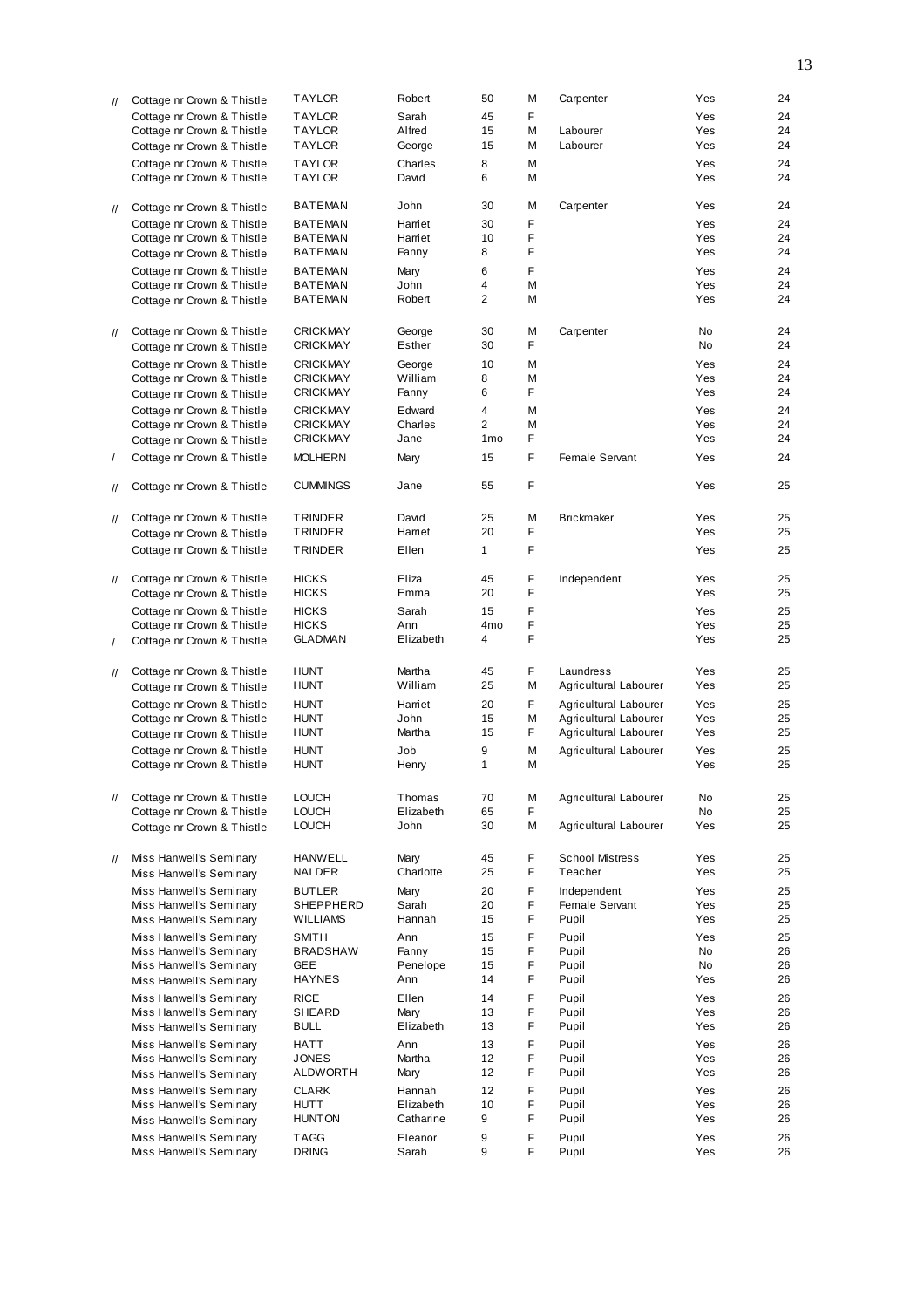| $^{\prime\prime}$ | High Street, Headington                  | <b>POWELL</b>                    | William           | 35             | M      | <b>Brick Merchant</b>   | Yes        | 26       |
|-------------------|------------------------------------------|----------------------------------|-------------------|----------------|--------|-------------------------|------------|----------|
|                   | High Street, Headington                  | <b>POWELL</b>                    | Anne              | 45             | F      |                         | <b>No</b>  | 26       |
|                   | High Street, Headington                  | POWELL                           | John              | 15             | M      | <b>Stone Cutter</b>     | Yes        | 26       |
|                   | High Street, Headington                  | POWELL                           | Emmily            | 12             | F      |                         | Yes        | 26       |
|                   | High Street, Headington                  | <b>POWELL</b>                    | Mark              | 14             | M      |                         | Yes        | 26       |
| $\prime$          | High Street, Headington                  | LAVER                            | Mary              | 15             | F.     | <b>Female Servant</b>   | Yes        | 26       |
| $^{\prime\prime}$ | High Street, Headington                  | <b>GOMM</b>                      | Charlotte         | 45             | F      | Independent             | Yes        | 26       |
|                   | High Street, Headington                  | <b>GOMM</b>                      | Alfred            | 15             | M      | Labourer                | Yes        | 26       |
| $\prime$          | High Street, Headington                  | <b>HARDWICKE</b>                 | Emma              | $\overline{2}$ | F      |                         | Yes        | 26       |
|                   |                                          |                                  |                   |                |        |                         |            |          |
| $^{\prime\prime}$ | High Street, Headington                  | SOANS                            | Joseph            | 35             | M      | Mason                   | Yes        | 26       |
|                   | High Street, Headington                  | SOANS                            | Thirza            | 25             | F.     |                         | Yes        | 26       |
|                   | High Street, Headington                  | SOANS                            | George            | 10             | М      |                         | Yes        | 27       |
|                   | High Street, Headington                  | SOANS                            | Joseph            | 4              | M      |                         | Yes        | 27       |
|                   | High Street, Headington                  | SOANS                            | Henry             | $\overline{2}$ | M      |                         | Yes        | 27       |
| $^{\prime\prime}$ | High Street, Headington                  | <b>BARTLETT</b>                  | Job               | 50             | M      | Agricultural Labourer   | Yes        | 27       |
|                   | High Street, Headington                  | <b>BARTLETT</b>                  | Hannah            | 50             | F      |                         | Yes        | 27       |
|                   | High Street, Headington                  | <b>BARTLETT</b>                  | Maria             | 20             | F      |                         | Yes        | 27       |
|                   | High Street, Headington                  | <b>BARTLETT</b>                  | Eliza             | 15             | F      |                         | Yes        | 27       |
|                   | High Street, Headington                  | BARTLETT                         | James             | 13             | M      |                         | Yes        | 27       |
|                   | High Street, Headington                  | BARTLETT                         | William           | 10             | M      |                         | Yes        | 27       |
| $\overline{1}$    | High Street, Headington                  | <b>COPPOCK</b>                   | James             | 50             | М      | Sawyer                  | Yes        | 27       |
|                   |                                          |                                  |                   |                |        |                         |            |          |
| $^{\prime\prime}$ | High Street, Headington                  | <b>ROTHILL</b>                   | Widow             | 70             | F      | Needlwork               | Yes        | 27       |
| $\overline{1}$    | High Street, Headington                  | <b>WHITE</b>                     | Edward            | 60             | M      | Labourer                | Yes        | 27       |
|                   | High Street, Headington                  | WHITE                            | Eliza             | 40             | F      | Laundress               | Yes        | 27       |
|                   | High Street, Headington                  | WHITE                            | Rebecca           | 15             | F      |                         | Yes        | 27       |
|                   | High Street, Headington                  | <b>WHITE</b>                     | Charles           | 12             | M      |                         | Yes        | 27       |
| $\frac{1}{2}$     | Linden House, High Street                | <b>BUTLER</b>                    | William           | 50             | M      | Wine Merchant           | Yes        | 27       |
|                   | Linden House, High Street                | <b>BUTLER</b>                    | Elizabeth         | 50             | F      |                         | <b>No</b>  | 27       |
|                   | Linden House, High Street                | <b>BUTLER</b>                    | Edwin             | 20             | M      |                         | Yes        | 27       |
|                   | Linden House, High Street                | <b>BUTLER</b>                    | Lucy              | 15             | F      |                         | Yes        | 27       |
|                   | Linden House, High Street                | <b>BUTLER</b>                    | Mary              | 15             | F      |                         | Yes        | 27       |
| $\prime$          | Linden House, High Street                | <b>RIDGE</b>                     | Amelia            | 20             | F      | Female Servant          | <b>No</b>  | 27       |
|                   | Linden House, High Street                | <b>RIDGE</b>                     | Mary              | 15             | F.     | Female Servant          | No         | 27       |
|                   | <b>High Street</b>                       |                                  | James             |                |        |                         |            |          |
| $^{\prime\prime}$ | <b>High Street</b>                       | <b>CLARKE</b><br><b>CLARKE</b>   | Elizabeth         | 40<br>45       | M<br>F | Surveyor                | No<br>No   | 27<br>27 |
|                   | <b>High Street</b>                       | <b>CLARKE</b>                    | Thomas            | 10             | M      |                         | <b>No</b>  | 27       |
| $\prime$          | <b>High Street</b>                       | <b>WILLIAMS</b>                  | Ann               | 15             | F      | <b>Female Servant</b>   | Yes        | 28       |
|                   | <b>High Street</b>                       | <b>ATHERTON</b>                  | Sarah             | 20             | F.     | <b>Female Servant</b>   | <b>No</b>  | 28       |
|                   |                                          |                                  |                   |                |        |                         |            |          |
| $^{\prime\prime}$ | <b>High Street</b>                       | <b>GODFREY</b>                   | Mary              | 60             | F      | Independent             | Yes        | 28       |
|                   | <b>High Street</b>                       | <b>POWELL</b>                    | Mary              | 5              | F      |                         | Yes        | 28       |
|                   |                                          |                                  |                   |                | F      |                         |            |          |
| $^{\prime\prime}$ | <b>High Street</b><br><b>High Street</b> | <b>GODFREY</b><br><b>GODFREY</b> | Harriet<br>Thomas | 15<br>15       | М      | Independent<br>Labourer | Yes<br>Yes | 28<br>28 |
|                   | <b>High Street</b>                       | <b>GODFREY</b>                   | Henry             | 9              | М      | Labourer                | Yes        | 28       |
| $\prime$          | <b>High Street</b>                       | <b>INGE</b>                      | Elizabeth         | 30             | F      | [Lodger]                | Yes        | 28       |
|                   | <b>High Street</b>                       | <b>INGE</b>                      | Jessie            | 5              | F      |                         | Yes        | 28       |
|                   | <b>High Street</b>                       | <b>INGE</b>                      | Mary              | $\overline{2}$ | F      |                         | Yes        | 28       |
|                   | <b>High Street</b>                       | <b>INGE</b>                      | William           | $\mathbf{1}$   | М      |                         | Yes        | 28       |
|                   |                                          |                                  |                   |                |        |                         |            |          |
| $^{\prime\prime}$ | <b>High Street</b>                       | <b>GODFREY</b>                   | Martha            | 60             | F      | Independent             | Yes        | 28       |
|                   | <b>High Street</b>                       | <b>GODFREY</b>                   | Thomas            | 25             | М      | Mason                   | Yes        | 28       |
|                   | <b>High Street</b>                       | <b>GODFREY</b>                   | Richard           | 30             | М      | Mason                   | Yes        | 28       |
|                   | <b>High Street</b>                       | <b>GODFREY</b>                   | Ann               | 30             | F      |                         | Yes        | 28       |
|                   | <b>High Street</b>                       | <b>GODFREY</b>                   | Henry             | $\overline{2}$ | М      |                         | Yes        | 28       |
| $\prime$          | <b>High Street</b>                       | <b>BROWN</b>                     | Elizabeth         | 8              | F      |                         | Yes        | 28       |
|                   | <b>High Street</b>                       | HALL                             | Edward            | 3              | М      |                         | Yes        | 28       |
| $^{\prime\prime}$ | <b>High Street</b>                       | <b>BIRMINGHAM</b>                | Hannah            | 55             | F      | Laundress               | Yes        | 28       |
|                   | <b>High Street</b>                       | <b>BIRMINGHAM</b>                | Mary              | 20             | F      | Laundress               | Yes        | 28       |
|                   |                                          |                                  |                   |                |        |                         |            |          |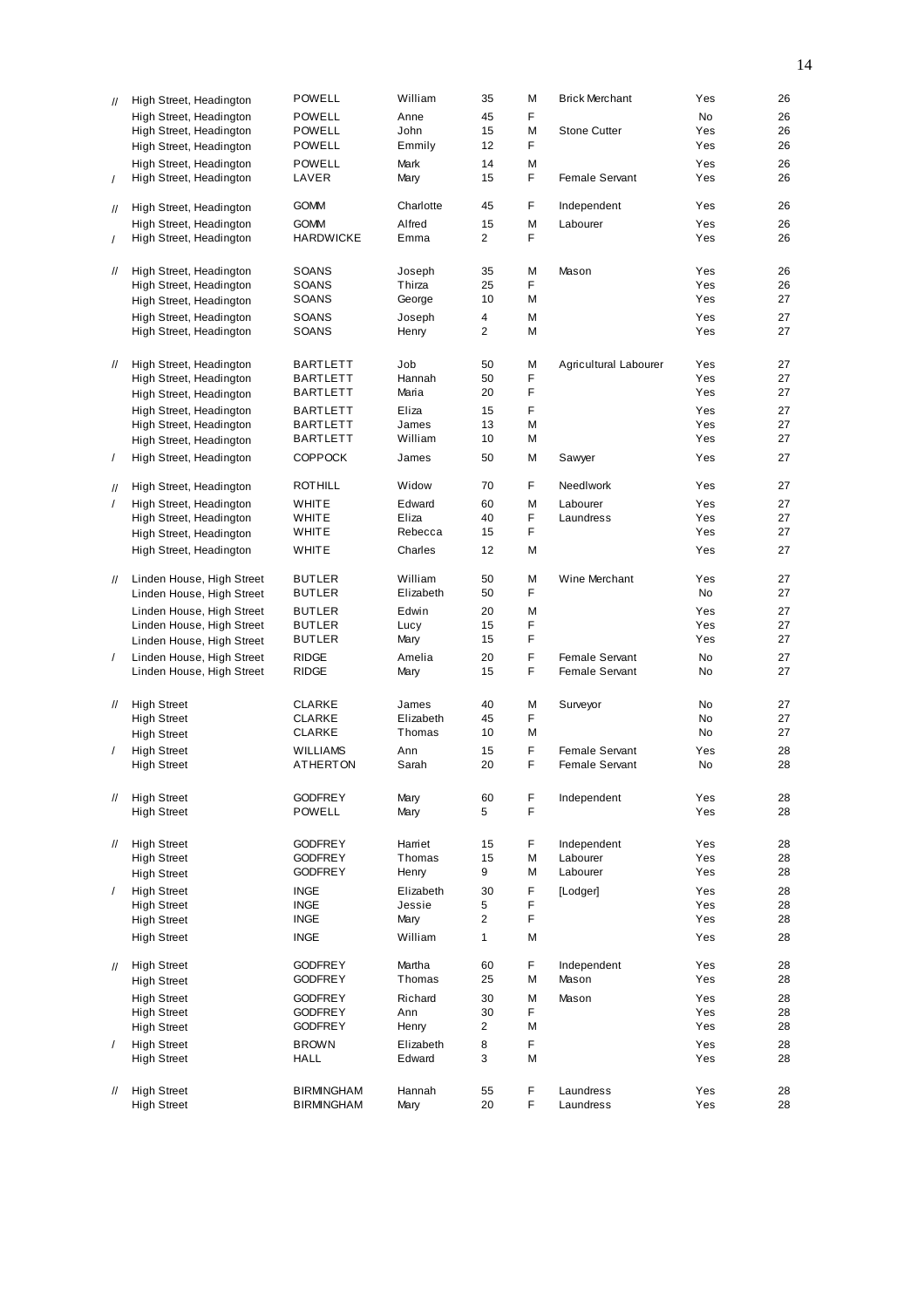|                   |                                    | <b>HARRIS</b>   | Thomas         |                |    |                       |     | 28 |
|-------------------|------------------------------------|-----------------|----------------|----------------|----|-----------------------|-----|----|
| $\prime\prime$    | <b>High Street</b>                 |                 |                | 35             | M  | Agricultural Labourer | Yes |    |
|                   | <b>High Street</b>                 | <b>HARRIS</b>   | Harriet        | 40             | F. |                       | Yes | 28 |
|                   | <b>High Street</b>                 | <b>HARRIS</b>   | William        | 9              | M  |                       | Yes | 28 |
|                   | <b>High Street</b>                 | <b>HARRIS</b>   | Charles        | 6              | M  |                       | Yes | 28 |
|                   | <b>High Street</b>                 | <b>HARRIS</b>   | Martha         | 4              | F  |                       | Yes | 28 |
|                   |                                    |                 |                |                |    |                       |     |    |
|                   | <b>High Street</b>                 | <b>BATEMAN</b>  | Richard        | 35             | M  | Carpenter             | Yes | 29 |
| $^{\prime\prime}$ |                                    | <b>BATEMAN</b>  |                | 25             | F  |                       | Yes | 29 |
|                   | <b>High Street</b>                 |                 | Mary           |                |    |                       |     |    |
|                   | <b>High Street</b>                 | <b>BATEMAN</b>  | Richard        | 5              | M  |                       | Yes | 29 |
|                   | <b>High Street</b>                 | <b>BATEMAN</b>  | Elizabeth      | 4              | F  |                       | Yes | 29 |
|                   |                                    |                 |                |                |    |                       |     | 29 |
| $^{\prime\prime}$ | <b>High Street</b>                 | <b>HEDGES</b>   | William        | 30             | M  | Labourer              | Yes | 29 |
|                   | <b>High Street</b>                 | <b>HEDGES</b>   | Sarah          | 30             | F. |                       | Yes | 29 |
|                   |                                    |                 |                |                |    |                       |     |    |
|                   |                                    |                 |                |                |    |                       |     |    |
| $^{\prime\prime}$ | <b>High Street</b>                 | <b>KNOWLES</b>  | Thomas         | 55             | M  | <b>Builder</b>        | Yes | 29 |
|                   | <b>High Street</b>                 | <b>KNOWLES</b>  | Hannah         | 55             | F  |                       | Yes | 29 |
|                   | <b>High Street</b>                 | <b>KNOWLES</b>  | Mary           | 30             | F  |                       | Yes | 29 |
|                   | <b>High Street</b>                 | <b>KNOWLES</b>  | Edwin          | 20             | M  |                       | Yes | 29 |
|                   | <b>High Street</b>                 | <b>KNOWLES</b>  | Emma           | 20             | F  |                       | Yes | 29 |
|                   | <b>High Street</b>                 | <b>KNOWLES</b>  | Thomas         | 20             | M  |                       | Yes | 29 |
|                   |                                    |                 |                |                |    |                       |     |    |
|                   | <b>High Street</b>                 | <b>MOTT</b>     | Martha         | 20             | F  | Independent           | Yes | 29 |
|                   | <b>High Street</b>                 | <b>MOTT</b>     | Thomas         | 15             | M  |                       | Yes | 29 |
|                   | <b>High Street</b>                 | WARD            | George         | 41             | M  | Barrister at Law      | No  | 29 |
|                   | <b>High Street</b>                 | <b>HEMMINGS</b> | Susannah       | 20             | F  | Female Servant        | No  | 29 |
|                   |                                    |                 |                |                |    |                       |     |    |
| $^{\prime\prime}$ | <b>High Street</b>                 | <b>FREEMAN</b>  | Thomas         | 35             | М  | Labourer              | Yes | 29 |
|                   |                                    |                 |                |                |    |                       |     |    |
|                   | <b>High Street</b>                 | <b>FREEMAN</b>  | Ann            | 30             | F  |                       | Yes | 29 |
|                   | <b>High Street</b>                 | <b>FREEMAN</b>  | Thomas         | 9              | M  |                       | Yes | 29 |
|                   | <b>High Street</b>                 | <b>FREEMAN</b>  | John           | 4              | М  |                       | Yes | 29 |
|                   | <b>High Street</b>                 | <b>PALMER</b>   | Dennis         | 55             | M  | Independent           | Yes | 29 |
|                   |                                    |                 |                |                |    |                       |     |    |
| $\mathcal{U}$     | <b>High Street</b>                 | <b>ROLPH</b>    | Robert         | 60             | M  | Labourer              | Yes | 29 |
|                   | <b>High Street</b>                 | <b>ROLPH</b>    | Lucy           | 60             | F  |                       | Yes | 29 |
| $\prime$          |                                    | <b>GODFREY</b>  | Charlotte      | 30             | F  | Laundress             | Yes | 29 |
|                   | <b>High Street</b>                 |                 | Charles        | $\overline{7}$ |    |                       |     |    |
|                   | <b>High Street</b>                 | <b>GODFREY</b>  |                |                | M  |                       | Yes | 29 |
|                   |                                    |                 |                |                |    |                       |     |    |
| $^{\prime\prime}$ | <b>High Street</b>                 | WEST            | William        | 35             | M  | Gardener              | Yes | 30 |
|                   | <b>High Street</b>                 | WEST            | Susanna        | 40             | F. |                       | Yes | 30 |
|                   | <b>High Street</b>                 | WEST            | John           | 10             | М  |                       | Yes | 30 |
|                   | <b>High Street</b>                 | WEST            | William        | 8              | M  |                       | Yes | 30 |
|                   | <b>High Street</b>                 | WEST            | Samuel         | 6              | М  |                       | Yes | 30 |
|                   |                                    | WEST            | Mary           | 3              | F  |                       | Yes | 30 |
|                   | <b>High Street</b>                 |                 |                |                |    |                       |     |    |
|                   |                                    |                 |                |                |    |                       |     |    |
| $^{\prime\prime}$ | <b>High Street</b>                 | <b>TANNER</b>   | John           | 80             | M  | Farmer                | Yes | 30 |
|                   | <b>High Street</b>                 | TANNER          | <b>Frances</b> | 70             | F  |                       | Yes | 30 |
|                   | <b>High Street</b>                 | <b>HEWLETT</b>  | Orson          | 20             | M  | Independent           | Yes | 30 |
|                   | <b>High Street</b>                 | <b>HEWLETT</b>  | Amy            | 20             | F  |                       | Yes | 30 |
|                   |                                    |                 |                |                |    |                       |     |    |
|                   |                                    |                 |                |                |    |                       |     |    |
| $^{\prime\prime}$ | <b>High Street</b>                 | <b>FRANKLIN</b> | William        | 35             | M  | Labourer              | Yes | 30 |
|                   | <b>High Street</b>                 | <b>FRANKLIN</b> | Martha         | 40             | F  |                       | Yes | 30 |
|                   | <b>High Street</b>                 | <b>FRANKLIN</b> | George         | 10             | М  |                       | Yes | 30 |
|                   | <b>High Street</b>                 | <b>FRANKLIN</b> | Charles        | 8              | М  |                       | Yes | 30 |
|                   | <b>High Street</b>                 | <b>FRANKLIN</b> | Isaac          | 6              | М  |                       | Yes | 30 |
|                   |                                    |                 |                |                |    |                       |     |    |
|                   |                                    |                 |                |                |    |                       |     |    |
|                   | Sir Joseph Lock's Headington house |                 |                |                |    |                       |     |    |
| $\mathcal{U}$     |                                    |                 |                |                |    | <b>Banker</b>         |     |    |
|                   | Ditto                              | <b>LOCK</b>     | Edward         | 50             | M  |                       | Yes | 30 |
|                   | Ditto                              | <b>LOCK</b>     | Louisa         | 25             | F  |                       | No  | 30 |
|                   | Ditto                              | <b>LOCK</b>     | Helen          | 5              | F  |                       | Yes | 30 |
|                   | Ditto                              | <b>LOCK</b>     | Edward         | 3              | M  |                       | Yes | 30 |
|                   | Ditto                              | <b>TOOVEY</b>   | Sarah          | 20             | F  | Female Servant        | Yes | 30 |
|                   | Ditto                              | <b>BROOKS</b>   | Harriet        | 20             | F  | Female Servant        | NΚ  | 30 |
|                   |                                    |                 |                | 20             | F  |                       | Yes |    |
|                   | Ditto                              | <b>JOHNSON</b>  | Elizabeth      |                |    | Female Servant        |     | 30 |
|                   | Ditto                              | <b>COOPER</b>   | William        | 15             | М  | Male Servant          | Yes | 30 |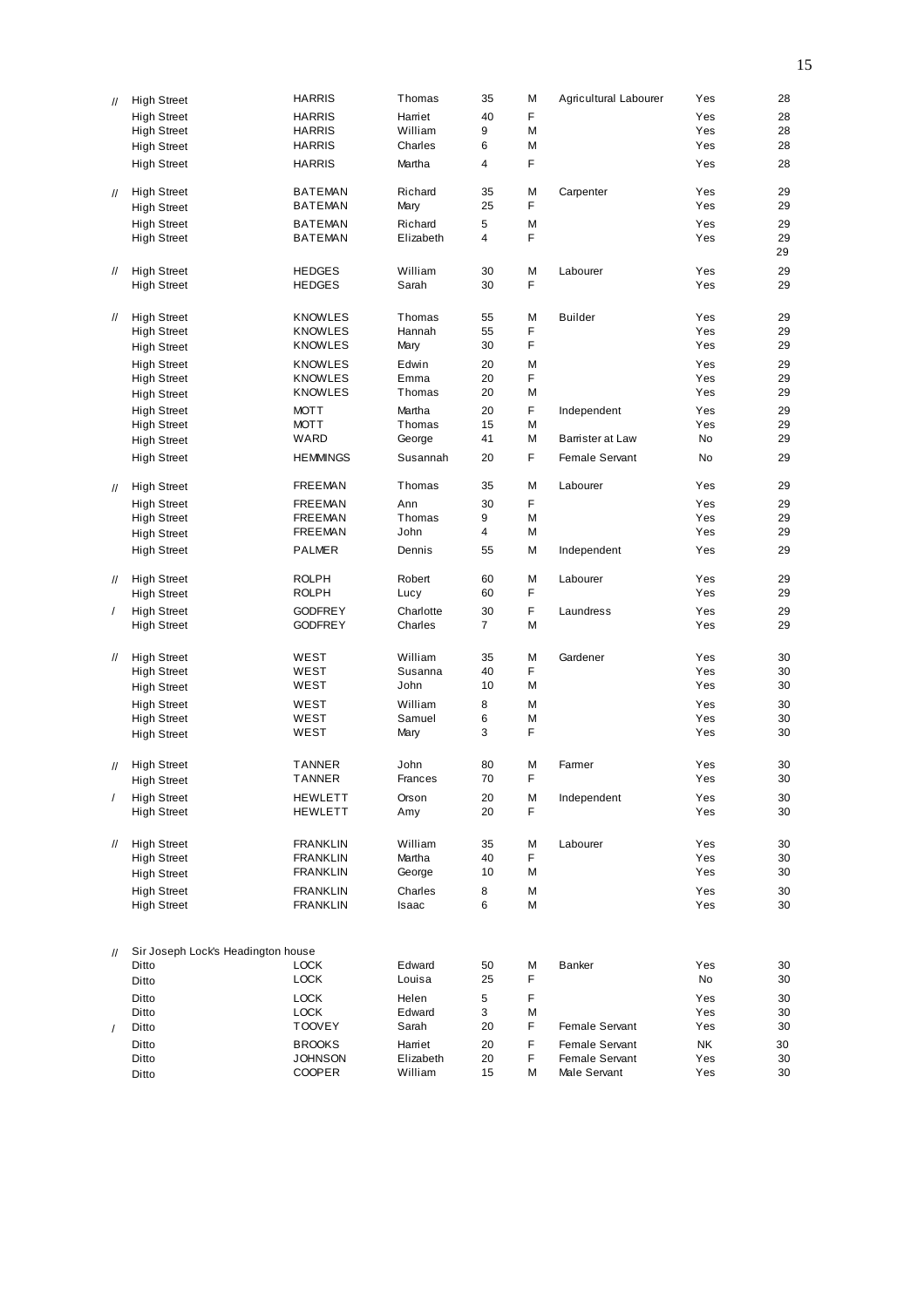|                   | <b>High Street</b> | CARPENTER      | Mary      | 30              | F | Labourer          | Yes | 30 |
|-------------------|--------------------|----------------|-----------|-----------------|---|-------------------|-----|----|
| $^{\prime\prime}$ |                    |                |           |                 |   |                   |     |    |
|                   | <b>High Street</b> | CARPENTER      | Susannah  | 25              | F |                   | Yes | 30 |
| $\prime$          | <b>High Street</b> | <b>NORTH</b>   | John      | 50              | M | Gardener          | Yes | 31 |
|                   | <b>High Street</b> | <b>NORTH</b>   | Elizabeth | 55              | F |                   | Yes | 31 |
|                   | <b>High Street</b> | <b>NORTH</b>   | Lewis     | 25              | M | Gardener          | Yes | 31 |
|                   | <b>High Street</b> | <b>NORTH</b>   | Mary      | 20              | F |                   | Yes | 31 |
|                   | <b>High Street</b> | <b>NORTH</b>   | Elizabeth | 10              | F |                   | Yes | 31 |
|                   | <b>High Street</b> | <b>BOULTON</b> | Henry     | 90              | М | Independent       | Yes | 31 |
|                   |                    |                |           |                 |   |                   |     |    |
|                   | <b>High Street</b> | <b>BUCKLE</b>  | Emmanuel  | 30              | M | Miller            | No  | 31 |
| $^{\prime\prime}$ |                    | <b>BUCKLE</b>  | Elizabeth | 30              | F |                   | No  | 31 |
|                   | <b>High Street</b> |                |           |                 |   |                   |     |    |
|                   | <b>High Street</b> | <b>BUCKLE</b>  | Ann       | 8               | F |                   | Yes | 31 |
|                   | <b>High Street</b> | <b>BUCKLE</b>  | Mary      | 6               | F |                   | Yes | 31 |
|                   | <b>High Street</b> | <b>BUCKLE</b>  | James     | $\overline{4}$  | М |                   | Yes | 31 |
|                   | <b>High Street</b> | <b>BUCKLE</b>  | William   | $\overline{2}$  | M |                   | Yes | 31 |
|                   | <b>High Street</b> | <b>BUCKLE</b>  | Ellis     | $\mathbf{1}$    | М |                   | Yes | 31 |
|                   | <b>High Street</b> | <b>BUCKLE</b>  | Jane      | 2 <sub>mo</sub> | F |                   | Yes | 31 |
|                   |                    |                |           |                 | F |                   |     |    |
| $\sqrt{2}$        | <b>High Street</b> | NOTTINGHAM     | Mary      | 20              |   | Labourer          | No  | 31 |
|                   | <b>High Street</b> | SHEPPERD       | Harriet   | 12              | F | Labourer          | No  | 31 |
|                   |                    |                |           |                 |   |                   |     |    |
| $^{\prime\prime}$ | <b>High Street</b> | LAMBERT        | John      | 55              | M | Tailor            | Yes | 31 |
|                   | <b>High Street</b> | LAMBERT        | Hannah    | 30              | F |                   | Yes | 31 |
| $\prime$          | <b>High Street</b> | <b>DURHAM</b>  | John      | 35              | M | Stone Cutter      | Yes | 31 |
|                   | <b>High Street</b> | <b>DURHAM</b>  | Maria     | 30              | F |                   | Yes | 31 |
|                   | <b>High Street</b> | <b>DURHAM</b>  | John      | 9               | М |                   | Yes | 31 |
|                   | <b>High Street</b> | <b>DURHAM</b>  | Sarah     | $\overline{7}$  | F |                   | Yes | 31 |
|                   |                    |                |           |                 |   |                   |     |    |
|                   | <b>High Street</b> | <b>DURHAM</b>  | William   | 5               | М |                   | Yes | 31 |
|                   | <b>High Street</b> | <b>DURHAM</b>  | Maria     | $\mathbf{1}$    | F |                   | Yes | 31 |
|                   |                    |                |           |                 |   |                   |     |    |
| $^{\prime\prime}$ | <b>High Street</b> | <b>GRIFFIN</b> | John      | 20              | М | Whitesmith        | Yes | 31 |
|                   | <b>High Street</b> | <b>GRIFFIN</b> | Ann       | 20              | F |                   | Yes | 32 |
|                   |                    |                |           |                 |   |                   |     |    |
| $^{\prime\prime}$ | <b>High Street</b> | <b>NORTH</b>   | George    | 25              | M | Shoemaker         | Yes | 32 |
|                   |                    |                | Robert    | 45              | М | Shoemaker         | Yes |    |
| $\prime$          | <b>High Street</b> | NEALE          |           |                 | F |                   |     | 32 |
|                   | <b>High Street</b> | NEALE          | Susannah  | 15              |   |                   | Yes | 32 |
|                   | <b>High Street</b> | <b>NEALE</b>   | Julia     | 12              | F |                   | Yes | 32 |
|                   | <b>High Street</b> | <b>NEALE</b>   | Octavia   | 3               | F |                   | Yes | 32 |
|                   | <b>High Street</b> | <b>NORTH</b>   | Frederick | 15              | М | Gardener          | Yes | 32 |
|                   |                    |                |           |                 |   |                   |     |    |
| $^{\prime\prime}$ | <b>High Street</b> | HOWSE          | Richard   | 50              | M | Blacksmith        | Yes | 32 |
|                   | <b>High Street</b> | <b>HOWSE</b>   | Ann       | 45              | F |                   | Yes | 32 |
|                   | <b>High Street</b> | <b>HOWSE</b>   | Mary      | 25              | F |                   | Yes | 32 |
|                   |                    |                |           |                 |   |                   |     |    |
|                   | <b>High Street</b> | <b>HOWSE</b>   | William   | 15              | M | <b>Blacksmith</b> | Yes | 32 |
|                   | <b>High Street</b> | <b>HOWSE</b>   | Sarah     | 10              | F |                   | Yes | 32 |
|                   |                    |                |           |                 |   |                   |     |    |
| $^{\prime\prime}$ | <b>High Street</b> | JEWITT         | Henry     | 30              | M | Engraver on Wood  | No  | 32 |
|                   | <b>High Street</b> | JEWITT         | Rebecca   | 25              | F |                   | No  | 32 |
| $\prime$          | <b>High Street</b> | WALKER         | Ann       | 40              | F | Labourer          | No  | 32 |
|                   | <b>High Street</b> | WALKER         | Charlotte | 11              | F |                   | No  | 32 |
|                   | <b>High Street</b> | WALKER         | Rebecca   | $\overline{2}$  | F |                   | No  | 32 |
|                   |                    |                |           |                 |   |                   |     |    |
|                   |                    |                |           |                 |   |                   |     |    |
| $^{\prime\prime}$ | <b>High Street</b> | <b>HOWARD</b>  | Robert    | 50              | М | Grocer            | No  | 32 |
|                   | <b>High Street</b> | <b>HOWARD</b>  | Mary      | 50              | F |                   | Yes | 32 |
|                   | <b>High Street</b> | HOWARD         | William   | 20              | М | Attomey's Clerk   | No  | 32 |
|                   | <b>High Street</b> | <b>HOWARD</b>  | Eliza     | 15              | F |                   | Yes | 32 |
|                   | <b>High Street</b> | <b>HOWARD</b>  | Emily     | 14              | F |                   | Yes | 32 |
|                   | <b>High Street</b> | HOWARD         | George    | 12              | М |                   | Yes | 32 |
|                   |                    |                |           |                 |   |                   |     |    |
| $^{\prime\prime}$ | <b>High Street</b> | <b>SMITH</b>   | Edward    | 25              | M |                   | Yes |    |
|                   |                    |                |           |                 | F | Wheelwright       |     | 32 |
|                   | <b>High Street</b> | SMITH          | Eliza     | 25              |   |                   | Yes | 32 |
|                   | <b>High Street</b> | SMITH          | Edwin     | $\overline{2}$  | М |                   | Yes | 33 |
|                   | <b>High Street</b> | SMITH          | Charles   | 6 <sub>mo</sub> | M |                   | Yes | 33 |
| $\prime$          | <b>High Street</b> | KELLIAM        | Thomas    | 45              | М | Labourer          | Yes | 33 |
|                   | <b>High Street</b> | KELLIAM        | Mary      | 45              | F |                   | Yes | 33 |
|                   |                    |                |           |                 |   |                   |     |    |
| $^{\prime\prime}$ | <b>High Street</b> | BUSHNELL       | Harriet   | 30              | F | Independent       | Yes | 33 |
|                   | <b>High Street</b> | BUSHNELL       | Emma      | 10              | F |                   | Yes | 33 |
|                   |                    |                |           |                 |   |                   |     |    |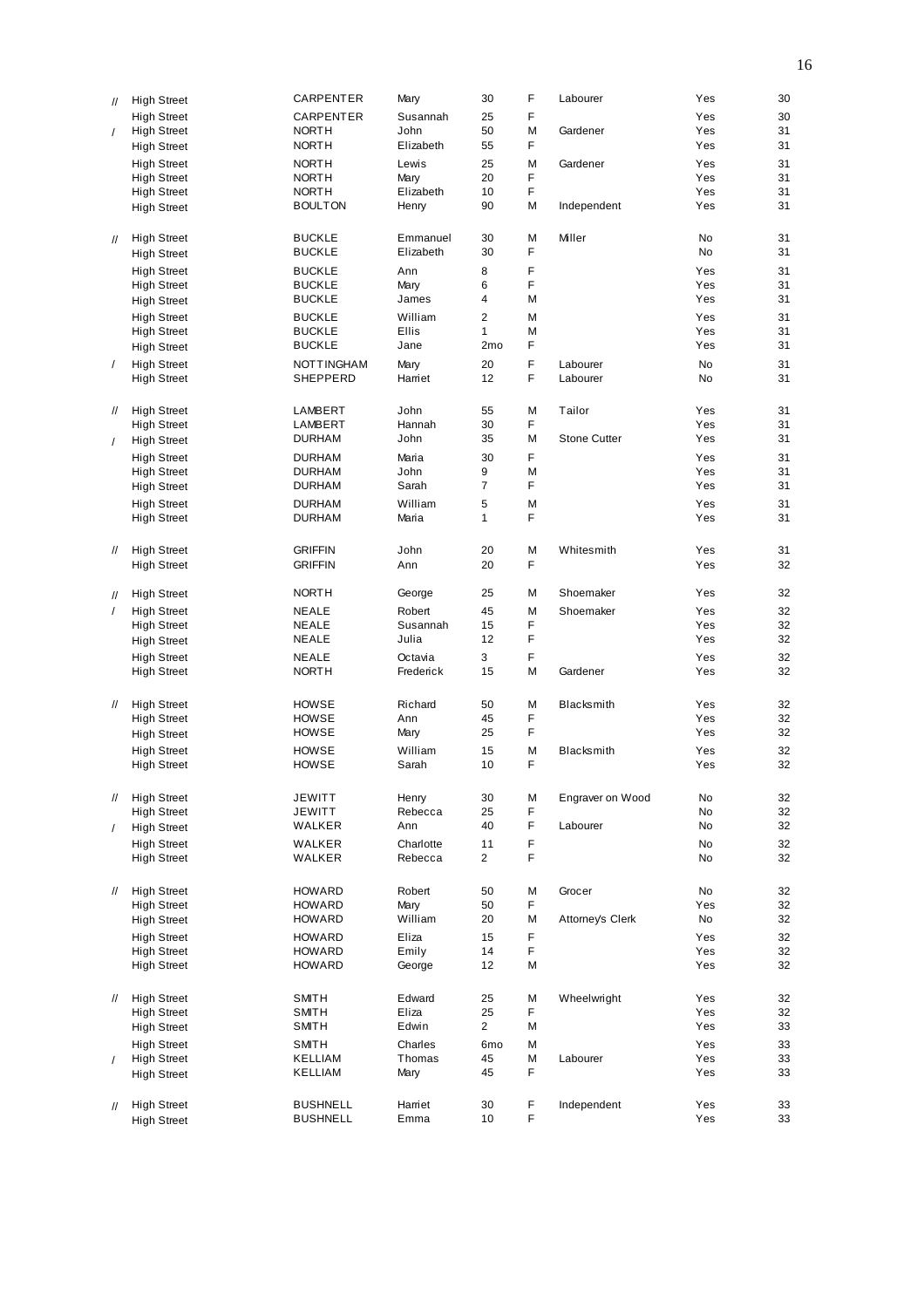| $^{\prime\prime}$ | <b>High Street</b>    | <b>SMITH</b>       | John      | 50              | М | Wheelwright           | Yes | 33 |
|-------------------|-----------------------|--------------------|-----------|-----------------|---|-----------------------|-----|----|
|                   | <b>High Street</b>    | <b>SMITH</b>       | Mary      | 30              | F |                       | Yes | 33 |
|                   | <b>High Street</b>    | SMITH              | Richard   | 25              | M | Wheelwright           | Yes | 33 |
|                   |                       | SMITH              | Henry     | 15              | F |                       | Yes | 33 |
|                   | <b>High Street</b>    |                    |           |                 |   |                       |     |    |
|                   | <b>High Street</b>    | SMITH              | John      | 6               | M |                       | Yes | 33 |
|                   | <b>High Street</b>    | SMITH              | Louisa    | 14              | F |                       | Yes | 33 |
|                   | <b>High Street</b>    | SMITH              | Emma      | 4               | F |                       | Yes | 33 |
|                   |                       | SMITH              | Elizabeth | $\overline{2}$  | F |                       | Yes | 33 |
|                   | <b>High Street</b>    |                    |           |                 |   |                       |     |    |
|                   | <b>High Street</b>    | <b>SMITH</b>       | Rachael   | 4 <sub>mo</sub> | F |                       | Yes | 33 |
|                   |                       |                    |           |                 |   |                       |     |    |
|                   | <b>High Street</b>    | <b>MEDCALF</b>     | John      | 35              | M | Blacksmith            | Yes | 33 |
| $^{\prime\prime}$ |                       |                    |           |                 |   |                       |     |    |
|                   | <b>High Street</b>    | <b>MEDCALF</b>     | Elizabeth | 30              | F |                       | Yes | 33 |
| $\sqrt{2}$        | <b>High Street</b>    | <b>ODEY</b>        | George    | 15              | M | Apprentice            | Yes | 33 |
|                   | <b>High Street</b>    | <b>HEAVISIDE</b>   | John      | 25              | М | Engraver on Wood      | No  | 33 |
|                   |                       |                    |           |                 |   |                       |     |    |
|                   |                       |                    |           |                 |   |                       |     |    |
| $^{\prime\prime}$ | <b>High Street</b>    | <b>TEAGUE</b>      | George    | 25              | М | Carpenter             | Yes | 33 |
|                   | <b>High Street</b>    | <b>TEAGUE</b>      | Harriet   | 25              | F |                       | Yes | 33 |
|                   |                       | <b>TEAGUE</b>      | Harriet   | 4               | F |                       | Yes | 33 |
|                   | <b>High Street</b>    |                    |           |                 |   |                       |     |    |
|                   | <b>High Street</b>    | <b>TEAGUE</b>      | Mary      | 2               | F |                       | Yes | 33 |
|                   |                       |                    |           |                 |   |                       |     |    |
| $^{\prime\prime}$ | <b>High Street</b>    | <b>REYNOLDS</b>    | William   | 25              | M | Engraver on Wood      | No  | 33 |
|                   |                       |                    |           |                 |   |                       |     |    |
|                   | <b>High Street</b>    | <b>SYMONDS</b>     | Emily     | 25              | F | Female Servant        | Yes | 33 |
|                   | <b>High Street</b>    | <b>FOSTER</b>      | Elizabeth | 3               | F |                       | Yes | 34 |
|                   |                       |                    |           |                 |   |                       |     |    |
|                   | <b>High Street</b>    | 1 unoccupied       |           |                 |   |                       |     | 34 |
| 11                |                       |                    |           |                 |   |                       |     |    |
|                   |                       |                    |           |                 |   |                       |     |    |
| $^{\prime\prime}$ | <b>High Street</b>    | <b>FOSTER</b>      | Elizabeth | 3               | F |                       | Yes | 34 |
|                   | <b>High Street</b>    | <b>MARTIN</b>      | John      | 55              | М | Shoemaker             | Yes | 34 |
|                   |                       |                    | Martha    | 70              | F |                       | Yes |    |
|                   | <b>High Street</b>    | <b>MARTIN</b>      |           |                 |   |                       |     | 34 |
|                   | <b>High Street</b>    | <b>MARTIN</b>      | Fanny     | 20              | F | Dressmaker            | Yes | 34 |
|                   |                       |                    |           |                 |   |                       |     |    |
| $\mathcal{U}$     | <b>High Street</b>    | <b>GREENFIELD</b>  | Henry     | 45              | M | Coachman              | No  | 34 |
|                   |                       |                    | Sarah     |                 | F |                       |     | 34 |
|                   | <b>High Street</b>    | GREENFIELD         |           | 40              |   |                       | No  |    |
|                   | <b>High Street</b>    | GREENFIELD         | Henry     | 14              | M | Male Servant          | No  | 34 |
|                   | <b>High Street</b>    | <b>GREENFIELD</b>  | Charles   | 13              | М | Male Servant          | No  | 34 |
|                   |                       | GREENFIELD         | Catharine | 13              | F | Female Servant        | No  | 34 |
|                   | <b>High Street</b>    |                    |           |                 |   |                       |     |    |
|                   | <b>High Street</b>    | <b>GREENFIELD</b>  | Richard   | 8               | M |                       | Yes | 34 |
|                   | <b>High Street</b>    | GREENFIELD         | Rhoda     | 6               | F |                       | Yes | 34 |
|                   | <b>High Street</b>    | GREENFIELD         | Edwin     | 4               | М |                       | Yes | 34 |
|                   |                       |                    |           |                 |   |                       |     |    |
|                   | <b>High Street</b>    | <b>GREENFIELD</b>  | David     | 2               | M |                       | Yes | 34 |
|                   |                       |                    |           |                 |   |                       |     |    |
| $^{\prime\prime}$ | <b>High Street</b>    | <b>COOPER</b>      | Charles   | 25              | М | Labourer              | No  | 34 |
|                   |                       |                    |           |                 |   |                       |     |    |
|                   | <b>High Street</b>    | <b>COOPER</b>      | Elizabeth | 20              | F |                       | Yes | 34 |
|                   | <b>High Street</b>    | <b>COOPER</b>      | John      | 5               | M |                       | Yes | 34 |
|                   | <b>High Street</b>    | <b>COOPER</b>      | Elizabeth | 3               | F |                       | Yes | 34 |
|                   |                       |                    |           | $\mathbf{1}$    | М |                       | Yes |    |
|                   | <b>High Street</b>    | <b>COOPER</b>      | Henry     |                 |   |                       |     | 34 |
|                   | <b>High Street</b>    | <b>PHILLIPS</b>    | George    | 20              | М | Agricultural Labourer | Yes | 34 |
|                   |                       |                    |           |                 |   |                       |     |    |
| $^{\prime\prime}$ | <b>High Street</b>    | LATIMER            | Edward    | 60              | М | Independent           | No  | 34 |
|                   |                       |                    |           |                 |   |                       |     |    |
|                   | <b>High Street</b>    | LATIMER            | Elizabeth | 60              | F |                       | Yes | 34 |
|                   | <b>High Street</b>    | LATIMER            | Mary      | 35              | F |                       | Yes | 34 |
|                   | <b>High Street</b>    | LATIMER            | Jane      | 30              | F |                       | Yes | 34 |
|                   | <b>High Street</b>    | LATIMER            | Louisa    | 15              | F |                       | Yes | 34 |
|                   |                       |                    |           |                 |   |                       |     |    |
| $\prime$          | <b>High Street</b>    | <b>BECKHAMPTON</b> | Emily     | 10              | F |                       | Yes | 34 |
|                   | <b>High Street</b>    | <b>TOLLEY</b>      | Elizabeth | 60              | F | Female Servant        | No  | 35 |
|                   | <b>High Street</b>    | <b>TAYLOR</b>      | Mary      | 40              | F | Female Servant        | Yes | 35 |
|                   | <b>High Street</b>    | <b>BAILEY</b>      | Harriet   | 40              | F | Female Servant        | Yes | 35 |
|                   |                       |                    |           |                 | F |                       |     |    |
|                   | <b>High Street</b>    | <b>COPPOCK</b>     | Hannah    | 15              |   | Female Servant        | Yes | 35 |
|                   |                       |                    |           |                 |   |                       |     |    |
| 11                | Latimer lodge         | LAWRENCE           | John      | 70              | М | Agricultural Labourer | Yes | 35 |
|                   |                       |                    |           |                 |   |                       |     |    |
|                   |                       |                    |           |                 |   |                       |     |    |
| 11                | Cottages in the Field | <b>BRYAN</b>       | William   | 50              | М | Milkman               | Yes | 35 |
|                   | Cottages in the Field | <b>BRYAN</b>       | Sarah     | 45              | F |                       | No  | 35 |
|                   | Cottages in the Field | SHARP              | Henry     | 20              | Μ | Labourer              | Yes | 35 |
|                   |                       |                    |           |                 |   |                       |     |    |